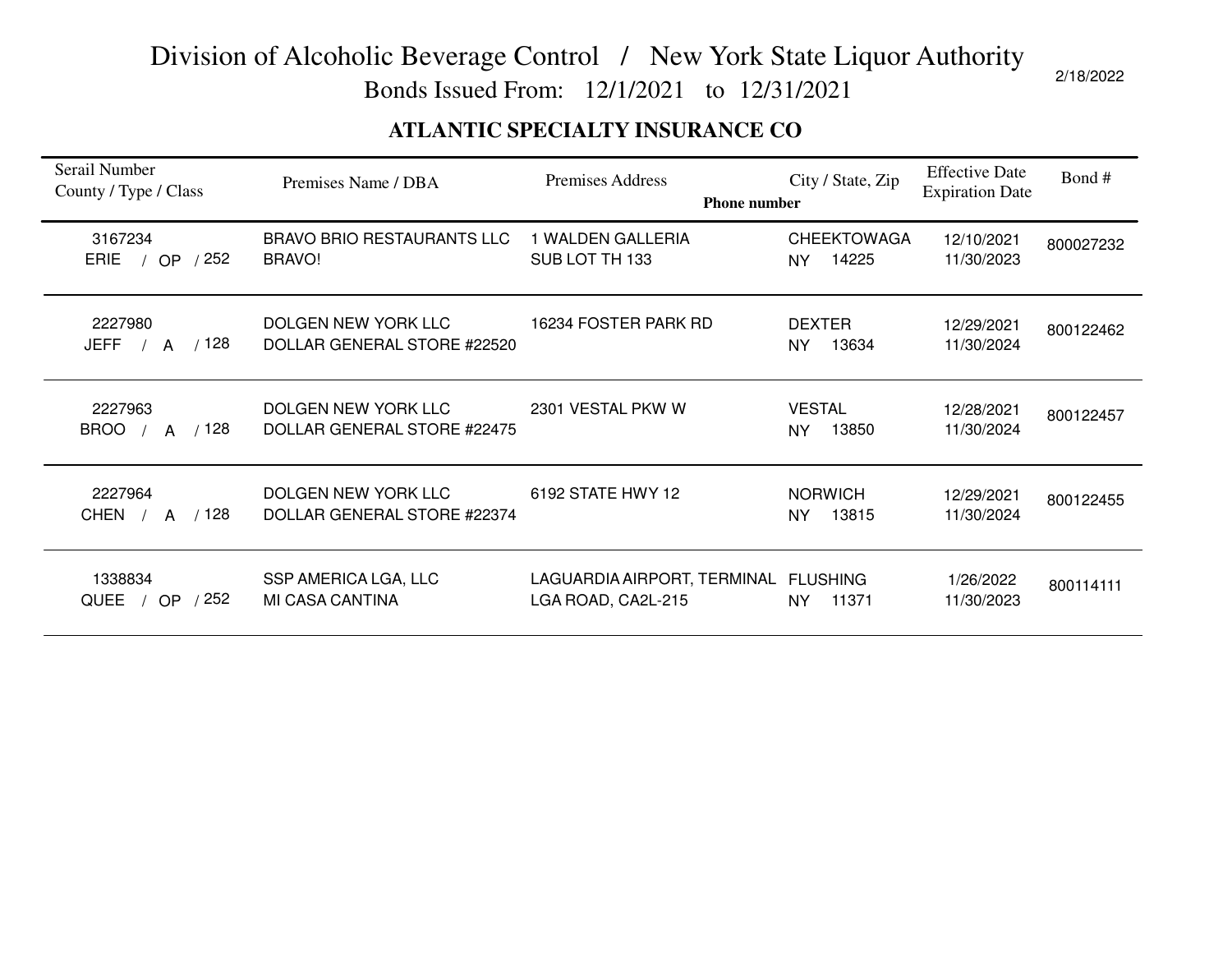Bonds Issued From: 12/1/2021 to 12/31/2021

2/18/2022

### **ENDURANCE ASSURANCE CORPORATION**

| Serail Number<br>County / Type / Class | Premises Name / DBA        | Premises Address<br><b>Phone number</b> | City / State, Zip                        | <b>Effective Date</b><br><b>Expiration Date</b> | Bond#       |
|----------------------------------------|----------------------------|-----------------------------------------|------------------------------------------|-------------------------------------------------|-------------|
| 1337280<br>SUFF / AX / 128             | <b>JOES KWIK MARTS LLC</b> | 285 WADING RIVER RD                     | <b>MANORVILLE</b><br>11949<br><b>NY</b>  | 12/3/2021<br>11/30/2024                         | EACX4019220 |
| 3167602<br>ERIE / AX / 128             | <b>JOES KWIK MARTS LLC</b> | 661 JAMISON RD                          | <b>ELMA</b><br>NY 140595                 | 12/13/2021<br>11/30/2024                        | EACX4019204 |
| 3167601<br>ERIE<br>/ AX / 128          | <b>JOES KWIK MARTS LLC</b> | 4221 WALDEN AVE                         | <b>LANCASTER</b><br>14086<br>NY ·        | 12/3/2021<br>11/30/2024                         | EACX4019216 |
| 1337281<br>WEST / AX / 128             | <b>JOES KWIK MARTS LLC</b> | 386 S BROADWAY                          | <b>TARRYTOWN</b><br>NY 10591             | 12/3/2021<br>11/30/2024                         | EACX4020084 |
| 3167605<br>CORT / AX / 128             | <b>JOES KWIK MARTS LLC</b> | 31 S WEST ST                            | <b>HOMER</b><br>13077<br><b>NY</b>       | 12/13/2021<br>11/30/2024                        | EACX4019214 |
| 3167609<br>ONTA / AX / 128             | <b>JOES KWIK MARTS LLC</b> | 6180 COLLETT RD                         | <b>FARMINTON</b><br>NY 14425             | 12/3/2021<br>11/30/2024                         | EACX4019208 |
| 3167607<br>ERIE / AX / 128             | <b>JOES KWIK MARTS LLC</b> | 56 HAMBURG ST                           | <b>EAST AURORA</b><br>14052<br><b>NY</b> | 12/13/2021<br>11/30/2024                        | EACX4019203 |
| 3167608<br>NIAG / AX / 128             | <b>JOES KWIK MARTS LLC</b> | 6724 WILLIAMS RD                        | <b>NIAGARA FALLS</b><br>NY 14304         | 12/13/2021<br>11/30/2024                        | EACX4019222 |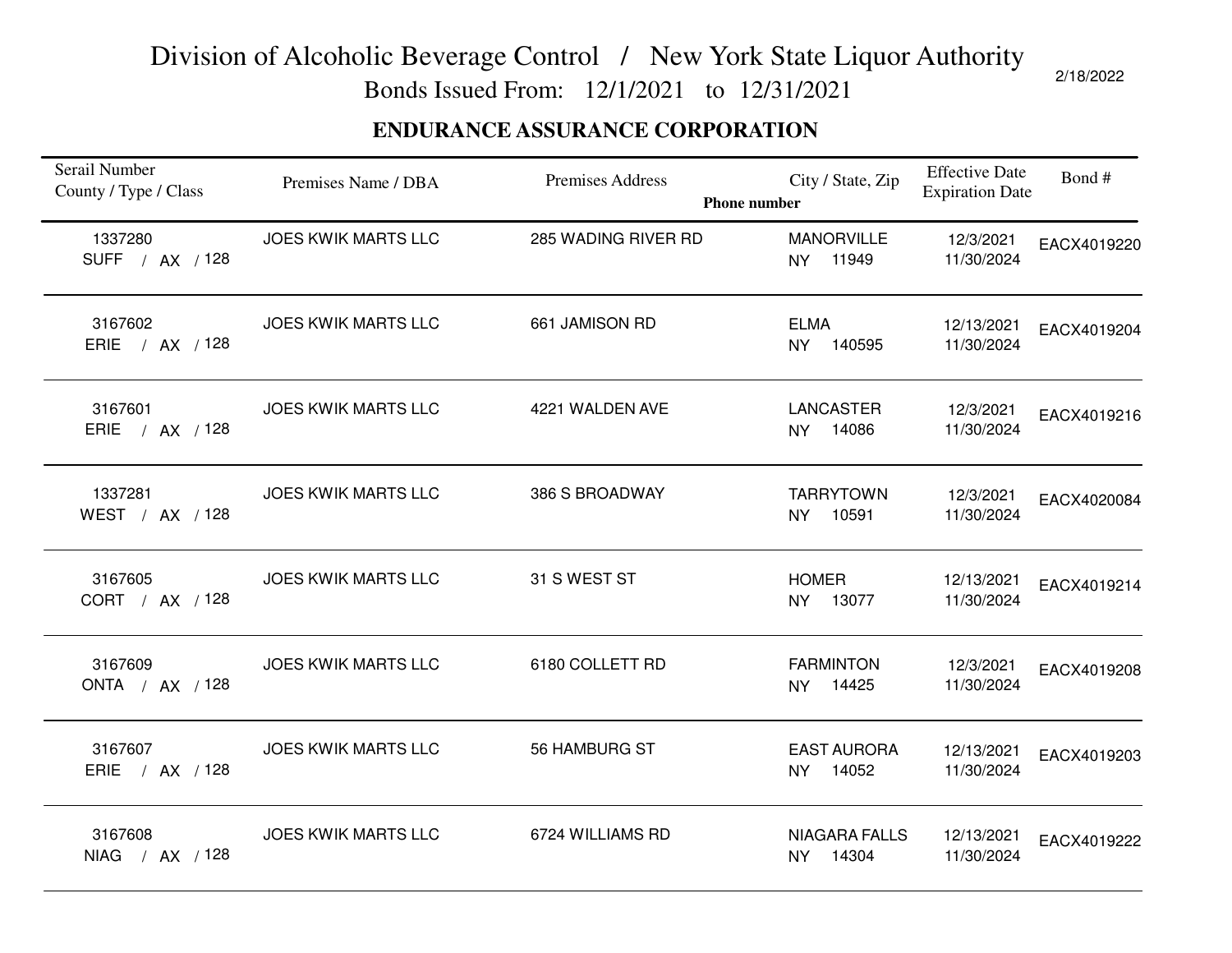Bonds Issued From: 12/1/2021 to 12/31/2021

2/18/2022

### **ENDURANCE ASSURANCE CORPORATION**

| Serail Number<br>County / Type / Class | Premises Name / DBA        | Premises Address | City / State, Zip<br><b>Phone number</b>  | <b>Effective Date</b><br><b>Expiration Date</b> | Bond#       |
|----------------------------------------|----------------------------|------------------|-------------------------------------------|-------------------------------------------------|-------------|
| 3167604<br>ERIE<br>/ AX / 128          | <b>JOES KWIK MARTS LLC</b> | 8925 MAIN ST     | <b>CLARENCE</b><br>NY 14031               | 12/13/2021<br>11/30/2024                        | EACX4019199 |
| 3167603<br>ERIE / AX / 128             | <b>JOES KWIK MARTS LLC</b> | 1199 FRENCH RD   | <b>DEPEW</b><br>NY 14043                  | 12/13/2021<br>11/30/2024                        | EACX4019200 |
| 3167606<br>ERIE / AX / 128             | <b>JOES KWIK MARTS LLC</b> | 2080 ABBOTT RD   | <b>LACKAWANNA</b><br>NY 14218             | 12/1/2021<br>11/30/2024                         | EACX4019215 |
| 2226322<br>PUTN / AX / 123             | <b>JOES KWIK MARTS LLC</b> | 1338 SR 52       | <b>CARMEL</b><br>NY 10512                 | 12/3/2021<br>11/30/2024                         | EACX4019196 |
| 1337282<br>SUFF / AX / 128             | <b>JOES KWIK MARTS LLC</b> | 1801 N OCEAN AVE | <b>FARMINGVILLE</b><br>11738<br><b>NY</b> | 12/3/2021<br>11/30/2024                         | EACX4019209 |
| 2226325<br>ORAN / AX / 122             | <b>JOES KWIK MARTS LLC</b> | 1215 RTE 300     | <b>NEWBURGH</b><br>NY 12550               | 12/3/2021<br>11/30/2024                         | EACX4019221 |
| 3167610<br>ERIE / AX / 128             | <b>JOES KWIK MARTS LLC</b> | 5114 TRANSIT RD  | <b>DEPEW</b><br>NY 14043                  | 12/13/2021<br>11/30/2024                        | EACX4019197 |
| 3167600<br>ERIE / AX / 128             | <b>JOES KWIK MARTS LLC</b> | 1555 N FRENCH RD | <b>AMHERST</b><br>NY 14068                | 12/3/2021<br>11/30/2024                         | EACX4019194 |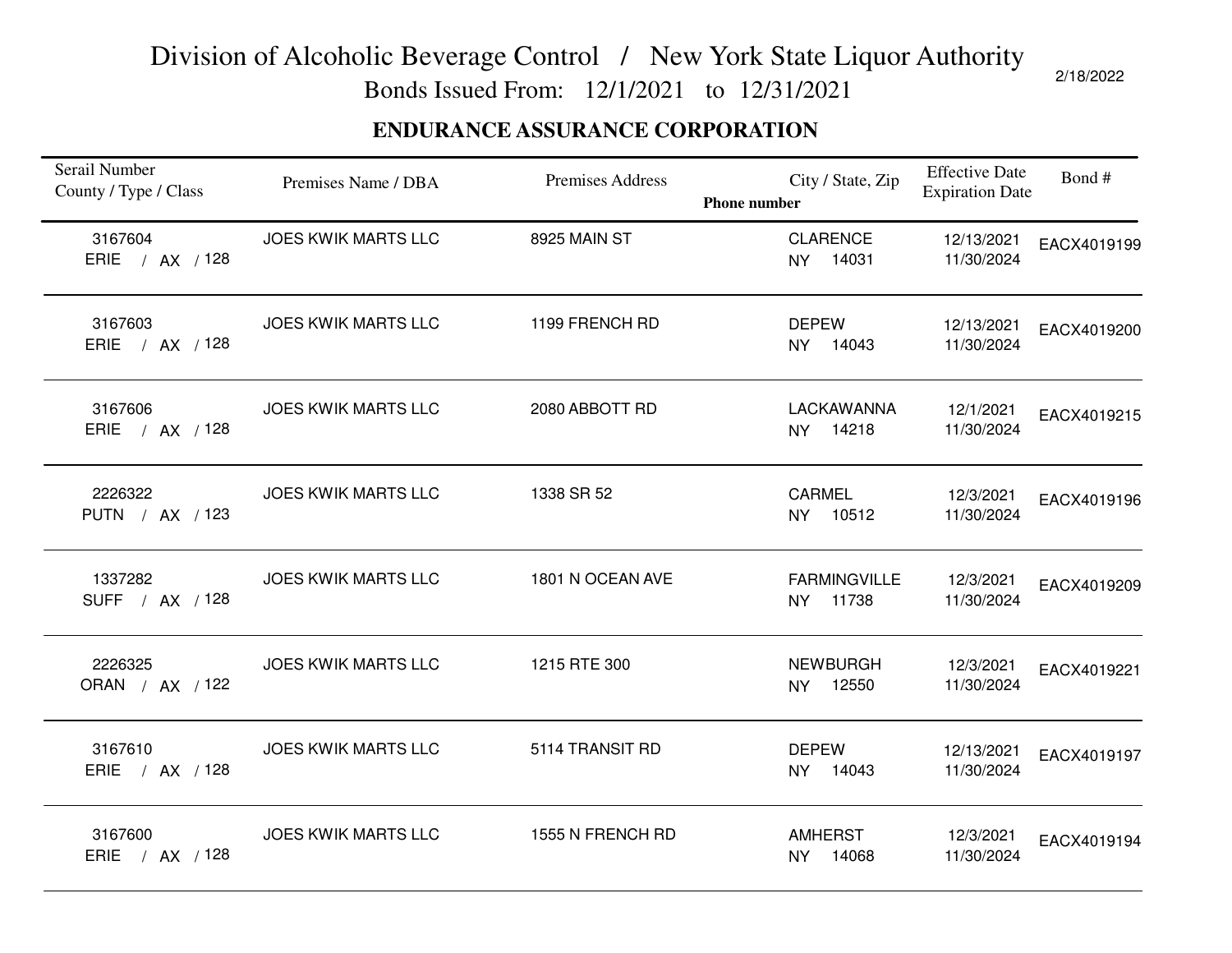Bonds Issued From: 12/1/2021 to 12/31/2021

### **EXCISE BOND UNDERWRITERS**

| Serail Number<br>County / Type / Class | Premises Name / DBA                                                                     | Premises Address                            | <b>Phone number</b> |                       | City / State, Zip        | <b>Effective Date</b><br><b>Expiration Date</b> | Bond#        |
|----------------------------------------|-----------------------------------------------------------------------------------------|---------------------------------------------|---------------------|-----------------------|--------------------------|-------------------------------------------------|--------------|
| 2225860<br>/ OP $/252$<br><b>DUTC</b>  | <b>BELLA NOCHE INC</b><br><b>BELLA NOCHE</b>                                            | 3997 RTE 22<br><b>STEB</b>                  |                     | <b>WASSAIC</b><br>NY. | 12592                    | 12/7/2021<br>11/30/2023                         | B76296       |
|                                        |                                                                                         |                                             | 2123632950          |                       |                          |                                                 |              |
| 1334809<br>/222<br><b>KING</b>         | BLUE SLIP WINES AND LIQUORS IN 1122 MANHATTAN AVE<br><b>BLUE SLIP WINES AND LIQUORS</b> |                                             |                     | NY.                   | <b>BROOKLYN</b><br>11222 | 12/14/2021<br>11/30/2024                        | 04-52-267806 |
|                                        |                                                                                         |                                             | 2123632950          |                       |                          |                                                 |              |
| 1327057<br><b>NEW</b><br>/ TW / 344    | <b>BREAKAWAY CYCLING LLC</b><br>STRICTLY CYCLING COLLECTIVE                             | <b>10 HUDSON YARDS</b><br>525 W 30TH STREET |                     | <b>NY</b>             | <b>NEW YORK</b><br>10001 | 12/2/2021<br>11/30/2023                         | B75970       |
|                                        |                                                                                         |                                             | 2123632950          |                       |                          |                                                 |              |
| 2225865<br>/ $AX$ / 122<br><b>FRAN</b> | <b>BRIGHTON MINI MART LLC</b>                                                           | 845 STATE RTE 86                            | 2123632950          | NY                    | <b>GABRIELS</b><br>12939 | 12/8/2021<br>11/30/2024                         | B76386       |
|                                        |                                                                                         |                                             |                     |                       |                          |                                                 |              |
| 1326730<br>/ OP $/252$<br><b>NEW</b>   | <b>HKQ INC</b><br>THE MOLLY PITCHER CLUB                                                | 675A 9TH AVE                                |                     | NY.                   | <b>NEW YORK</b><br>10036 | 12/9/2021<br>11/30/2023                         | B76065       |
|                                        |                                                                                         |                                             | 2123632950          |                       |                          |                                                 |              |
| 1333556<br>/252<br><b>NEW</b><br>OP    | SIMPLE FOODS LLC<br><b>CAFE D'ALSACE</b>                                                | 1703 1705 2ND AVE                           |                     | NY.                   | <b>NEW YORK</b><br>10128 | 12/9/2021<br>11/30/2023                         | 04-50-267586 |
|                                        |                                                                                         |                                             | 2123632950          |                       |                          |                                                 |              |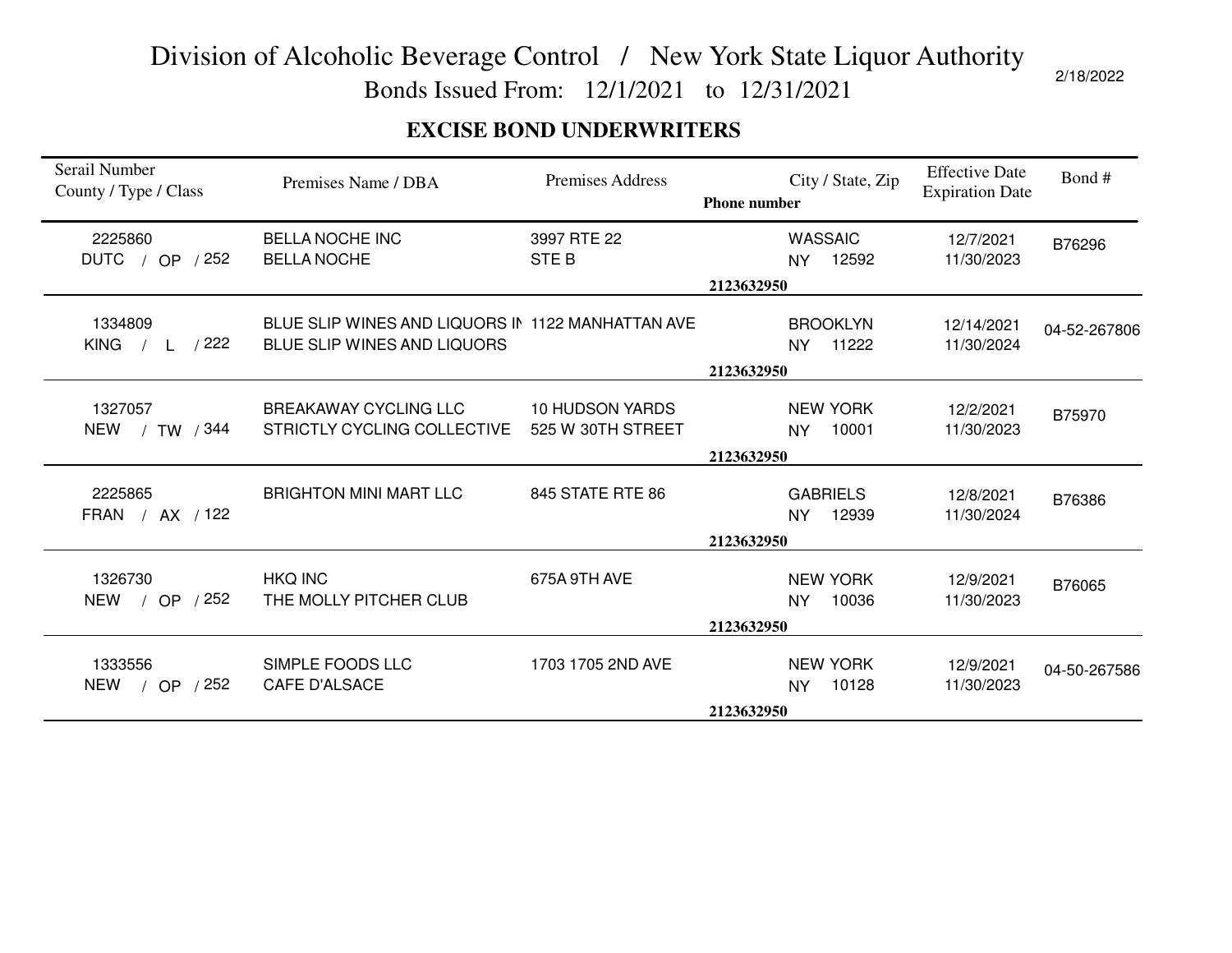Bonds Issued From: 12/1/2021 to 12/31/2021

### **FEDERAL INSURANCE COMPANY**

| Serail Number<br>County / Type / Class | Premises Name / DBA                      | Premises Address | City / State, Zip<br><b>Phone number</b> | <b>Effective Date</b><br><b>Expiration Date</b> | Bond #    |
|----------------------------------------|------------------------------------------|------------------|------------------------------------------|-------------------------------------------------|-----------|
| 1329748<br>128<br><b>NEW</b><br>AX     | TRADER JOES EAST INC<br>TRADER JOES #571 | 405 E 59TH ST    | <b>NEW YORK</b><br>10022<br>NY           | 12/1/2021<br>10/31/2023                         | K15475377 |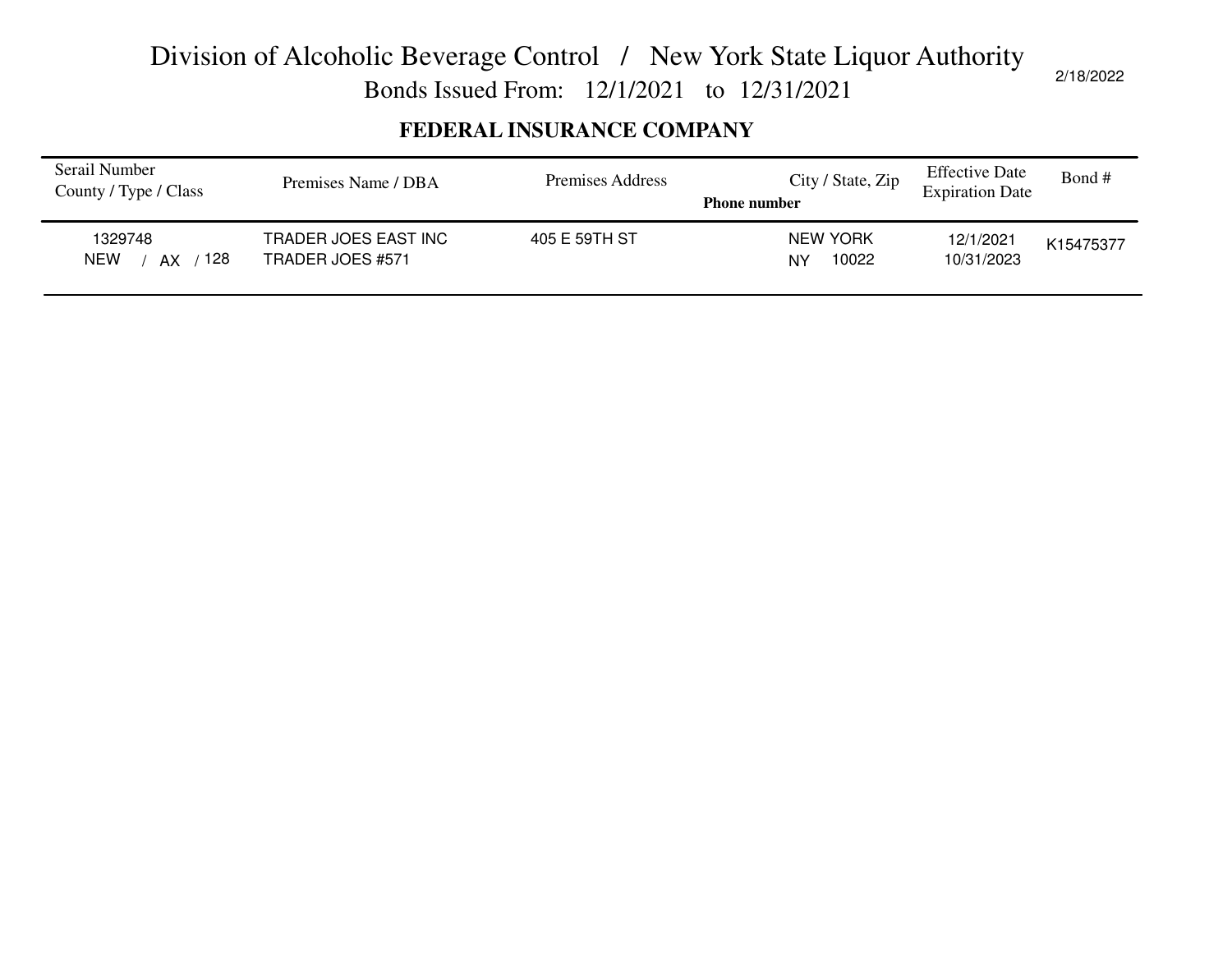Bonds Issued From: 12/1/2021 to 12/31/2021

2/18/2022

### **GREAT AMERICAN INSURANCE CO**

| Serail Number<br>County / Type / Class | Premises Name / DBA                                               | Premises Address       | <b>Phone number</b> |                           | City / State, Zip           | <b>Effective Date</b><br><b>Expiration Date</b> | Bond#        |  |  |
|----------------------------------------|-------------------------------------------------------------------|------------------------|---------------------|---------------------------|-----------------------------|-------------------------------------------------|--------------|--|--|
| 1337647<br>NEW / OP / 252              | 241 ON ST MARKS CORP<br><b>TEN DEGREES</b>                        | 121 ST MARKS PL        |                     | <b>NY</b>                 | <b>NEW YORK</b><br>10009    | 12/30/2021<br>11/30/2023                        | 04-50-267224 |  |  |
|                                        |                                                                   |                        | 8005523715          |                           |                             |                                                 |              |  |  |
| 1333869<br>QUEE / OP / 252             | 34-06 REST CORP<br><b>MAGGIE HALL'S</b>                           | 34-06 30TH AVE         |                     | <b>NY</b>                 | <b>ASTORIA</b><br>11103     | 12/20/2021<br>11/30/2023                        | 0450267677   |  |  |
|                                        |                                                                   |                        | 8005523715          |                           |                             |                                                 |              |  |  |
| 1335514<br>NASS / RW / 341             | 998 CARMANS RD INC<br>SUP VIETNAMESE GRILL                        | 998 CARMANS RD<br>260C |                     |                           | MASSAPEQUA<br>NY 11758      | 12/2/2021<br>11/30/2023                         | b76314       |  |  |
|                                        |                                                                   | 8005523715             |                     |                           |                             |                                                 |              |  |  |
| 1337339<br>BRON / AX / 122             | AMAA GOURMET DELI CORP<br>AMAA GOURMET DELI CORP                  | 1591 WATSON AVE        |                     | <b>BRONX</b><br><b>NY</b> | 10472                       | 12/29/2021<br>11/30/2024                        | 0224268254   |  |  |
|                                        |                                                                   |                        | 8005523715          |                           |                             |                                                 |              |  |  |
| 1335395<br>KING / OP $/252$            | ASIA HARBOR BK INC                                                | 404 CHURCH AVE         | 8005523715          |                           | <b>BROOKLYN</b><br>NY 11218 | 12/10/2021<br>11/30/2023                        | 0450267871   |  |  |
| 1332986<br>KING / OP $/252$            | <b>AUTHENTIC PIEROGI INC</b><br><b>PIEROZEK</b>                   | 592 MANHATTAN AVE      |                     | <b>NY</b>                 | <b>BROOKLYN</b><br>11222    | 12/14/2021<br>11/30/2023                        | b76255       |  |  |
|                                        |                                                                   |                        | 8005523715          |                           |                             |                                                 |              |  |  |
| 1333486<br>/103<br>SUFF / C            | <b>BAYPORT SUPERSTAR INC</b><br>SUPERSTAR BEVERAGES               | 600 MONTAUK HIGHWAY    |                     |                           | <b>BAYPORT</b><br>NY 11705  | 12/7/2021<br>11/30/2022                         | 02-22-267820 |  |  |
|                                        |                                                                   |                        | 8005523715          |                           |                             |                                                 |              |  |  |
| 2224052<br>GREE / HL / 242             | CATSKILL GREENE HOLDINGS LLC 5098 RTE 23<br><b>UNION AND POST</b> |                        | 8005523715          | <b>NY</b>                 | <b>WINDHAM</b><br>12496     | 12/17/2021<br>11/30/2023                        | b76180       |  |  |
|                                        |                                                                   |                        |                     |                           |                             |                                                 |              |  |  |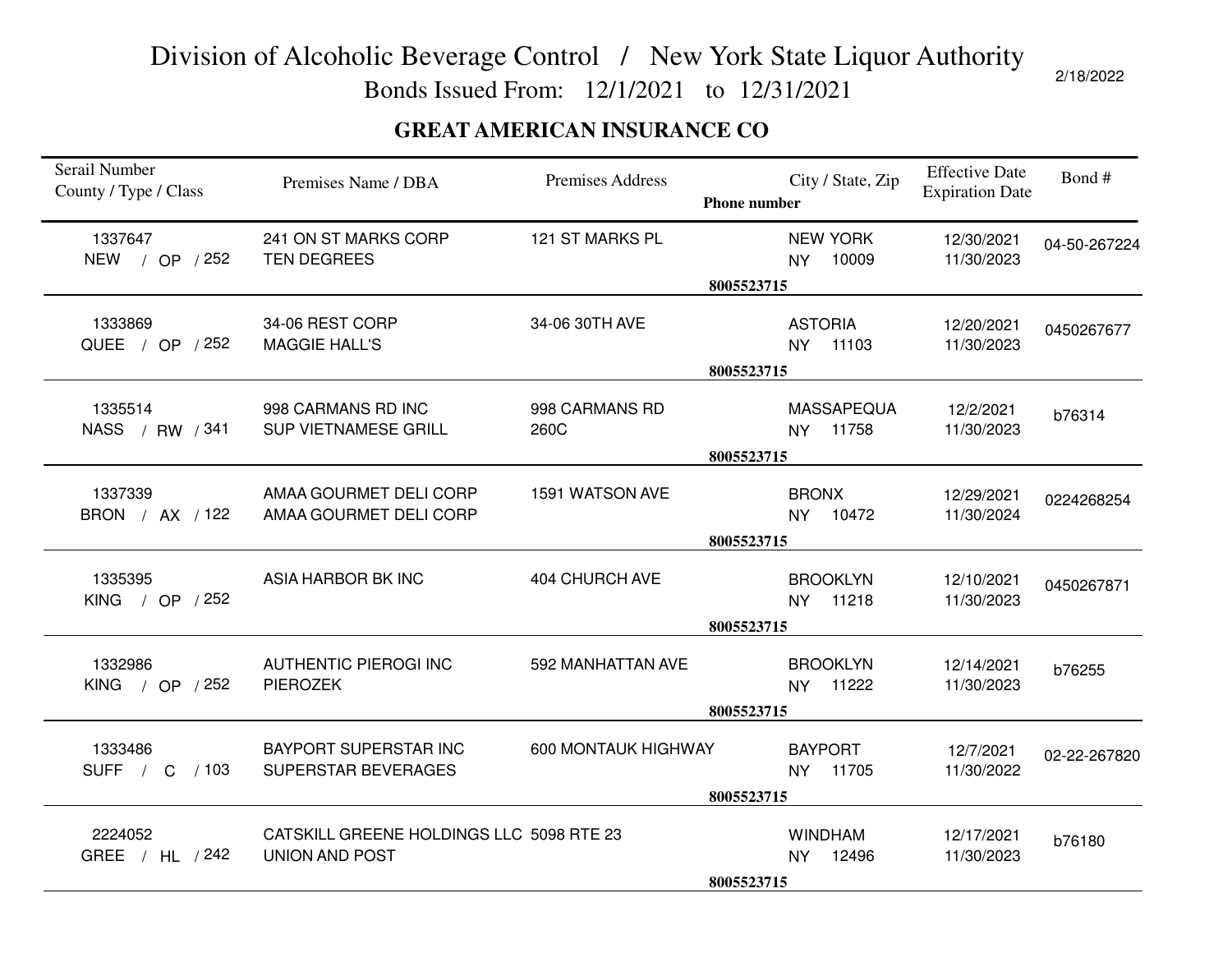Bonds Issued From: 12/1/2021 to 12/31/2021

### **GREAT AMERICAN INSURANCE CO**

| Serail Number<br>County / Type / Class | Premises Name / DBA                                                      | Premises Address                     | <b>Phone number</b> |                           | City / State, Zip           | <b>Effective Date</b><br><b>Expiration Date</b> | Bond#        |  |  |
|----------------------------------------|--------------------------------------------------------------------------|--------------------------------------|---------------------|---------------------------|-----------------------------|-------------------------------------------------|--------------|--|--|
| 1328095<br>BRON / OP / 252             | CHOCOBAR CORTES NYC LLC<br><b>CHOCOBAR CORTES</b>                        | 139 141 ALEXANDER AVE                |                     | <b>BRONX</b><br><b>NY</b> | 10454                       | 12/10/2021<br>11/30/2023                        | 0450266388   |  |  |
|                                        |                                                                          |                                      | 8005523715          |                           |                             |                                                 |              |  |  |
| 1337190<br>NEW / OP / 252              | <b>ELVIS CAFE LLC</b><br>THE TIGERLILY KITCHEN                           | 58 3RD AVE                           |                     | <b>NY</b>                 | <b>NEW YORK</b><br>10003    | 12/14/2021<br>11/30/2023                        | 0450268072   |  |  |
|                                        |                                                                          | 8005523715                           |                     |                           |                             |                                                 |              |  |  |
| 1335441<br>NEW / TW / 344              | F & V GROUP LTD<br>PIZZA COLLECTIVE                                      | 2060 BROADWAY                        |                     | <b>NY</b>                 | <b>NEW YORK</b><br>10023    | 12/10/2021<br>11/30/2023                        | 04-51-267562 |  |  |
|                                        | 8005523715                                                               |                                      |                     |                           |                             |                                                 |              |  |  |
| 1337197<br>NEW / RW / 341              | FEATURED RESTAURANT LLC<br>JOE'S HOME OF SOUP DUMPLING! AKA 12 E 49TH ST | 7 E 48TH ST                          |                     | <b>NY</b>                 | <b>NEW YORK</b><br>10017    | 12/7/2021<br>11/30/2023                         | 0451266729   |  |  |
|                                        |                                                                          |                                      | 8005523715          |                           |                             |                                                 |              |  |  |
| 1336779<br>KING / OP $/252$            | FRYING PAN WHEELHOUSE INC<br>THE WHEELHOUSE                              | 33 35TH ST<br>SUITE 05CYD22 BTWN 5-6 | 8005523715          |                           | <b>BROOKLYN</b><br>NY 11232 | 12/1/2021<br>11/30/2023                         | 04-50-268052 |  |  |
| 2225974<br>COLU / OP / 252             | <b>GLAM RESTAURANT GROUP, LLC</b><br><b>IRON &amp; GRASS</b>             | 3521 ROUTE 9                         |                     | <b>HUDSON</b>             | NY 12534                    | 12/8/2021<br>11/30/2023                         | 0450268081   |  |  |
|                                        |                                                                          |                                      | 8005523715          |                           |                             |                                                 |              |  |  |
| 2225102<br>ULST / HL / 242             | HBY QOZB LLC, HBY ENTERTAINM 188 200 NORTH ST                            |                                      |                     | <b>NY</b>                 | <b>KINGSTON</b><br>12401    | 12/23/2021<br>11/30/2023                        | 05-50-267790 |  |  |
|                                        |                                                                          |                                      | 8005523715          |                           |                             |                                                 |              |  |  |
| 1336908<br>KING / VL / 240             | HNY FERRY LLC<br><b>WHITE SANDS</b>                                      | 63 FLUSHING AVE<br>H501              |                     | <b>NY</b>                 | <b>BROOKLYN</b><br>11205    | 12/8/2021<br>11/30/2023                         | 04-57-268046 |  |  |
|                                        |                                                                          |                                      | 8005523715          |                           |                             |                                                 |              |  |  |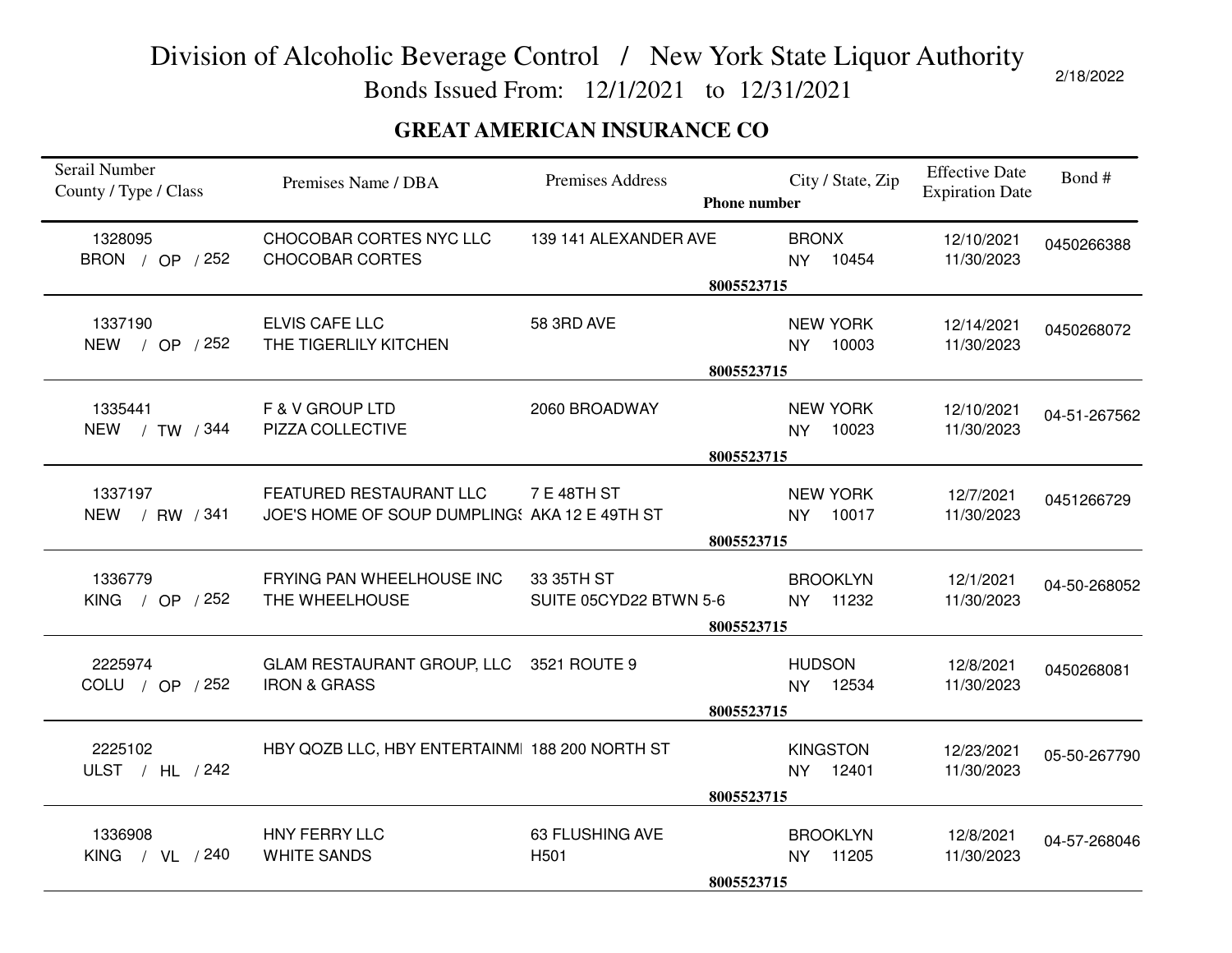Bonds Issued From: 12/1/2021 to 12/31/2021

### **GREAT AMERICAN INSURANCE CO**

| Serail Number<br>County / Type / Class | Premises Name / DBA                           | <b>Premises Address</b>             | City / State, Zip<br><b>Phone number</b>            | <b>Effective Date</b><br><b>Expiration Date</b> | Bond#        |  |  |  |  |
|----------------------------------------|-----------------------------------------------|-------------------------------------|-----------------------------------------------------|-------------------------------------------------|--------------|--|--|--|--|
| 1336911<br>KING / VL / 240             | <b>HNY FERRY LLC</b><br><b>CITY FISHY</b>     | 63 FLUSHING AVE<br>H92              | <b>BROOKLYN</b><br>NY 11205                         | 12/17/2021<br>11/30/2023                        | 04-57-268036 |  |  |  |  |
|                                        |                                               |                                     | 8005523715                                          |                                                 |              |  |  |  |  |
| 1336915<br>KING / VL / 240             | <b>HNY FERRY LLC</b><br><b>CYCLONE SHARK</b>  | 63 FLUSHING AVE<br>H121             | <b>BROOKLYN</b><br>NY 11205                         | 12/17/2021<br>11/30/2023                        | 04-57-268038 |  |  |  |  |
|                                        |                                               | 8005523715                          |                                                     |                                                 |              |  |  |  |  |
| 1336918<br>KING / VL / 240             | <b>HNY FERRY LLC</b><br><b>BAY HOPPER</b>     | 63 FLUSHING AVE<br>H120             | <b>BROOKLYN</b><br>NY 11205                         | 12/17/2021<br>11/30/2023                        | 04-57-268035 |  |  |  |  |
|                                        |                                               |                                     | 8005523715                                          |                                                 |              |  |  |  |  |
| 1336912<br>KING / VL / 240             | <b>HNY FERRY LLC</b><br><b>CURIOSITY</b>      | 63 FLUSHING AVE<br>H301             | <b>BROOKLYN</b><br>NY 11205                         | 12/17/2021<br>11/30/2023                        | 04-57-268037 |  |  |  |  |
|                                        |                                               |                                     | 8005523715                                          |                                                 |              |  |  |  |  |
| 1336920<br>KING / VL / 240             | <b>HNY FERRY LLC</b><br><b>RIVER SPRINTER</b> | 63 FLUSHING AVE<br>H119             | <b>BROOKLYN</b><br>NY 11205<br>8005523715           | 12/17/2021<br>11/30/2023                        | 04-57-268042 |  |  |  |  |
| 1336909<br>KING / VL / 240             | HNY FERRY LLC<br><b>SIGNS TO LIBERTY</b>      | 63 FLUSHING AVE<br>H <sub>215</sub> | <b>BROOKLYN</b><br>NY 11205<br>8005523715           | 12/17/2021<br>11/30/2023                        | 04-57-268043 |  |  |  |  |
| 1336917<br>KING / VL / 240             | <b>HNY FERRY LLC</b><br><b>TIME TRAVELER</b>  | 63 FLUSHING AVE<br>H <sub>123</sub> | <b>BROOKLYN</b><br>NY 11205<br>8005523715           | 12/17/2021<br>11/30/2023                        | 04-57-268044 |  |  |  |  |
| 1336910<br>KING / VL / 240             | <b>HNY FERRY LLC</b><br><b>MELTING POT</b>    | 63 FLUSHING AVE<br>H91              | <b>BROOKLYN</b><br>11205<br><b>NY</b><br>8005523715 | 12/17/2021<br>11/30/2023                        | 04-57-268039 |  |  |  |  |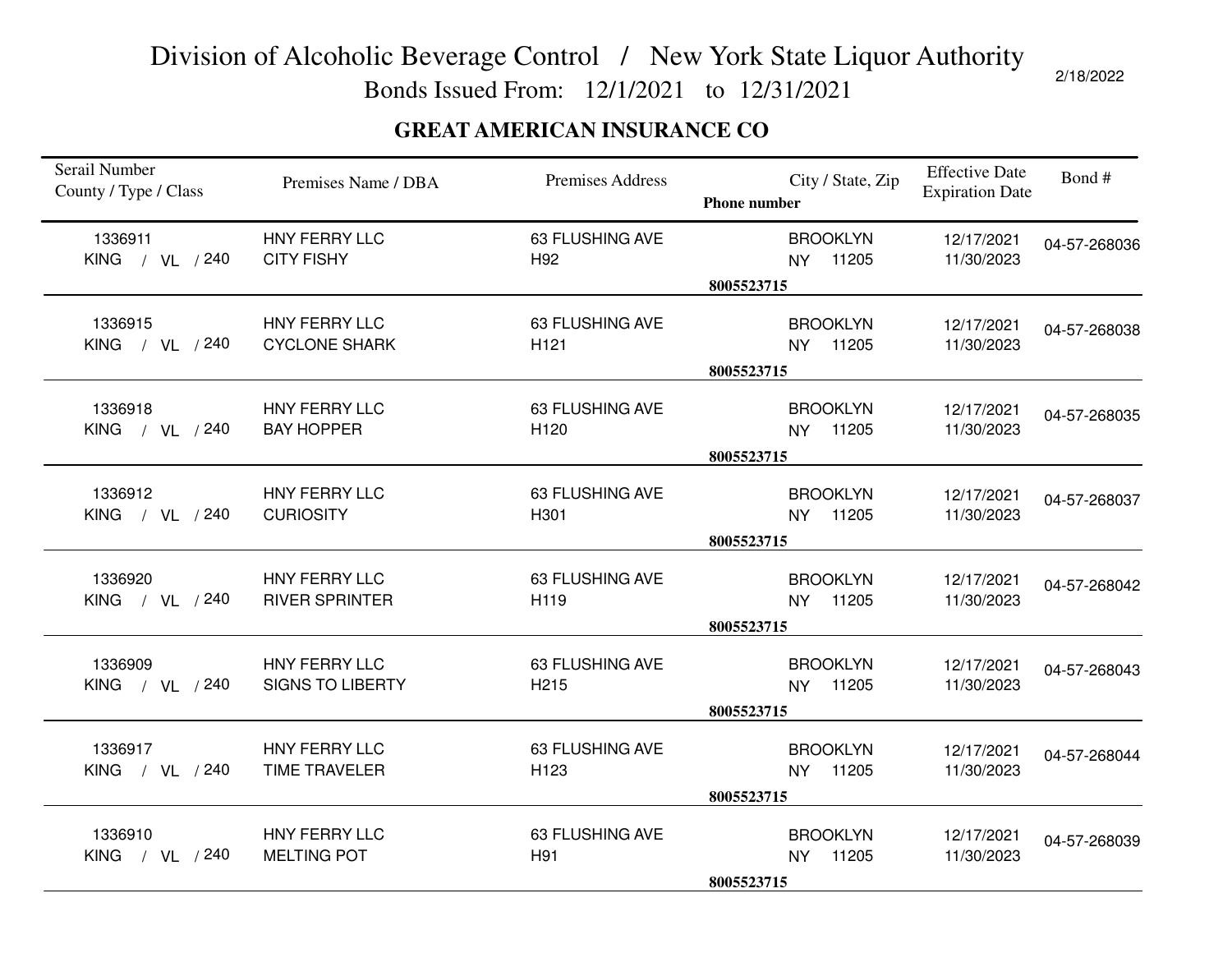Bonds Issued From: 12/1/2021 to 12/31/2021

### **GREAT AMERICAN INSURANCE CO**

| Serail Number<br>County / Type / Class | Premises Name / DBA                                                                | Premises Address                    | <b>Phone number</b> |              | City / State, Zip            | <b>Effective Date</b><br><b>Expiration Date</b> | Bond#        |
|----------------------------------------|------------------------------------------------------------------------------------|-------------------------------------|---------------------|--------------|------------------------------|-------------------------------------------------|--------------|
| 1336916<br>KING / VL / 240             | HNY FERRY LLC<br><b>TOOTH FERRY</b>                                                | 63 FLUSHING AVE<br>H <sub>122</sub> |                     |              | <b>BROOKLYN</b><br>NY 11205  | 12/17/2021<br>11/30/2023                        | 04-57-268045 |
|                                        |                                                                                    |                                     | 8005523715          |              |                              |                                                 |              |
| 1336913<br>KING / VL / 240             | HNY FERRY LLC<br><b>PURPOSE</b>                                                    | 63 FLUSHING AVE<br>H401             |                     |              | <b>BROOKLYN</b><br>NY 11205  | 12/17/2021<br>11/30/2023                        | 04-57-268046 |
|                                        |                                                                                    |                                     | 8005523715          |              |                              |                                                 |              |
| 2226276<br>SULL / RW / 341             | KASOS GREEK RESTAURANT INC 49 STEWART AVE                                          |                                     |                     |              | <b>ROSCOE</b><br>NY 12276    | 12/22/2021<br>11/30/2023                        | B76388       |
|                                        |                                                                                    |                                     | 8005523715          |              |                              |                                                 |              |
| 1335494<br>KING / WW / 303             | KINGS ACTION GROUP CORP                                                            | 5600 FIRST AVE<br>GATE A19          |                     |              | <b>BROOKLYN</b><br>NY 11232  | 12/3/2021<br>6/30/2022                          | 0446235986   |
|                                        |                                                                                    |                                     | 8005523715          |              |                              |                                                 |              |
| 1337061<br>SUFF / OP / 252             | KISSAKI EAST HAMPTON O LLC                                                         | <b>47 MONTAUK HIGHWAY</b>           | 8005523715          | <b>NY</b>    | <b>EAST HAMPTON</b><br>11937 | 12/23/2021<br>11/30/2023                        | b76471       |
| 1334159<br>BRON / L /222               | <b>KWNY LLC</b><br><b>SKYVIEW WINES &amp; LIQUORS</b>                              | 5681 RIVERDALE AVE                  |                     | <b>BRONX</b> | NY 10471                     | 12/14/2021<br>11/30/2024                        | 0450267750   |
|                                        |                                                                                    |                                     | 8005523715          |              |                              |                                                 |              |
| 1340381<br>NEW / ZL / 515              | LIGHTHOUSE IMMERSIVE USA INC 299 SOUTH ST<br>IMMERSIVE VAN GOGH EXHIBIT NE PIER 36 |                                     |                     | <b>NY</b>    | <b>NEW YORK</b><br>10002     | 12/3/2021<br>1/13/2022                          | 09-39-268625 |
|                                        |                                                                                    |                                     | 8005523715          |              |                              |                                                 |              |
| 1334512<br>QUEE / OP / 252             | LONCHERIA DEL BOSQUE LLC<br><b>TACOMBI</b>                                         | 71-22 AUSTIN ST                     |                     | <b>NY</b>    | <b>FOREST HILLS</b><br>11375 | 12/2/2021<br>11/30/2023                         | 0450267774   |
|                                        |                                                                                    |                                     | 8005523715          |              |                              |                                                 |              |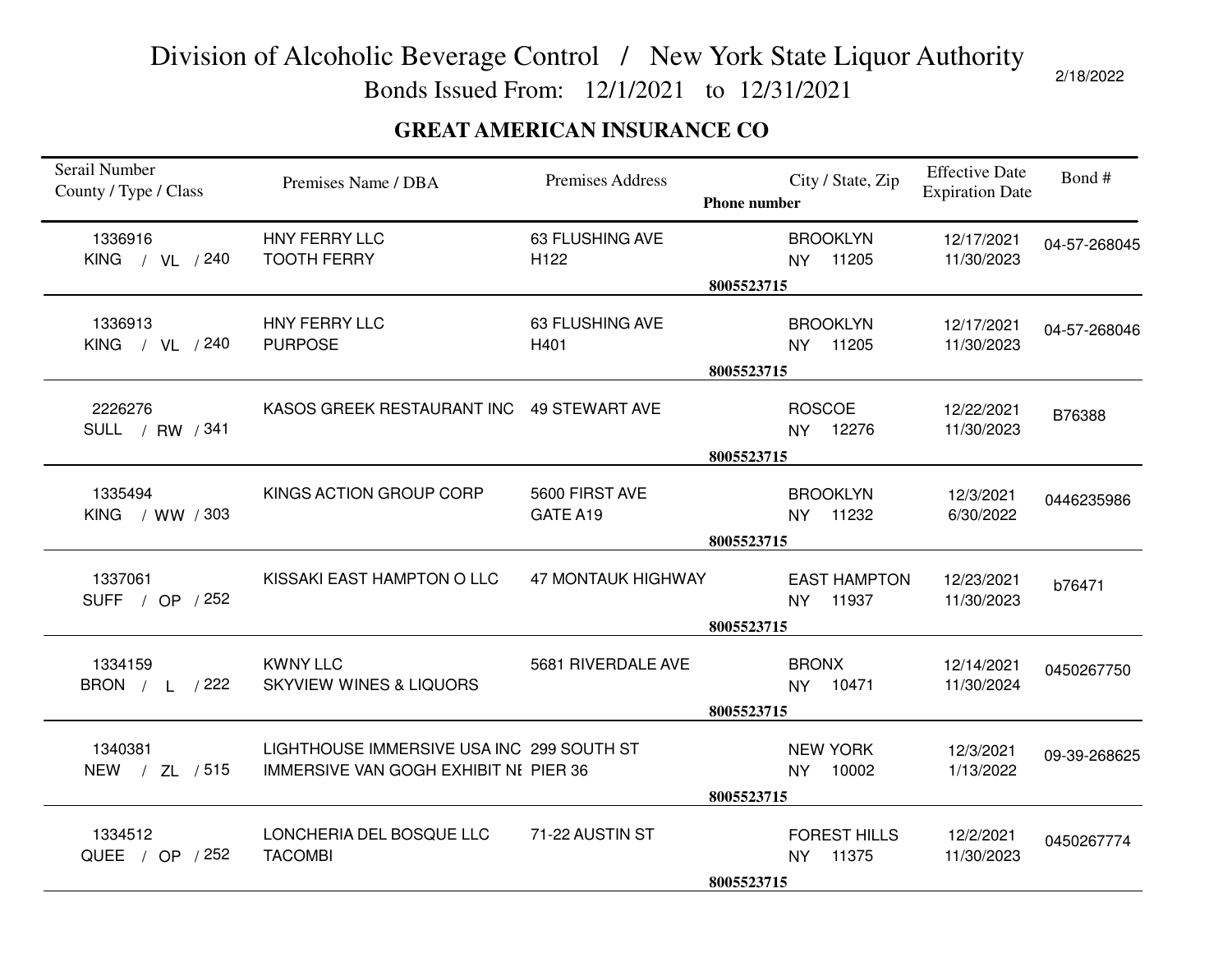Bonds Issued From: 12/1/2021 to 12/31/2021

### **GREAT AMERICAN INSURANCE CO**

| Serail Number<br>County / Type / Class | Premises Name / DBA                                                     | Premises Address                            | <b>Phone number</b> |               | City / State, Zip                    | <b>Effective Date</b><br><b>Expiration Date</b> | Bond#        |
|----------------------------------------|-------------------------------------------------------------------------|---------------------------------------------|---------------------|---------------|--------------------------------------|-------------------------------------------------|--------------|
| 1335176<br>NEW / OP / 252              | LPB5 LLC<br>LA PECORA BIANCA                                            | 817 WASHINGTON ST<br>A/K/A 71 GANSEVOORT ST |                     | <b>NY</b>     | <b>NEW YORK</b><br>10014             | 12/14/2021<br>11/30/2023                        | 04-50-267868 |
|                                        |                                                                         |                                             | 8005523715          |               |                                      |                                                 |              |
| 2226182<br>PUTN / OP / 252             | MY COUSINS GASTROPUB, LLC<br><b>MY COUSINS</b>                          | 954 US 6                                    |                     |               | <b>MAHOPAC</b><br>NY 10541           | 12/9/2021<br>11/30/2023                         | b76387       |
|                                        |                                                                         |                                             | 8005523715          |               |                                      |                                                 |              |
| 1337047<br>NEW / OP / 252              | NPD WEST 51 INC<br><b>B-SIDE</b>                                        | 370 W 51ST ST<br>STORE 1, 2                 |                     | <b>NY</b>     | <b>NEW YORK</b><br>10019             | 12/17/2021<br>11/30/2023                        | 04-50-268201 |
|                                        |                                                                         |                                             | 8005523715          |               |                                      |                                                 |              |
| 1336012<br>WEST / AX / 122             | <b>OMKAR NY INC</b><br>NEW ROCHELLE MINI MART                           | 453 5TH AVE                                 |                     | <b>NY</b>     | <b>NEW ROCHELLE</b><br>10801         | 12/17/2021<br>11/30/2024                        | B76299       |
|                                        |                                                                         |                                             | 8005523715          |               |                                      |                                                 |              |
| 3167450<br>STEU / DW / 301             | POINT OF THE BLUFF VINEYARD L 10304 COUNTY RTE 76                       |                                             |                     | <b>NY</b>     | HAMMONDSPORT<br>14840                | 12/22/2021<br>11/30/2024                        | 05-45-266776 |
|                                        |                                                                         |                                             | 8005523715          |               |                                      |                                                 |              |
| 3167446<br>ORLE / OP / 252             | POLERS PUB LLC<br>POLER'S PUB                                           | 610 MAIN ST                                 |                     | <b>MEDINA</b> | NY 14103                             | 12/14/2021<br>11/30/2023                        | B75575       |
|                                        |                                                                         |                                             | 8005523715          |               |                                      |                                                 |              |
| 1335774<br>QUEE / L / 222              | RAJ & ARYAN CORP<br>L CITY WINE & LIQUOR                                | 38-35 CRESCENT ST                           |                     | <b>NY</b>     | LONG ISLAND CITY 12/21/2021<br>11101 | 11/30/2024                                      | B76429       |
|                                        |                                                                         |                                             | 8005523715          |               |                                      |                                                 |              |
| 1336921<br>NEW / OP / 252              | ROCK 1 SE TABLE LLC & TOURBILL 1 ROCKEFELLER PLAZA<br><b>CAFFE LODI</b> |                                             |                     | <b>NY</b>     | <b>NEW YORK</b><br>10111             | 12/20/2021<br>11/30/2023                        | 04-50-267858 |
|                                        |                                                                         |                                             | 8005523715          |               |                                      |                                                 |              |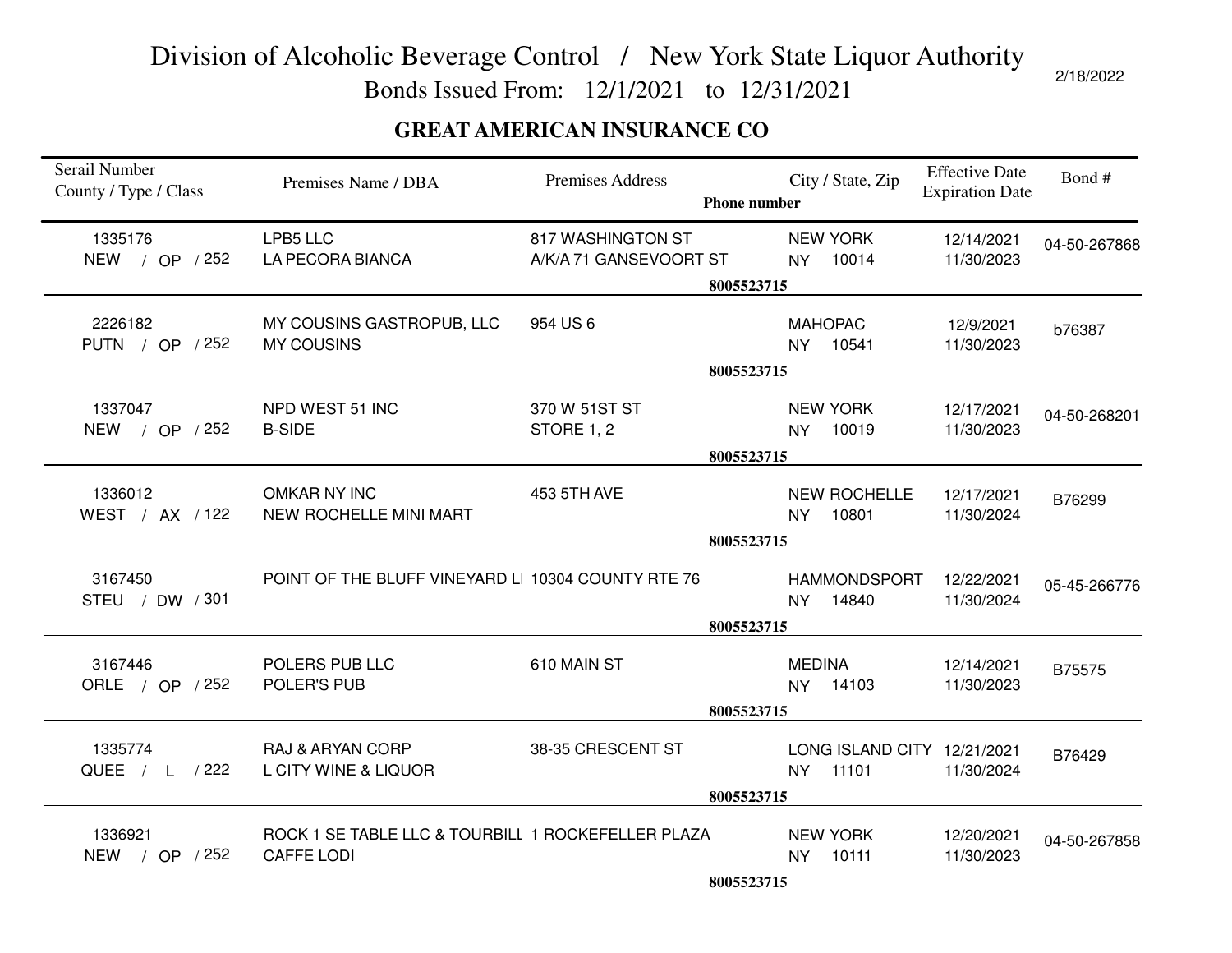Bonds Issued From: 12/1/2021 to 12/31/2021

### **GREAT AMERICAN INSURANCE CO**

| Serail Number<br>County / Type / Class | Premises Name / DBA                                            | Premises Address         | <b>Phone number</b> |           | City / State, Zip                | <b>Effective Date</b><br><b>Expiration Date</b> | Bond#          |  |  |
|----------------------------------------|----------------------------------------------------------------|--------------------------|---------------------|-----------|----------------------------------|-------------------------------------------------|----------------|--|--|
| 1335639<br>RICH / OP / 252             | SOFIA'S TAQUERIA SOUTH LLC<br><b>SOFIA'S TAQUERIA</b>          | 4370 AMBOY RD            |                     |           | <b>STATEN ISLAND</b><br>NY 10312 | 12/15/2021<br>11/30/2023                        | b76348         |  |  |
|                                        |                                                                |                          | 8005523715          |           |                                  |                                                 |                |  |  |
| 1320970<br>RICH / OP / 252             | ST. GEORGE 70 CORP.<br><b>BESO</b>                             | 70 BAY ST                |                     | <b>NY</b> | <b>STATEN ISLAND</b><br>10301    | 12/16/2021<br>11/30/2023                        | b75623         |  |  |
|                                        |                                                                |                          | 8005523715          |           |                                  |                                                 |                |  |  |
| 2226527<br>ONEI / AX / 128             | <b>STEWART'S SHOPS CORP</b><br>STEWARTS SHOP #477              | 336 NY 8                 |                     |           | <b>BRIDGEWATER</b><br>NY 13313   | 12/30/2021<br>7/31/2024                         | 02-29-268292   |  |  |
|                                        |                                                                | 8005523715               |                     |           |                                  |                                                 |                |  |  |
| 2226522<br>MONT / AX / 128             | <b>STEWART'S SHOPS CORP</b><br>STEWARTS SHOP #478              | 95 MAIN ST               |                     |           | <b>FORT PLAIN</b><br>NY 13339    | 12/30/2021<br>7/31/2024                         | )229STEWMASTER |  |  |
|                                        |                                                                |                          | 8005523715          |           |                                  |                                                 |                |  |  |
| 2226195<br>ORAN / LL / 203             | WARWICK VALLEY WINE CO INC<br><b>BLACK DIRT DISTILLING CO.</b> | 90 LITTLE YORK ED        | 8005523715          |           | <b>WARWICK</b><br>NY 10990       | 12/23/2021<br>11/30/2024                        | 05-42-267976   |  |  |
| 2226278<br>DELA / OP / 252             | WATERSHED ROXBURY INC<br><b>WATERSHED</b>                      | 53470 STATE HWY 30       |                     |           | <b>ROXBURY</b><br>NY 12474       | 12/9/2021<br>11/30/2023                         | B76391         |  |  |
|                                        |                                                                |                          | 8005523715          |           |                                  |                                                 |                |  |  |
| 1338482<br>NEW / AX / 122              | WEST END BROOKLYN FARE LLC<br><b>BROOKLYN FARE</b>             | 75 WEST END AVE          |                     |           | <b>NEW YORK</b><br>NY 10023      | 12/9/2021<br>11/30/2024                         | 02-29-268366   |  |  |
|                                        |                                                                |                          | 8005523715          |           |                                  |                                                 |                |  |  |
| 1337123<br>QUEE / L / 222              | WHITESTONE LIQUORS INC                                         | 20-18 FRANCIS LEWIS BLVD |                     | <b>NY</b> | <b>WHITESTONE</b><br>11357       | 12/10/2021<br>11/30/2024                        | B76509         |  |  |
|                                        |                                                                |                          | 8005523715          |           |                                  |                                                 |                |  |  |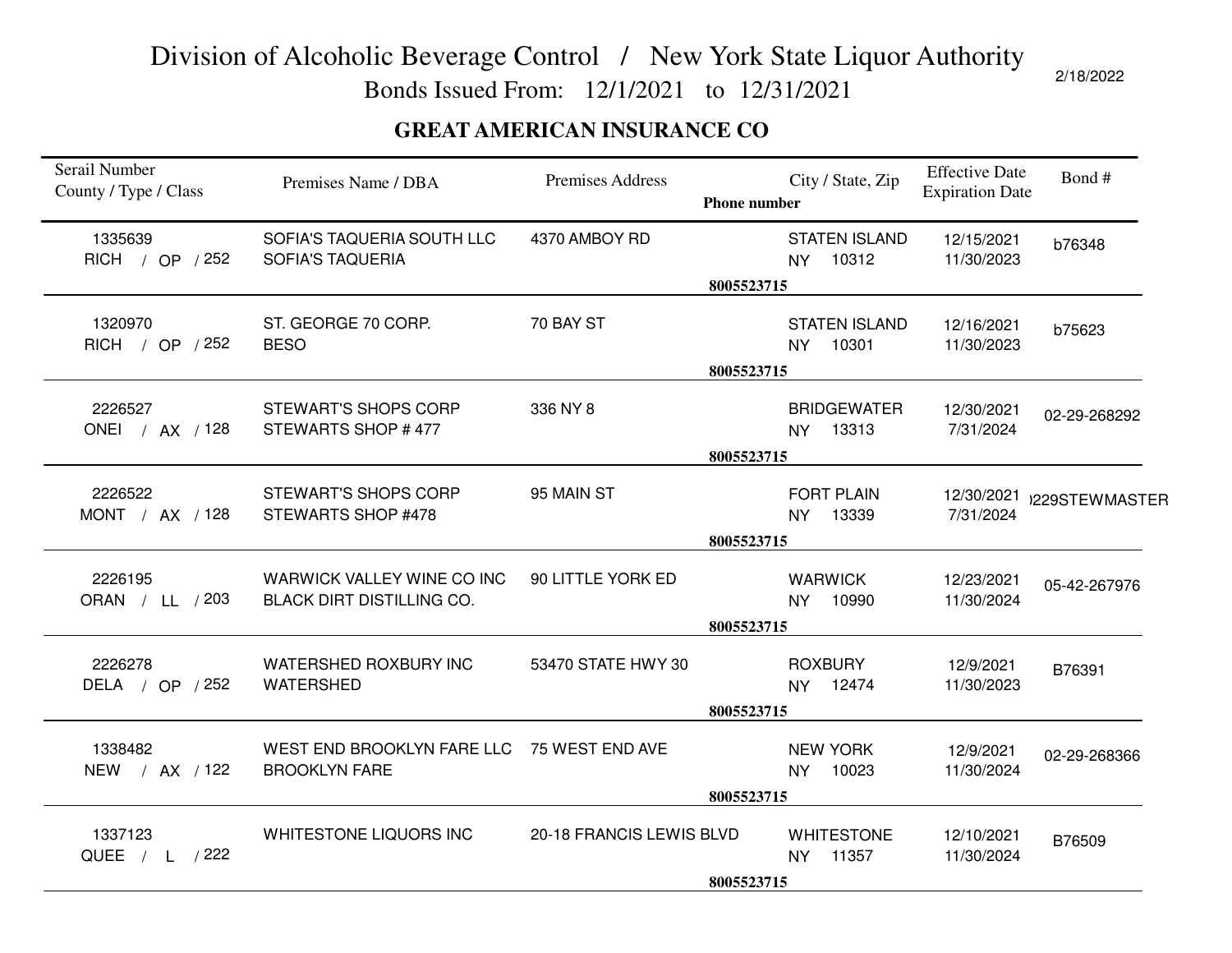Bonds Issued From: 12/1/2021 to 12/31/2021

### **HANOVER INSURANCE CO**

| Serail Number<br>County / Type / Class | Premises Name / DBA                                        | <b>Premises Address</b> | City / State, Zip<br><b>Phone number</b> | <b>Effective Date</b><br><b>Expiration Date</b> | Bond #            |
|----------------------------------------|------------------------------------------------------------|-------------------------|------------------------------------------|-------------------------------------------------|-------------------|
| 2226014<br>/105<br><b>OTSE</b><br>CO   | DUVEL MOORTGAT USA LTD                                     | 657 COUNTY HWY 33       | <b>COOPERSTOWN</b><br>13326<br>NY        | 12/20/2021<br>6/30/2022                         | 1034994           |
| 2226015<br>/ 104<br><b>OTSE</b><br>BC. | DUVEL MOORTGAT USA LTD                                     | 657 COUNTY HWY 33       | <b>COOPERSTOWN</b><br>13326<br>NY        | 12/20/2021<br>10/31/2022                        |                   |
| 2224840<br>/122<br><b>SCHE</b><br>AX.  | I AM FITNESS NY LLC<br><b>I AM FITNESS GYM CAFE COFFEE</b> | 237 STATE ST            | <b>SCHENECTADY</b><br>12305<br>NY        | 12/3/2021<br>11/30/2024                         | <b>BLSH716778</b> |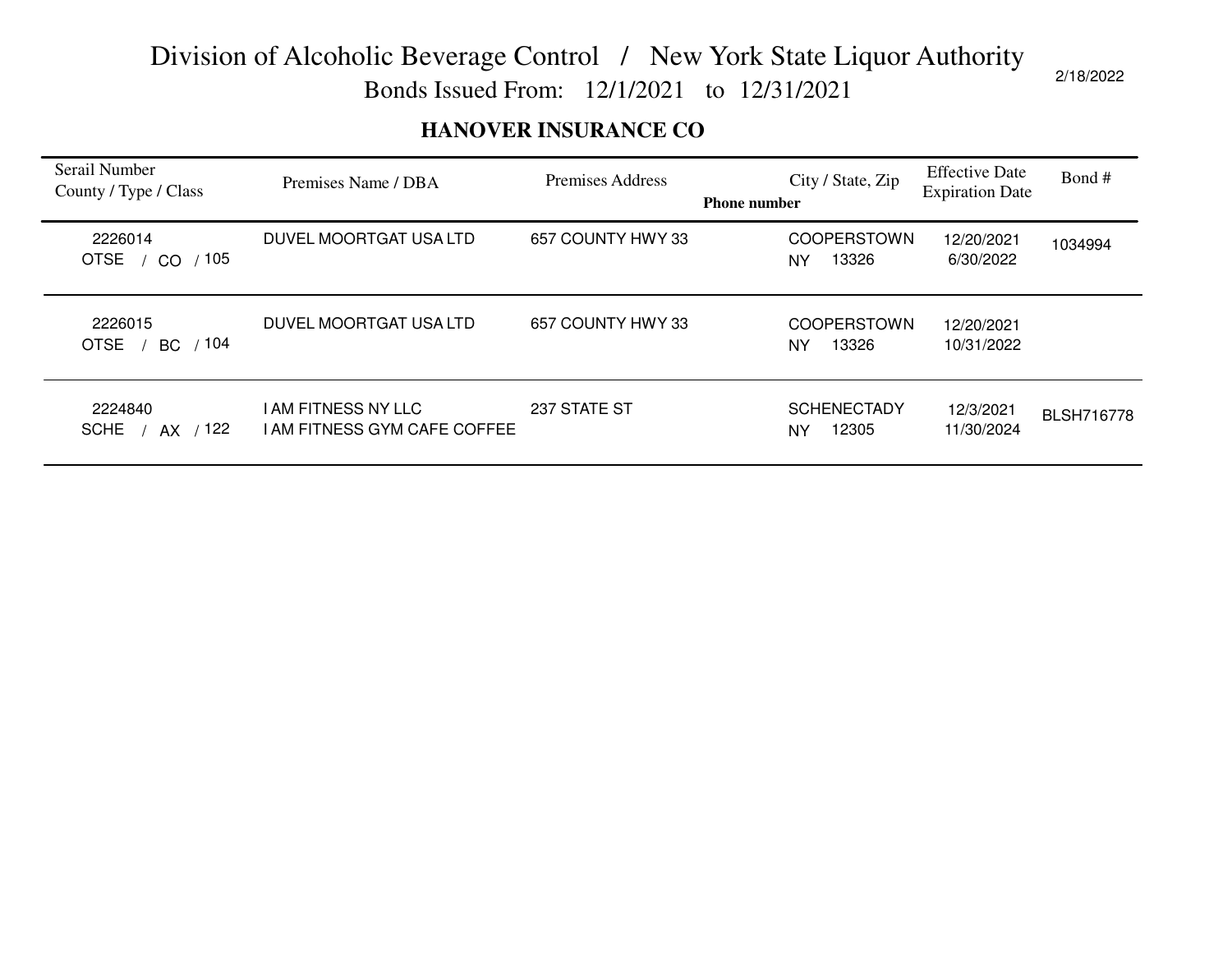Bonds Issued From: 12/1/2021 to 12/31/2021

### **LIBERTY MUTUAL INSURANCE CO**

| Serail Number<br>County / Type / Class | Premises Name / DBA                                                                                 | <b>Premises Address</b><br><b>Phone number</b> | City / State, Zip                          | <b>Effective Date</b><br><b>Expiration Date</b> | Bond #    |
|----------------------------------------|-----------------------------------------------------------------------------------------------------|------------------------------------------------|--------------------------------------------|-------------------------------------------------|-----------|
| 1331487<br>SUFF / AX / 128             | 7 ELEVEN INC<br>7 ELEVEN STORE #41742H                                                              | 425 UNION BLVD                                 | <b>WEST ISLIP</b><br>11795<br>NY I         | 12/8/2021<br>11/30/2024                         | 022228757 |
| 1328193<br>SUFF / AX / 128             | 7 ELEVEN INC<br>7 ELEVEN STORE #38103H                                                              | 2320 UNION BLVD                                | <b>BAY SHORE</b><br>11706<br><b>NY</b>     | 12/27/2021<br>10/31/2024                        | 022226678 |
| 1337346<br>SUFF / AX / 128             | 7 ELEVEN INC<br>7 ELEVEN STORE #16258H                                                              | ROUTE 109 & HEATHCOTE ROAD                     | NORTH LINDENHUF 12/24/2021<br>11757<br>NY. | 10/31/2024                                      | 022230579 |
| 1336173<br>QUEE / OP / 252             | AMERICAN AIRLINES INC & HOST II LAGUARDIA AIRPORT TERM B<br><b>ADMIRAL'S CLUB</b>                   | CONCOURSE A-ROOM CA 3L-104 NY 11371            | <b>FLUSHING</b>                            | 12/17/2021<br>11/30/2023                        | 024244552 |
| 1337211<br>SUFF / OP / 252             | FOGO DE CHAO CHURRASCARIA(I 160 WALT WHITMAN RD STE 1108 HUNTINGTON STAT 12/16/2021<br>FOGO DE CHAO |                                                | 11746<br>NY                                | 11/30/2023                                      | 999108571 |
| 2225839<br>ONON / AX / 128             | <b>MIRABITO HOLDINGS INC</b><br>MIRABITO #32 NORTH STREET                                           | 414 7TH NORTH ST                               | <b>LIVERPOOL</b><br>13088<br>NY.           | 12/29/2021<br>10/31/2023                        | 999101526 |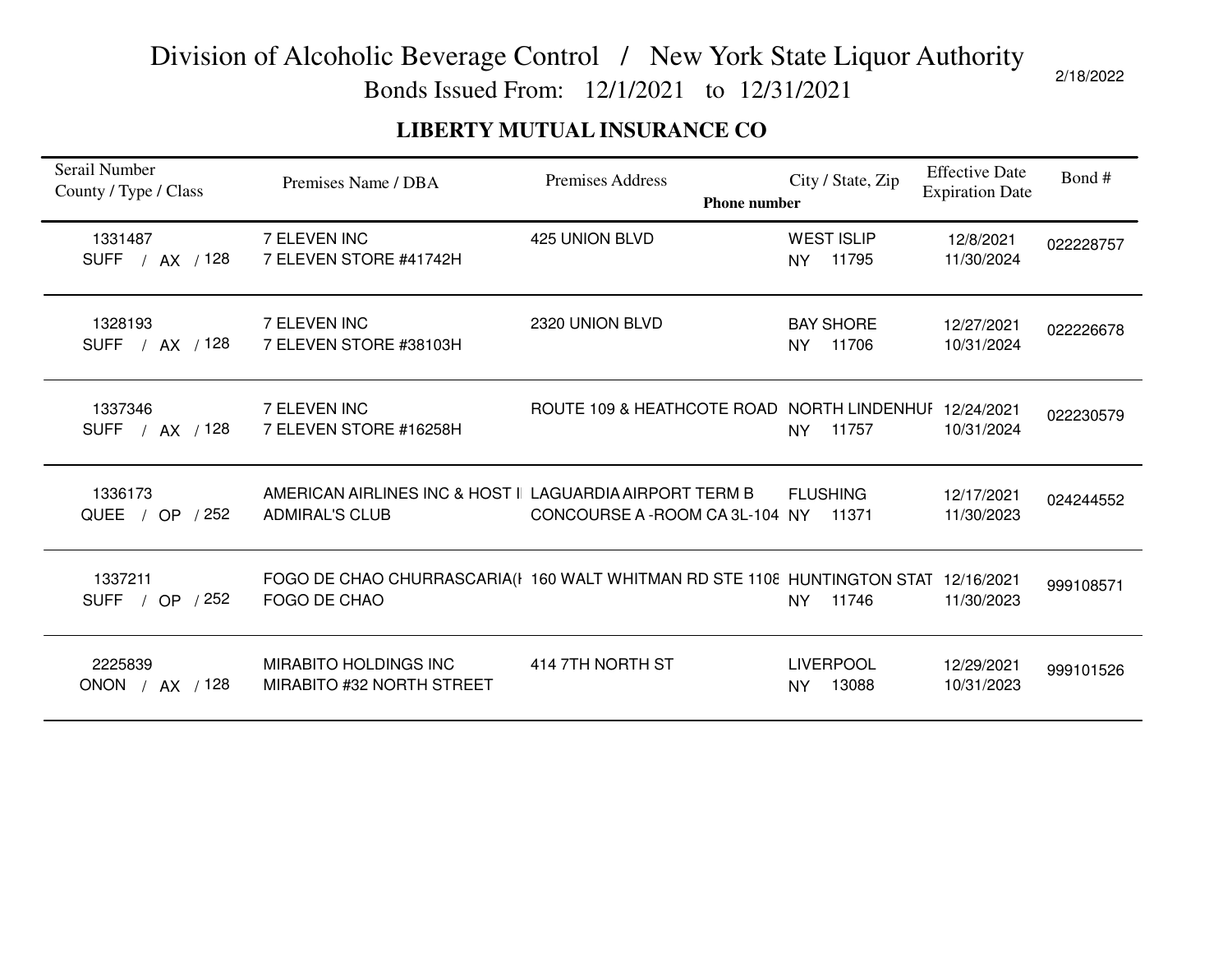Bonds Issued From: 12/1/2021 to 12/31/2021

#### **MERCHANTS BONDING COMPANY (MUTUA**

| Serail Number<br>County / Type / Class | Premises Name / DBA                                                   | <b>Premises Address</b>               | <b>Phone number</b> |              | City / State, Zip           | <b>Effective Date</b><br><b>Expiration Date</b> | Bond#     |
|----------------------------------------|-----------------------------------------------------------------------|---------------------------------------|---------------------|--------------|-----------------------------|-------------------------------------------------|-----------|
| 1337191<br>QUEE / A / 122              | 134 FRESH MARKET INC                                                  | 134-16 LIBERTY AVE                    | 5152438171          |              | NY 11419                    | SOUTH RICHMOND 12/17/2021<br>11/30/2024         | NY5466146 |
| 1337899<br>SUFF / L / 222              | <b>169 MONTAUK LIQUORS INC</b><br>MICHAELS WINE & LIQUORS             | <b>169 MONTAUK HWY</b>                | 5152438171          |              | <b>SAYVILLE</b><br>NY 11792 | 12/1/2021<br>11/30/2024                         | ny5607406 |
| 3167425<br>ERIE / OP / 252             | 2878 DELAWARE AVENUE LLC<br>THE SURGE                                 | 2878 DELAWARE AVE                     | 5152438171          |              | <b>KENMORE</b><br>NY 14217  | 12/21/2021<br>11/30/2023                        | NY5534703 |
| 1337026<br>KING / AX / 122             | 34 NEW YORK FINEST DELI CORP 920 4TH AVE                              |                                       | 5152438171          | <b>NY</b>    | <b>BROOKLYN</b><br>11232    | 12/21/2021<br>11/30/2024                        | ny5553317 |
| 1337040<br>NEW / TW / 344              | 40TH STREET HOSPITALITY LLC<br><b>HANDCRAFT BURGER &amp; BREW</b>     | 110 W 40TH ST STORE #3                | 5152438171          | NY ·         | <b>NEW YORK</b><br>10018    | 12/15/2021<br>11/30/2023                        | NY5568982 |
| 1337518<br>KING / AX / 122             | 534 GRANT GROCERY INC                                                 | 534 GRANT AVENUE                      | 5152438171          |              | <b>BROOKLYN</b><br>NY 11208 | 12/30/2021<br>11/30/2024                        | NY5573884 |
| 3167244<br>ERIE / OP / 252             | AMIGOS DEL PUEBLO INC<br>ANDALE II MEXICAN RESTAURANT T/O CHEEKTOWAGA | 1402 FRENCH RD                        | 5152438171          | <b>DEPEW</b> | NY 14043                    | 12/7/2021<br>11/30/2023                         | ny5530561 |
| 1336095<br>NEW / OP / 252              | BARD E39TH LLC, THE<br>THE SHAKESPEARE                                | 24 E 39TH ST<br><b>BASEMENT LEVEL</b> | 5152438171          | NY ·         | <b>NEW YORK</b><br>10016    | 12/6/2021<br>11/30/2023                         | NY5526443 |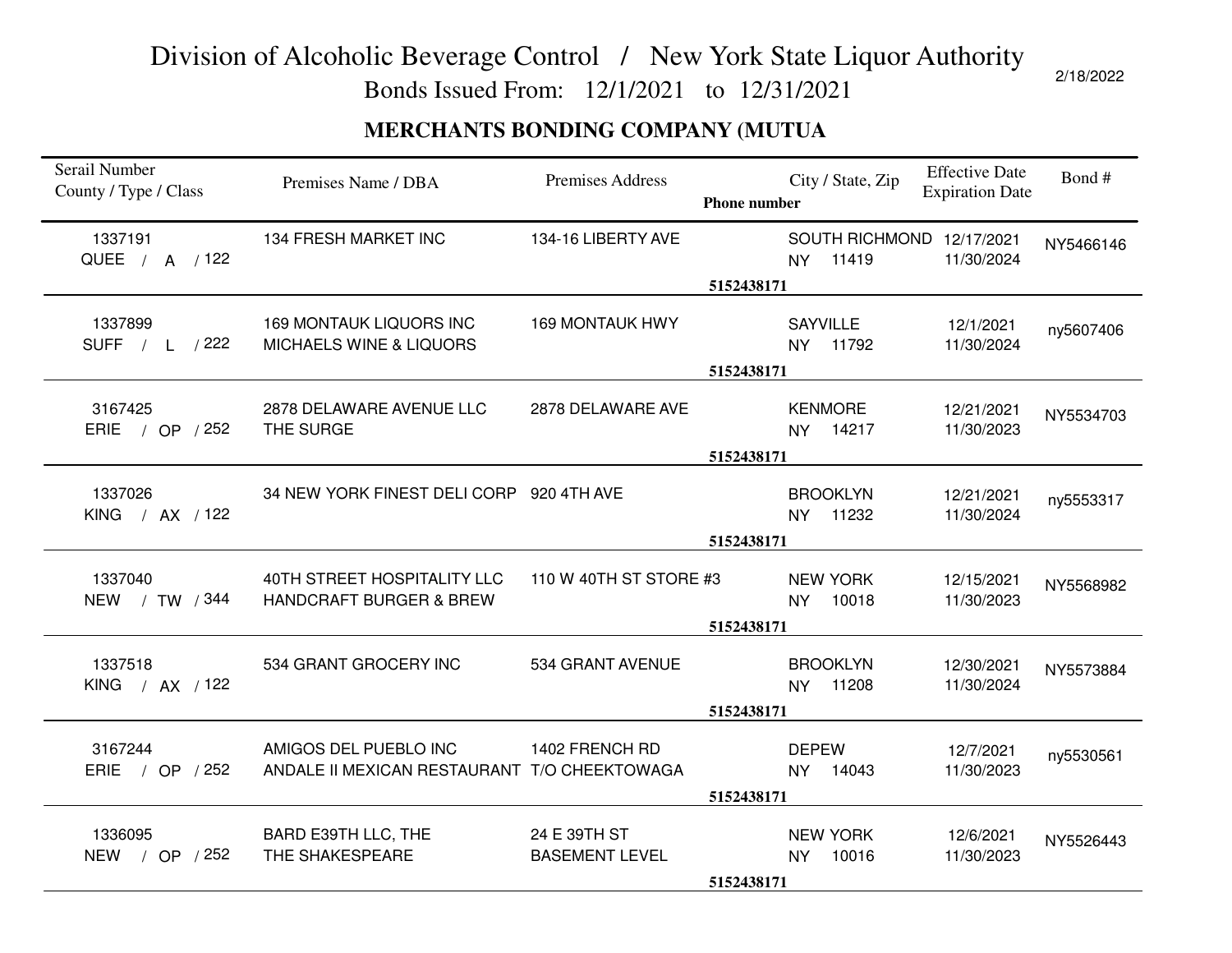Bonds Issued From: 12/1/2021 to 12/31/2021

2/18/2022

| Serail Number<br>County / Type / Class | Premises Name / DBA                                   | <b>Premises Address</b>        | <b>Phone number</b> | City / State, Zip                          | <b>Effective Date</b><br><b>Expiration Date</b> | Bond#     |  |
|----------------------------------------|-------------------------------------------------------|--------------------------------|---------------------|--------------------------------------------|-------------------------------------------------|-----------|--|
| 3167131<br>STEU / OP / 252             | <b>BATH COUNTRY CLUB INC</b><br>THE BATH COUNTRY CLUB | 330 MAY ST<br>(NOT-FOR-PROFIT) |                     | <b>BATH</b><br>14810<br><b>NY</b>          | 12/4/2021<br>11/30/2023                         | NY5500202 |  |
|                                        |                                                       |                                | 5152438171          |                                            |                                                 |           |  |
| 1337327<br>KING / AX / 122             | BRIGHTON GOURMET DELI INC                             | 606 BRIGHTON BEACH AVE         |                     | <b>BROOKLYN</b><br>11235<br><b>NY</b>      | 12/27/2021<br>11/30/2024                        | ny5594603 |  |
|                                        |                                                       |                                | 5152438171          |                                            |                                                 |           |  |
| 1334152<br>QUEE / RW / 341             | BRISAS DEL MAR SEA FOOD MARK 76-15 JAMAICA AVE        |                                |                     | <b>WOODHAVEN</b><br>11421<br><b>NY</b>     | 12/10/2021<br>11/30/2023                        | NY5425280 |  |
|                                        | 5152438171                                            |                                |                     |                                            |                                                 |           |  |
| 1337111<br>NEW / A / 122               | C T SEAFOOD MARTS CORP                                | 247 GRAND ST                   |                     | <b>NEW YORK</b><br>10002<br><b>NY</b>      | 12/9/2021<br>11/30/2024                         | NY5585235 |  |
|                                        |                                                       |                                | 5152438171          |                                            |                                                 |           |  |
| 1334488<br>QUEE / OP / 252             | <b>CAFE RUM LTD</b>                                   | 1050 WYCKOFF AVE               | 5152438171          | <b>RIDGEWOOD</b><br>11385<br><b>NY</b>     | 12/9/2021<br>11/30/2023                         | ny5346361 |  |
|                                        |                                                       |                                |                     |                                            |                                                 |           |  |
| 1337071<br>NASS / A / 122              | CHARLIE & FRANK DELI GROCERY 1550 MEADOWBROOK RD      |                                |                     | <b>NORTH MERRICK</b><br>11566<br><b>NY</b> | 12/17/2021<br>11/30/2024                        | NY5577519 |  |
|                                        |                                                       |                                | 5152438171          |                                            |                                                 |           |  |
| 3167187<br>/ RW / 341<br>ERIE          | CHICK MEX LLC<br>CHICK-MEX                            | 1456 HERTEL AVE                |                     | <b>BUFFALO</b><br>14216<br><b>NY</b>       | 12/21/2021<br>11/30/2023                        | NY5509984 |  |
|                                        |                                                       |                                | 5152438171          |                                            |                                                 |           |  |
| 1335376<br>QUEE / AX / 122             | CORONA BEER CANDY STORE CO 39-18 103RD ST             |                                |                     | <b>CORONA</b><br>11368<br><b>NY</b>        | 12/17/2021<br>11/30/2024                        | NY5512739 |  |
|                                        |                                                       |                                | 5152438171          |                                            |                                                 |           |  |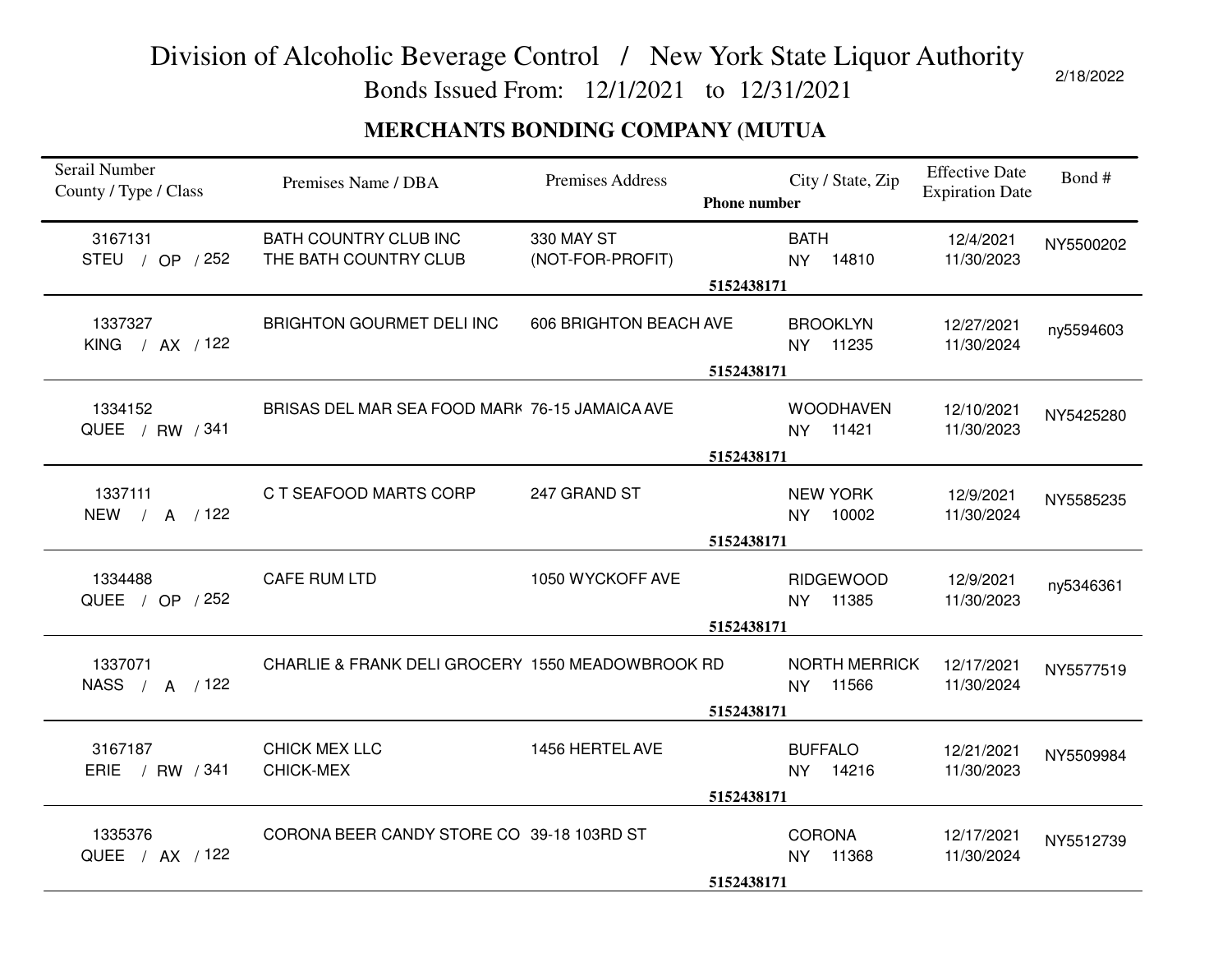Bonds Issued From: 12/1/2021 to 12/31/2021

2/18/2022

| Serail Number<br>County / Type / Class | Premises Name / DBA                                     | <b>Premises Address</b>   | <b>Phone number</b>      | City / State, Zip                         | <b>Effective Date</b><br><b>Expiration Date</b> | Bond#     |
|----------------------------------------|---------------------------------------------------------|---------------------------|--------------------------|-------------------------------------------|-------------------------------------------------|-----------|
| 3166849<br>ERIE / OP / 252             | DAYS PARK TAVERN LLC<br><b>DAYS PARK TAVERN</b>         | 253 ALLEN ST              | 5152438171               | <b>BUFFALO</b><br>NY 14201                | 12/28/2021<br>11/30/2023                        | NY5461797 |
| 2223397<br>SCHE / L / 222              | EASTERN WINE & LIQUOR INC<br>UNITED WINE & LIQUOR       | 1650 EASTERN PKWY         | 5152438171               | <b>SCHENECTADY</b><br>12309<br><b>NY</b>  | 12/29/2021<br>12/31/2023                        | ny5314706 |
| 1337233<br>NASS / AX / 122             | FONDA LATINA DELI CORP                                  | 87 W MERRICK RD           | 5152438171               | <b>FREEPORT</b><br>NY 11520               | 12/21/2021<br>11/30/2024                        | NY5392690 |
| 1331424<br>KING / RW / 341             | FOOTPRINTS NOSTRAND CAFE IN 588 NOSTRAND AVE            |                           |                          | <b>BROOKLYN</b><br>11216<br><b>NY</b>     | 12/21/2021<br>11/30/2023                        | ny5302237 |
| 1336509<br>WEST / OP $/252$            | FOURTEEN PARISH BAR & GRILL C 523 S FULTON AVE          |                           | 5152438171<br>5152438171 | <b>MOUNT VERNON</b><br>10550<br><b>NY</b> | 12/29/2021<br>11/30/2023                        | NY5535846 |
| 1337157<br>QUEE / OP / 252             | FRESCO'S GRAND CANTINA LLC<br>FRESCO'S GRAND CANTINA    | 28-50 31ST ST             | 5152438171               | <b>ASTORIA</b><br>11102<br><b>NY</b>      | 12/31/2021<br>11/30/2023                        | NY5582476 |
| 1337403<br>KING / AX / 122             | FRESH PRODUCE 33 INC                                    | 470 AVENUE P              | 5152438171               | <b>BROOKLYN</b><br>NY 11223               | 12/10/2021<br>11/30/2024                        | NY5572336 |
| 1336125<br>NEW / OP / 252              | <b>FRIEDMANS CPW LLC</b><br><b>COMMUNITY RESTAURANT</b> | 50 W 72ND ST<br>STORE #C3 | 5152438171               | <b>NEW YORK</b><br>10023<br><b>NY</b>     | 12/16/2021<br>11/30/2023                        | ny5523596 |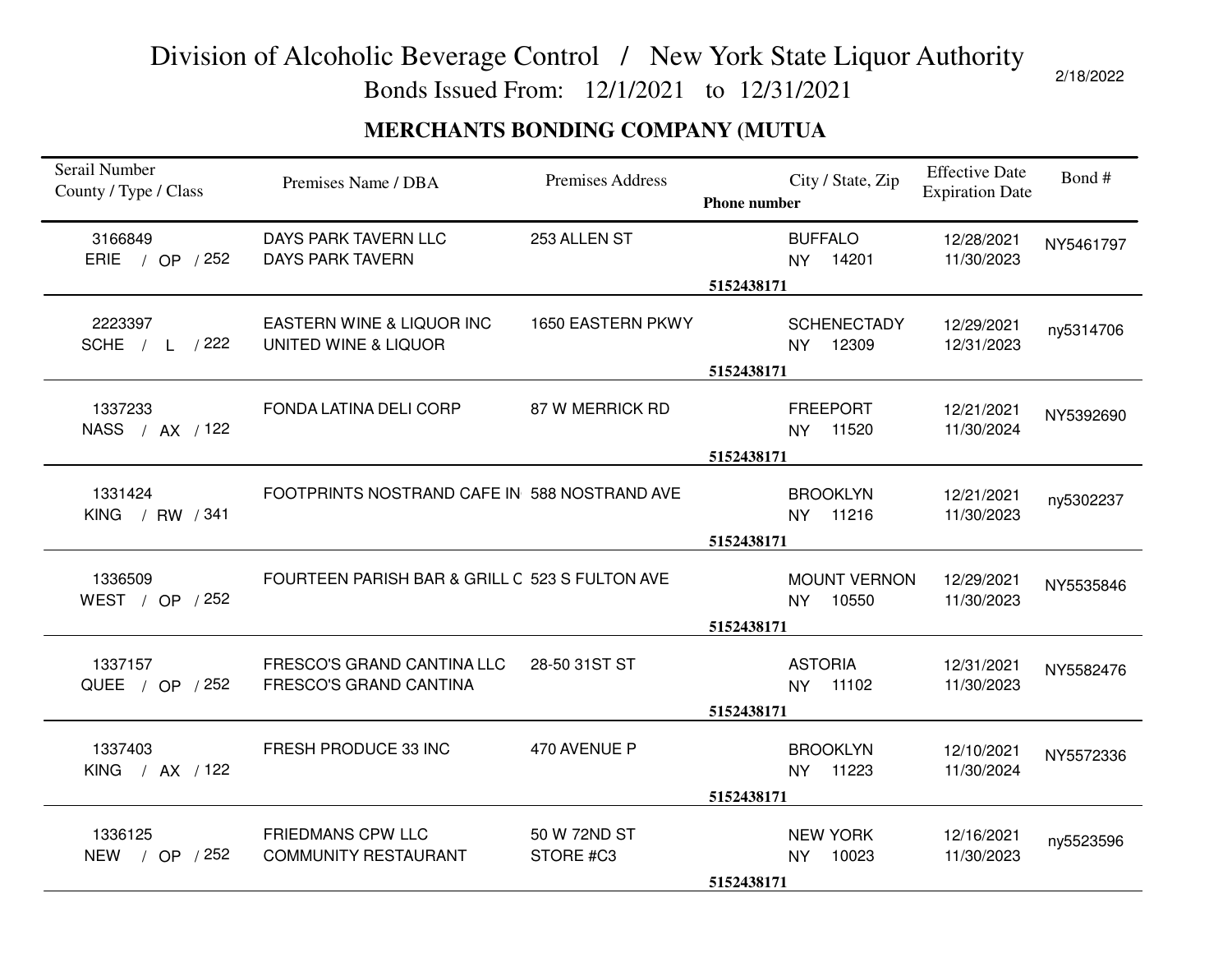Bonds Issued From: 12/1/2021 to 12/31/2021

2/18/2022

| Serail Number<br>County / Type / Class | Premises Name / DBA                                 | <b>Premises Address</b> | <b>Phone number</b> | City / State, Zip                          | <b>Effective Date</b><br><b>Expiration Date</b> | Bond#     |
|----------------------------------------|-----------------------------------------------------|-------------------------|---------------------|--------------------------------------------|-------------------------------------------------|-----------|
| 1336591<br>NEW / L /222                | <b>JCCSM INC</b><br><b>URBAN WINE &amp; SPIRITS</b> | 45 1ST AVE              |                     | <b>NEW YORK</b><br>10003<br><b>NY</b>      | 12/21/2021<br>1/31/2023                         |           |
|                                        |                                                     |                         | 5152438171          |                                            |                                                 |           |
| 1336970<br>QUEE / AX / 122             | <b>JESSIS DELI CORP</b>                             | 105-17 JAMAICA AVE      |                     | <b>RICHMOND HILL</b><br>11418<br><b>NY</b> | 12/1/2021<br>11/30/2024                         | NY5572445 |
|                                        |                                                     |                         | 5152438171          |                                            |                                                 |           |
| 1330606<br>NEW / OP / 252              | <b>JOY LUCK GROUP LLC</b><br><b>BLUE WILLOW</b>     | 40 W 56TH ST            |                     | <b>NEW YORK</b><br>10019<br><b>NY</b>      | 12/16/2021<br>11/30/2023                        | ny5307534 |
|                                        |                                                     |                         | 5152438171          |                                            |                                                 |           |
| 1332157<br>BRON / OP / 252             | KARIBBEAN KRAVE LLC<br><b>KARIBBEAN KRAVE</b>       | 65 WESTCHESTER SQ       |                     | <b>BRONX</b><br>10461<br>NY.               | 12/13/2021<br>11/30/2023                        | ny5351688 |
|                                        |                                                     |                         | 5152438171          |                                            |                                                 |           |
| 1335703<br>NASS / RW / 341             | LA NEGRA VERO CORP<br>LA NEGRA VERO BAR AND RESTAL  | 98A N FRANKLIN ST       |                     | <b>HEMPSTEAD</b><br>11550<br>NY            | 12/29/2021<br>11/30/2023                        | NY5516307 |
|                                        |                                                     |                         | 5152438171          |                                            |                                                 |           |
| 3167326<br>$LIVI$ / OP / 252           | LEVEE TOWN TAVERN LLC<br><b>LEVEE TOWN TAVERN</b>   | 108 MAIN ST             |                     | <b>DANSVILLE</b><br>NY 14437               | 12/3/2021<br>11/30/2023                         | NY5537558 |
|                                        |                                                     |                         | 5152438171          |                                            |                                                 |           |
| 1336346<br>KING / AX / 122             | LISA DELI & GROCERY 2019 CORP 411 MYRTLE AVE        |                         |                     | <b>BROOKLYN</b><br>11205<br><b>NY</b>      | 12/17/2021<br>11/30/2024                        | ny5545253 |
|                                        |                                                     |                         | 5152438171          |                                            |                                                 |           |
| 2225991<br>GREE / RW / 341             | <b>MANIC ORGANIC LLC</b><br><b>MERMAID CAFE</b>     | 374 MAIN ST             |                     | <b>CATSKILL</b><br>NY 124147               | 12/13/2021<br>11/30/2023                        | ny5192264 |
|                                        |                                                     |                         | 5152438171          |                                            |                                                 |           |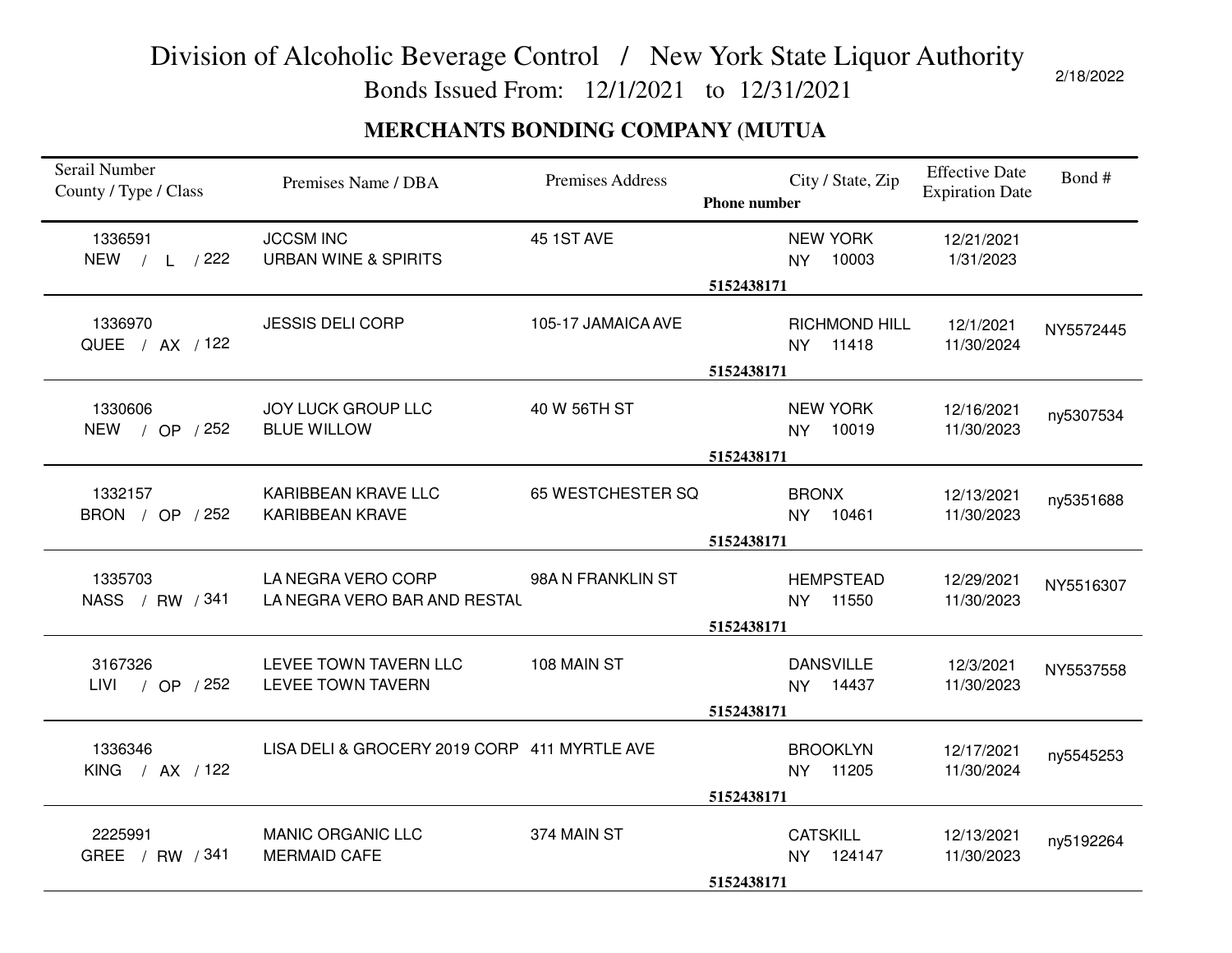Bonds Issued From: 12/1/2021 to 12/31/2021

2/18/2022

| Serail Number<br>County / Type / Class | Premises Name / DBA                                  | Premises Address                       | <b>Phone number</b> | City / State, Zip                     | <b>Effective Date</b><br><b>Expiration Date</b> | Bond#     |
|----------------------------------------|------------------------------------------------------|----------------------------------------|---------------------|---------------------------------------|-------------------------------------------------|-----------|
| 1337568<br>NEW / OP / 252              | MARI HOSPITALITY NYC INC<br><b>MARI</b>              | 679 9TH AVE                            |                     | <b>NEW YORK</b><br>10036<br>NY        | 12/21/2021<br>11/30/2023                        | ny5603066 |
|                                        |                                                      |                                        | 5152438171          |                                       |                                                 |           |
| 1337434<br><b>NEW</b><br>/ OP / 252    | <b>OSS BAKERY INC</b><br><b>JOOMAK BANJUM</b>        | 312 5TH AVE                            |                     | <b>NEW YORK</b><br>10001<br><b>NY</b> | 12/29/2021<br>11/30/2023                        | NY5765891 |
|                                        |                                                      |                                        | 5152438171          |                                       |                                                 |           |
| 1319288<br>NEW / OP / 252              | PEANUT FACTORY LLC<br><b>BO CAPHE</b>                | 104 8TH AVE                            |                     | <b>NEW YORK</b><br>10011<br><b>NY</b> | 12/30/2021<br>11/30/2023                        | NY5160107 |
|                                        |                                                      |                                        | 5152438171          |                                       |                                                 |           |
| 3167653<br>ERIE / OP / 252             | PILOT LIGHT PUB INC<br>PILOT LIGHT PUB               | 8557 N MAIN ST                         |                     | <b>EDEN</b><br>14057<br><b>NY</b>     | 12/16/2021<br>11/30/2023                        | ny5590749 |
|                                        |                                                      |                                        | 5152438171          |                                       |                                                 |           |
| 1337363<br>NEW / TW / 344              | SAMI & SUSU MANAGEMENT LLC<br><b>SAMI &amp; SUSU</b> | 190 ORCHARD ST                         | 5152438171          | <b>NEW YORK</b><br>10002<br><b>NY</b> | 12/24/2021<br>11/30/2023                        | ny5591876 |
|                                        |                                                      |                                        |                     |                                       |                                                 |           |
| 1339414<br>WEST / CO / 105             | SARENE CRAFT BEER DISTRIBUT( 4 WAREHOUSE LN          |                                        |                     | <b>ELMSFORD</b><br>NY 10523           | 12/16/2021<br>6/30/2022                         |           |
|                                        |                                                      |                                        | 5152438171          |                                       |                                                 |           |
| 1336643<br>KING / AX / 122             | <b>SECRETZ LLC</b><br>SECRETZ SEA FOOD PLUS          | 1997A PACIFIC ST<br>STORE <sub>2</sub> | 5152438171          | <b>BROOKLYN</b><br>11233<br>NY.       | 12/15/2021<br>11/30/2024                        | NY5716393 |
| 1331221<br><b>NEW</b><br>/ OP $/252$   | SEIWA CHU-KOU USA CORP<br><b>TORAJI</b>              | 217 E 43RD ST                          | 5152438171          | <b>NEW YORK</b><br>10017<br><b>NY</b> | 12/20/2021<br>11/30/2023                        | NY5195590 |
|                                        |                                                      |                                        |                     |                                       |                                                 |           |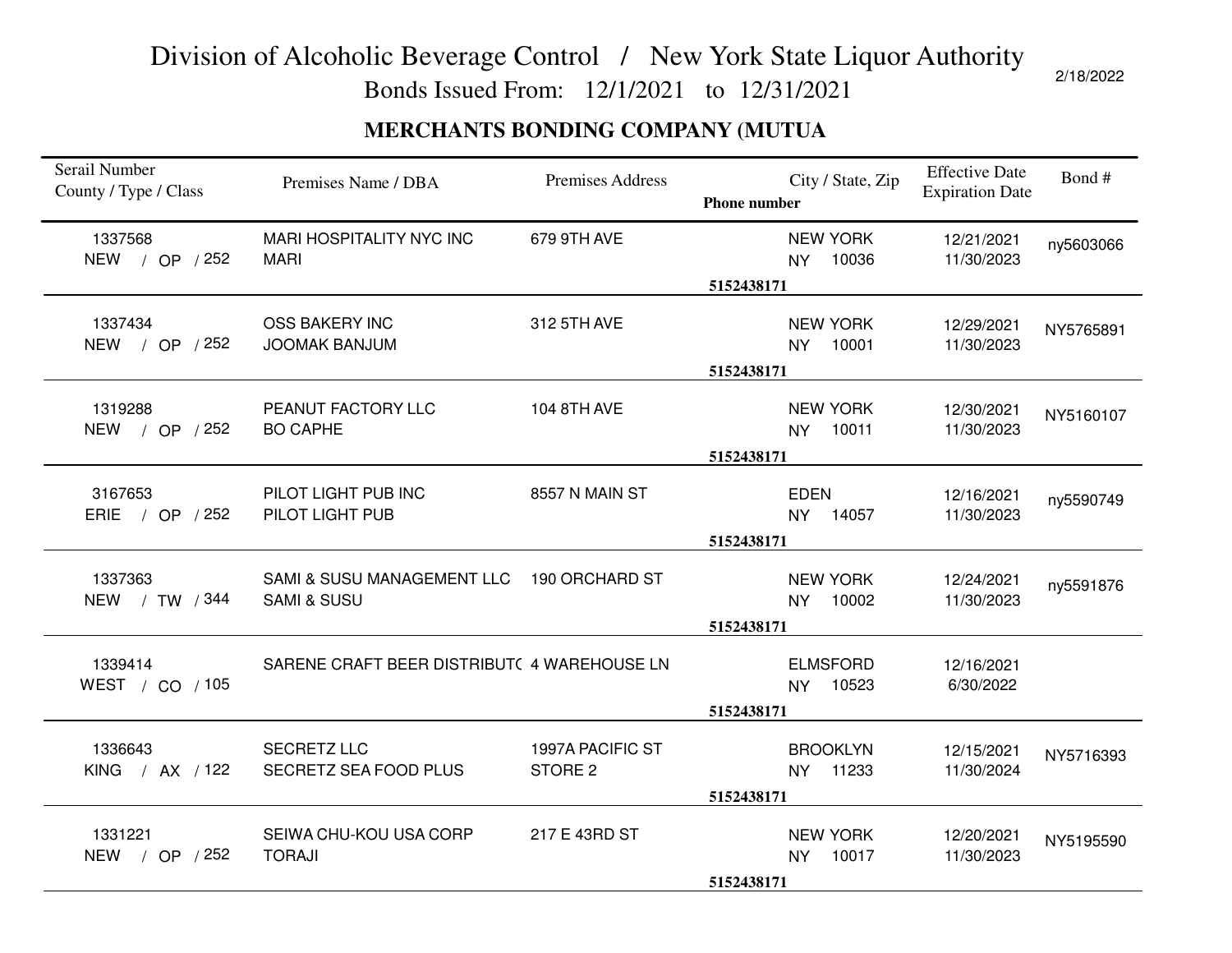Bonds Issued From: 12/1/2021 to 12/31/2021

2/18/2022

| <b>Serail Number</b><br>County / Type / Class | Premises Name / DBA                                                      | <b>Premises Address</b> | <b>Phone number</b> | City / State, Zip                                 | <b>Effective Date</b><br><b>Expiration Date</b> | Bond#     |
|-----------------------------------------------|--------------------------------------------------------------------------|-------------------------|---------------------|---------------------------------------------------|-------------------------------------------------|-----------|
| 3167111<br>WAYN / CT / 246                    | SHADOW HILL BEVERAGE COMPAI 7259 LAKESIDE RD<br>THE LODGE AT SHADOW HILL |                         |                     | <b>ONTARIO</b><br>14519<br><b>NY</b>              | 12/30/2021<br>11/30/2023                        | NY5483736 |
|                                               |                                                                          |                         | 5152438171          |                                                   |                                                 |           |
| 1328150<br>NEW / OP / 252                     | SITE 2 MARKET LINE RESTAURAN1 115 DELANCEY ST                            |                         |                     | <b>NEW YORK</b><br>10002<br><b>NY</b>             | 12/9/2021<br>11/30/2023                         | NY5223873 |
|                                               |                                                                          |                         | 5152438171          |                                                   |                                                 |           |
| 1333309<br>SUFF / AX / 122                    | SONS SMOKESHOP INC<br>NICK'S SMOKE SHOP & CONVENIE                       | <b>586 ROUTE 25A</b>    |                     | <b>ROCKY POINT</b><br>11778<br><b>NY</b>          | 12/20/2021<br>11/30/2024                        | NY5388956 |
|                                               | 5152438171                                                               |                         |                     |                                                   |                                                 |           |
| 1336100<br>/ RW / 341<br><b>NEW</b>           | <b>SURAM LLC</b>                                                         | 21 WEST END AVE #1B     |                     | <b>NEW YORK</b><br>10023<br><b>NY</b>             | 12/6/2021<br>11/30/2023                         | ny5541926 |
|                                               |                                                                          |                         | 5152438171          |                                                   |                                                 |           |
| 1336953<br><b>KING</b><br>$/$ AX $/$ 122      | <b>TENARES DELI NY CORP</b>                                              | 1468 PROSPECT PL        |                     | <b>BROOKLYN</b><br>NY 11213                       | 12/10/2021<br>11/30/2024                        | NY5577433 |
|                                               |                                                                          |                         | 5152438171          |                                                   |                                                 |           |
| 1336933<br>SUFF / AX / 122                    | <b>VENOM SMOKE SHOP 5 INC</b>                                            | 2369 MIDDLE COUNTRY RD  |                     | <b>CENTEREACH</b><br>11720<br><b>NY</b>           | 12/20/2021<br>11/30/2024                        | NY5568799 |
|                                               |                                                                          |                         | 5152438171          |                                                   |                                                 |           |
| 1335397<br>QUEE / OP / 252                    | WORLD WIDE WAVE INC<br><b>WAVE JUICE</b>                                 | 125-22 MERRICK BLVD     |                     | SPRINGFIELD GARI 12/28/2021<br>11434<br><b>NY</b> | 11/30/2023                                      | NY5500769 |
|                                               |                                                                          |                         | 5152438171          |                                                   |                                                 |           |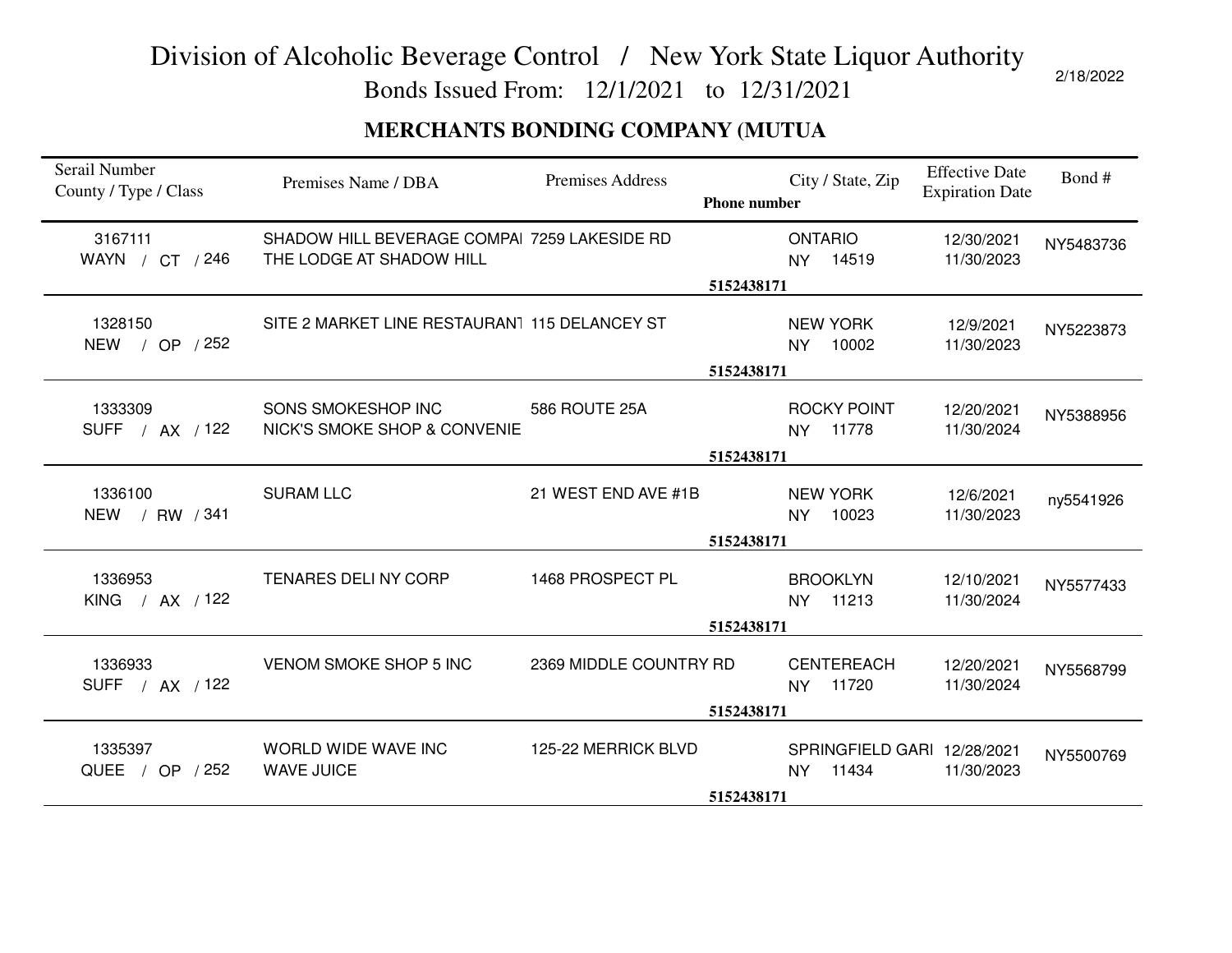Bonds Issued From: 12/1/2021 to 12/31/2021

### **NGM INSURANCE COMPANY**

| Serail Number<br>County / Type / Class  | Premises Name / DBA                                                              | <b>Premises Address</b> | <b>Phone number</b> | City / State, Zip                         | <b>Effective Date</b><br><b>Expiration Date</b> | Bond#    |
|-----------------------------------------|----------------------------------------------------------------------------------|-------------------------|---------------------|-------------------------------------------|-------------------------------------------------|----------|
| 3167453<br>WAYN / TW / 344              | DIS BATCH BREWING LLC<br><b>DISBATCH BREWING</b>                                 | 3250 CANANDAIGUA RD     |                     | <b>MACEDON</b><br>14502<br><b>NY</b>      | 12/8/2021<br>11/30/2023                         | S-905085 |
|                                         |                                                                                  |                         | 8002585310          |                                           |                                                 |          |
| 2226105<br>ULST $/$ OP $/252$           | GAUC TACO & TEQUILA BAR INC                                                      | 45 MAIN ST              |                     | <b>NEW PALTZ</b><br>12561<br>NY           | 12/10/2021<br>11/30/2023                        | s-903728 |
|                                         |                                                                                  |                         | 8002585310          |                                           |                                                 |          |
| 2227392<br>DUTC / L /222                | MILLERTON SUPER INC<br><b>TROTTA'S</b>                                           | 138 RT 44 E             |                     | <b>MILLERTON</b><br>12546<br><b>NY</b>    | 12/16/2021<br>9/30/2024                         | sb 42382 |
|                                         |                                                                                  |                         | 8002585310          |                                           |                                                 |          |
| 3167483<br>STEU / TW / 344              | RISING SONS 6 BREWING COMPAN 54 W MARKET ST<br><b>IRON FLAMINGO BARREL HOUSE</b> |                         |                     | <b>CORNING</b><br>14830<br><b>NY</b>      | 12/22/2021<br>11/30/2023                        | S-895091 |
|                                         |                                                                                  |                         | 8002585310          |                                           |                                                 |          |
| 1337043<br>WEST / RW / 341              | SABROSURA PERUANA INC                                                            | 231B UNION AVE          | 8002585310          | <b>NEW ROCHELLE</b><br>10801<br><b>NY</b> | 12/13/2021<br>11/30/2023                        | S883050  |
|                                         |                                                                                  |                         |                     |                                           |                                                 |          |
| 1337078<br>NEW / AX / 122               | VILLAGE CRAFT BEER & SMOKE II 552 LAGUARDIA PL                                   |                         |                     | <b>NEW YORK</b><br>10012<br>NY            | 12/9/2021<br>11/30/2024                         | s-905955 |
|                                         |                                                                                  |                         | 8002585310          |                                           |                                                 |          |
| 1322337<br>$/$ OP $/$ 252<br><b>NEW</b> | WING BRYANT PARK LLC, THE                                                        | 25 W 39TH ST<br>11TH FL |                     | <b>NEW YORK</b><br>10018<br><b>NY</b>     | 12/7/2021<br>11/30/2023                         | s882764  |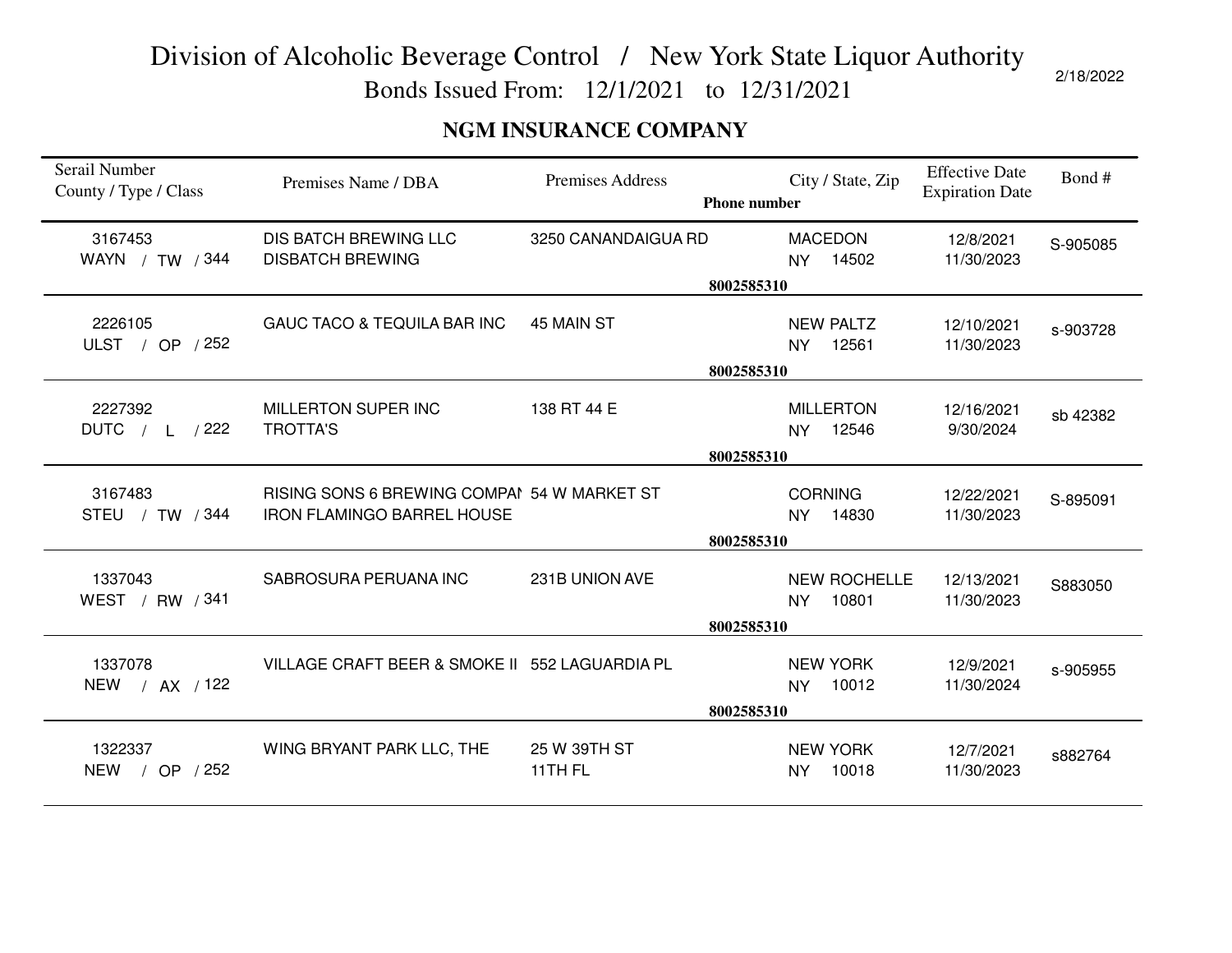Bonds Issued From: 12/1/2021 to 12/31/2021

#### **NOT APPLICABLE**

| Serail Number<br>County / Type / Class | Premises Name / DBA                                 | Premises Address                  | <b>Phone number</b> |                  | City / State, Zip            | <b>Effective Date</b><br><b>Expiration Date</b> | Bond# |
|----------------------------------------|-----------------------------------------------------|-----------------------------------|---------------------|------------------|------------------------------|-------------------------------------------------|-------|
| 2225900<br>ONON / MI / 101             | BEAK & SKIFF APPLE FARMS LLC 2706 LORDS HILL RD     |                                   |                     |                  | <b>LAFAYETTE</b><br>NY 13084 | 12/23/2021<br>11/30/2022                        |       |
|                                        |                                                     |                                   | 9999999999          |                  |                              |                                                 |       |
| 3164807                                | BREW CHAMBER LLC, THE                               | 12 BOSWELL ST                     |                     | <b>RIPLEY</b>    |                              | 12/28/2021                                      |       |
| CHAU / FD / 106                        |                                                     |                                   |                     | <b>NY</b>        | 14775                        | 11/30/2022                                      |       |
|                                        |                                                     |                                   | 9999999999          |                  |                              |                                                 |       |
| 3168335                                | <b>BREWERY SERVICES INC</b>                         | 75 COVILLE ST                     |                     | <b>VICTOR</b>    |                              | 12/7/2021                                       |       |
| ONTA / FD / 106                        | TWIN ELDER BREWERY                                  |                                   |                     |                  | NY 14564                     | 11/30/2022                                      |       |
| 9999999999                             |                                                     |                                   |                     |                  |                              |                                                 |       |
|                                        |                                                     |                                   |                     |                  |                              |                                                 |       |
| 3167471<br>YATE / FW / 302             | BUDMEN TODD VINEYARDS LLC<br><b>SCOUT VINEYARDS</b> | 468 STATE RTE 14<br><b>UNIT B</b> |                     | PENN YAN<br>NY · | 14527                        | 12/17/2021<br>9/30/2022                         |       |
|                                        |                                                     |                                   | 9999999999          |                  |                              |                                                 |       |
|                                        |                                                     |                                   |                     |                  |                              |                                                 |       |
| 2226900                                | BURTECH FAMILY VINEYARD LLC                         | 102 SECOND ST                     |                     |                  | <b>ENCINITAS</b>             | 12/22/2021                                      |       |
| ALBA / WS / 308                        | <b>BURTECH FAMILY VINEYARD</b>                      |                                   |                     |                  | CA 92024                     | 11/30/2024                                      |       |
|                                        |                                                     |                                   | 9999999999          |                  |                              |                                                 |       |
| 2228390                                | CHANNEL ISLANDS MANAGEMENT 125 N REFUGIO RD         |                                   |                     |                  | <b>SANTA YNEZ</b>            | 12/22/2021                                      |       |
| ALBA / WS / 308                        | <b>SUNSTONE WINERY</b>                              |                                   |                     |                  | CA 93460                     | 11/30/2024                                      |       |
|                                        |                                                     |                                   | 9999999999          |                  |                              |                                                 |       |
| 1336197                                | CHEN'S DISCOUNT WINES & LIQU(490 MAMARONECK AVE     |                                   |                     |                  | <b>WHITE PLAINS</b>          | 12/3/2021                                       |       |
| WEST / L /222                          | <b>SHAPHAM WINES &amp; LIQUORS</b>                  |                                   |                     | <b>NY</b>        | 10605                        | 8/31/2024                                       |       |
|                                        |                                                     |                                   | 9999999999          |                  |                              |                                                 |       |
|                                        |                                                     |                                   |                     |                  |                              |                                                 |       |
| 2228460                                | <b>CHOSEN WINES LLC</b>                             | 18830 NE WILLIAMSON RD            |                     |                  | <b>NEWBURG</b>               | 12/23/2021                                      |       |
| ALBA / WS / 308                        | <b>CHOSEN WINES</b>                                 |                                   |                     |                  | OR 97132                     | 11/30/2024                                      |       |
|                                        |                                                     |                                   | 9999999999          |                  |                              |                                                 |       |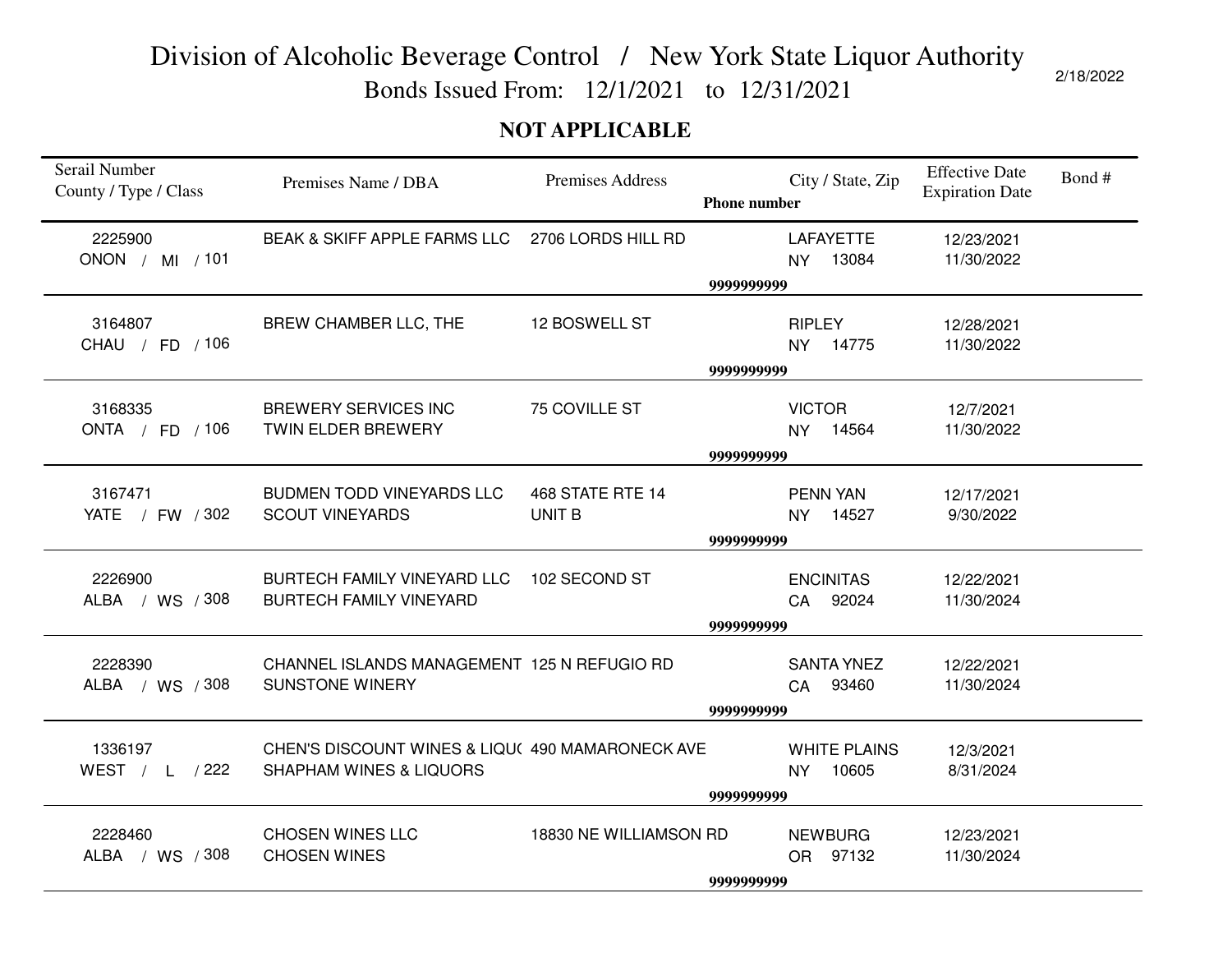Bonds Issued From: 12/1/2021 to 12/31/2021

#### **NOT APPLICABLE**

| Serail Number<br>County / Type / Class | Premises Name / DBA                            | Premises Address   | City / State, Zip<br><b>Phone number</b> | <b>Effective Date</b><br><b>Expiration Date</b> | Bond# |
|----------------------------------------|------------------------------------------------|--------------------|------------------------------------------|-------------------------------------------------|-------|
| 2227929                                | COLENE CLEMENS VINEYARDS LLI 22501 NE DOPP RD  |                    | <b>NEWBERG</b>                           | 12/6/2021                                       |       |
| ALBA / WS / 308                        |                                                |                    | OR 97132                                 | 11/30/2024                                      |       |
|                                        |                                                |                    | 9999999999                               |                                                 |       |
| 2227990                                | <b>COMANCHE CELLARS LLC</b>                    | 3344 PAUL DAVIS DR | <b>MARINA</b>                            | 12/6/2021                                       |       |
| ALBA / WS / 308                        | <b>COMANCHE CELLARS</b>                        | UNIT <sub>7</sub>  | CA 93933                                 | 11/30/2024                                      |       |
|                                        |                                                |                    | 9999999999                               |                                                 |       |
| 2228507                                | CONTINENTAL VINEYARDS LLC                      | 1650 RAMADA DR     | <b>PASO ROBLES</b>                       | 12/27/2021                                      |       |
| ALBA / WS / 308                        | <b>BROKEN EARTH WINERY</b>                     | <b>STE 190</b>     | CA 93446                                 | 11/30/2024                                      |       |
|                                        |                                                |                    | 9999999999                               |                                                 |       |
|                                        |                                                |                    |                                          |                                                 |       |
| 2228072                                | DASHE WINE CELLARS LLC<br><b>DASHE CELLARS</b> | 1951 MONARCH ST    | <b>ALAMEDA</b>                           | 12/17/2021                                      |       |
| ALBA / WS / 308                        |                                                |                    | CA 94501                                 | 11/30/2024                                      |       |
|                                        |                                                |                    | 9999999999                               |                                                 |       |
| 3167346                                | DEL TOCORORO LLC                               | 3582 WEST AVE      | <b>INTERLAKEN</b>                        | 12/14/2021                                      |       |
| SENE / CM / 110                        | NORWHEY BREWING                                |                    | 14847<br><b>NY</b>                       | 11/30/2024                                      |       |
|                                        |                                                |                    | 9999999999                               |                                                 |       |
| 3167345                                | DEL TOCORORO LLC                               | 3582 WEST AVE      | <b>INTERLAKEN</b>                        | 12/14/2021                                      |       |
| SENE / FD / 106                        | <b>NORWHEY BREWING</b>                         |                    | 14847<br><b>NY</b>                       | 11/30/2024                                      |       |
|                                        |                                                |                    | 9999999999                               |                                                 |       |
|                                        |                                                |                    |                                          |                                                 |       |
| 3167344<br>SENE / DD / 207             | DEL TOCORORO LLC<br>NORWHEY BREWING            | 3582 WEST AVE      | <b>INTERLAKEN</b><br>14847<br><b>NY</b>  | 12/14/2021<br>11/30/2024                        |       |
|                                        |                                                |                    | 9999999999                               |                                                 |       |
|                                        |                                                |                    |                                          |                                                 |       |
| 2227991                                | DELILLE CELLARS LLC                            | 14300 NE 145TH ST  | <b>WOODINVILLE</b>                       | 12/6/2021                                       |       |
| ALBA / WS / 308                        | <b>DELILLE CELLARS</b>                         | <b>STE 101</b>     | WA 98078                                 | 11/30/2024                                      |       |
|                                        |                                                |                    | 9999999999                               |                                                 |       |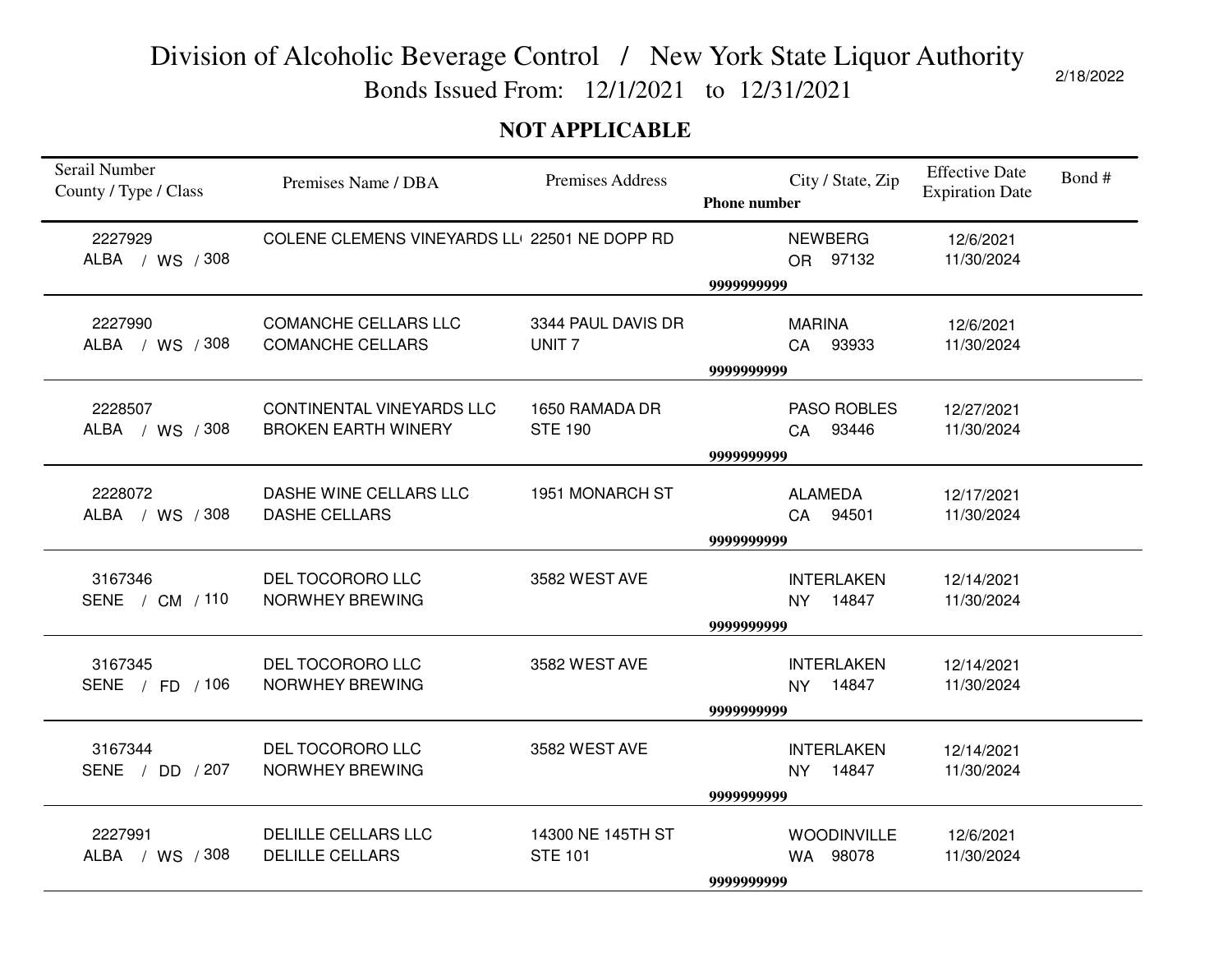Bonds Issued From: 12/1/2021 to 12/31/2021

#### **NOT APPLICABLE**

| Serail Number<br>County / Type / Class | Premises Name / DBA                              | Premises Address       | City / State, Zip<br><b>Phone number</b> | <b>Effective Date</b><br><b>Expiration Date</b> | Bond# |  |  |  |
|----------------------------------------|--------------------------------------------------|------------------------|------------------------------------------|-------------------------------------------------|-------|--|--|--|
| 3167454<br>WAYN / MI / 101             | DIS BATCH BREWING LLC<br><b>DISBATCH BREWING</b> | 3250 CANANDAIGUA RD    | <b>MACEDON</b><br>NY 14502               | 12/8/2021<br>11/30/2022                         |       |  |  |  |
|                                        |                                                  |                        | 9999999999                               |                                                 |       |  |  |  |
| 2228458<br>ALBA / WS / 308             | <b>GALLICA WINES LLC</b><br><b>GALLICA WINES</b> | 3125 N ST HELENA HWY   | <b>ST HELENA</b>                         | 12/23/2021                                      |       |  |  |  |
|                                        |                                                  |                        | CA 94574<br>9999999999                   | 11/30/2024                                      |       |  |  |  |
|                                        |                                                  |                        |                                          |                                                 |       |  |  |  |
| 2227157                                | GARDINER LIQUID MERCANTILE LI 174 HARDENBURGH RD |                        | <b>PINE BUSH</b>                         | 12/7/2021                                       |       |  |  |  |
| ULST $/$ DD $/207$                     |                                                  |                        | 12566<br><b>NY</b>                       | 6/30/2022                                       |       |  |  |  |
|                                        | 9999999999                                       |                        |                                          |                                                 |       |  |  |  |
| 2228413                                | <b>HISTORIC VINES LLC</b>                        | 3730 SILVERADO TRAIL   | <b>SAINT HELENA</b>                      | 12/21/2021                                      |       |  |  |  |
| ALBA / WS / 308                        | AU REVIOR WINES                                  |                        | CA 94574                                 | 11/30/2024                                      |       |  |  |  |
|                                        |                                                  |                        | 9999999999                               |                                                 |       |  |  |  |
|                                        |                                                  |                        |                                          |                                                 |       |  |  |  |
| 2226287                                | <b>ISTANBUL DELIGHTS LLC</b>                     | 286 - 288 LARK ST      | <b>ALBANY</b>                            | 12/23/2021                                      |       |  |  |  |
| ALBA / DD / 207                        | <b>VILLA DI COMO RISTORANTE</b>                  |                        | NY 12210                                 | 11/30/2024                                      |       |  |  |  |
|                                        |                                                  |                        | 9999999999                               |                                                 |       |  |  |  |
| 1336762                                | JONES BEACH BREWING COMPAN 211 MAIN ST           |                        | <b>FARMINGDALE</b>                       | 12/15/2021                                      |       |  |  |  |
| NASS / FD / 106                        |                                                  | <b>STEA</b>            | 11735<br><b>NY</b>                       | 11/30/2022                                      |       |  |  |  |
|                                        |                                                  |                        | 9999999999                               |                                                 |       |  |  |  |
|                                        |                                                  |                        |                                          |                                                 |       |  |  |  |
| 1335497                                | KINGS ACTION GROUP CORP                          | 5600 FIRST AVE         | <b>BROOKLYN</b>                          | 12/7/2021                                       |       |  |  |  |
| KING / DA / 201                        |                                                  | <b>GATE A16-A18</b>    | NY 11220                                 | 11/30/2022                                      |       |  |  |  |
|                                        |                                                  |                        | 9999999999                               |                                                 |       |  |  |  |
| 2228451                                | LAS JARAS WINES LLC                              | 2064 GRAVENSTEIN HWY N | <b>SEBASTOPOL</b>                        | 12/21/2021                                      |       |  |  |  |
| ALBA / WS / 308                        | <b>LAS JARAS WINES</b>                           |                        | 95472262<br>CA                           | 11/30/2024                                      |       |  |  |  |
|                                        |                                                  |                        | 9999999999                               |                                                 |       |  |  |  |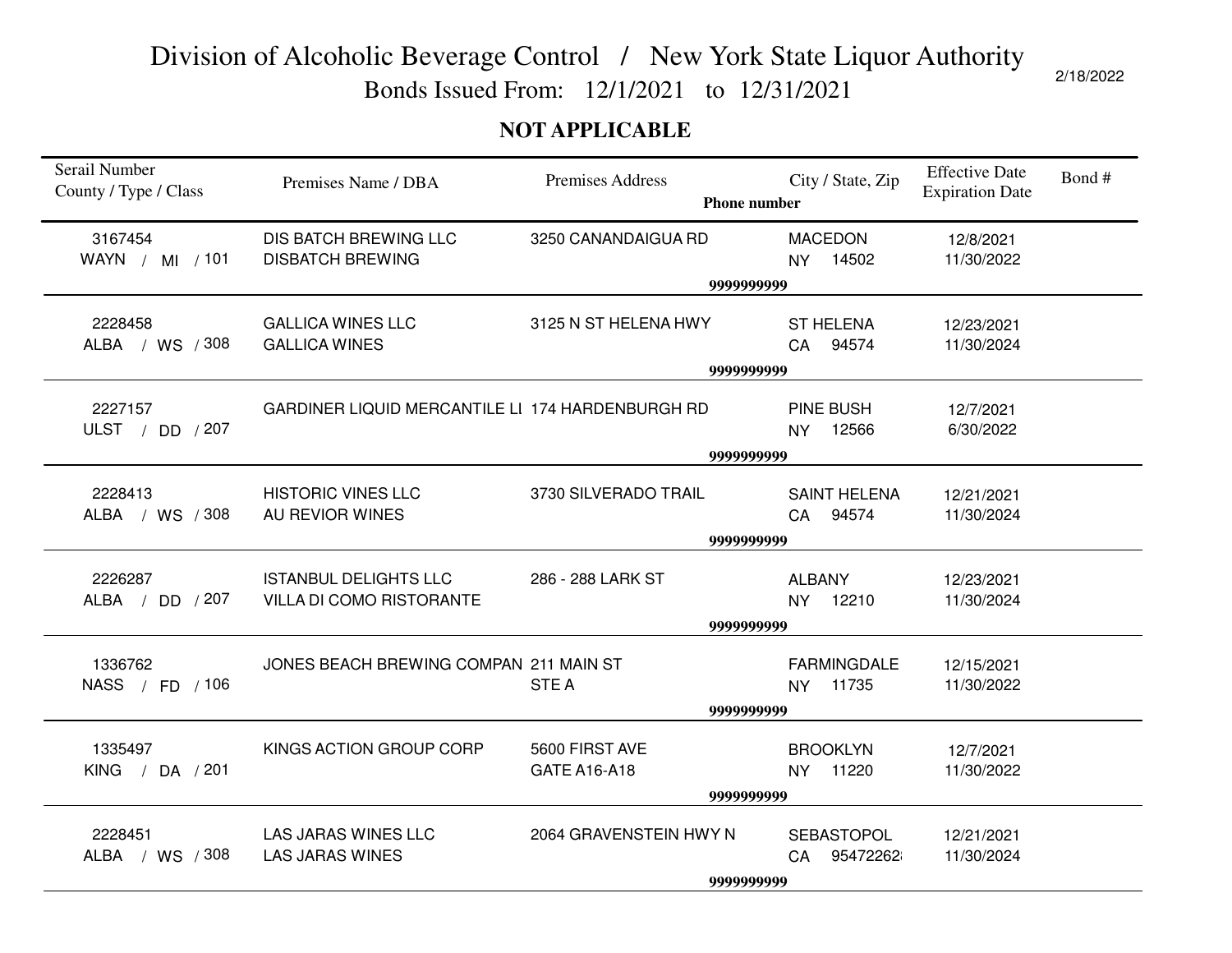Bonds Issued From: 12/1/2021 to 12/31/2021

#### **NOT APPLICABLE**

| Serail Number<br>County / Type / Class | Premises Name / DBA                               | Premises Address                    | <b>Phone number</b> |               | City / State, Zip              | <b>Effective Date</b><br><b>Expiration Date</b> | Bond# |
|----------------------------------------|---------------------------------------------------|-------------------------------------|---------------------|---------------|--------------------------------|-------------------------------------------------|-------|
| 2226079                                | <b>LIQUID MOON LLC</b>                            | 2278 RTE 9                          |                     | <b>HUDSON</b> |                                | 12/10/2021                                      |       |
| COLU / FD / 106                        | ANOTHER MOON BREWING COMP.                        |                                     |                     |               | NY 12526                       | 11/30/2022                                      |       |
|                                        |                                                   |                                     | 9999999999          |               |                                |                                                 |       |
| 3167727                                | MEAD PEOPLE 716 LLC                               | 3005 KIRSCHNER PKWY                 |                     |               | <b>HAMBURG</b>                 | 12/29/2021                                      |       |
| ERIE / FY / 313                        |                                                   | <b>BASEMENT</b>                     |                     |               | NY 14075                       | 11/30/2024                                      |       |
|                                        |                                                   |                                     | 9999999999          |               |                                |                                                 |       |
|                                        |                                                   |                                     |                     |               |                                |                                                 |       |
| 2226047<br>SCHE / DA / 206             | MILL LANE DISTILLING CORP<br>MILL LANE DISTILLERY | 108 STATE ST<br>STE LL <sub>2</sub> |                     |               | <b>SCHENECTADY</b><br>NY 12305 | 12/1/2021<br>11/30/2024                         |       |
|                                        |                                                   |                                     |                     |               |                                |                                                 |       |
|                                        |                                                   |                                     | 9999999999          |               |                                |                                                 |       |
| 2223660                                | MINOR KEY BREWING LLC                             | 106 MOORE RD                        |                     |               | EAST GREENBUSH 12/20/2021      |                                                 |       |
| RENS / FD / 106                        |                                                   |                                     |                     | <b>NY</b>     | 12061                          | 11/30/2022                                      |       |
|                                        |                                                   |                                     | 9999999999          |               |                                |                                                 |       |
| 3167560                                | MORTALIS BREWING COMPANY LL 5660 TEC DRIVE        |                                     |                     | <b>AVON</b>   |                                | 12/9/2021                                       |       |
| $LIVI$ / CM / 110                      | <b>MORTALIS BREWING COMPANY</b>                   |                                     |                     |               | NY 14414                       | 7/31/2022                                       |       |
|                                        |                                                   |                                     | 9999999999          |               |                                |                                                 |       |
|                                        |                                                   |                                     |                     |               |                                |                                                 |       |
| 3167559                                | MORTALIS BREWING COMPANY LL 5660 TEC DRIVE        |                                     |                     | <b>AVON</b>   |                                | 12/9/2021                                       |       |
| LIVI / FD $/$ 106                      | MORTALIS BREWING COMPANY                          |                                     |                     |               | NY 14414                       | 7/31/2022                                       |       |
|                                        |                                                   |                                     | 9999999999          |               |                                |                                                 |       |
| 2227989                                | MXB FAMILY LIMITED PARTNERSHI 64 BONNEAU RD       |                                     |                     | <b>SONOMA</b> |                                | 12/6/2021                                       |       |
| ALBA / WS / 308                        | <b>BIRCH FAMILY ESTATE</b>                        |                                     |                     | CA            | 95476                          | 11/30/2024                                      |       |
|                                        |                                                   |                                     | 9999999999          |               |                                |                                                 |       |
|                                        | N3M VINEYARDS & WINERY LLC                        |                                     |                     |               |                                |                                                 |       |
| 2227489<br>ALBA / WS / 308             | DIVISION WINEMAKING COMPANY                       | 2005 SE 8TH AVE                     |                     |               | <b>PORTLAND</b><br>OR 97214    | 12/31/2021<br>11/30/2024                        |       |
|                                        |                                                   |                                     | 9999999999          |               |                                |                                                 |       |
|                                        |                                                   |                                     |                     |               |                                |                                                 |       |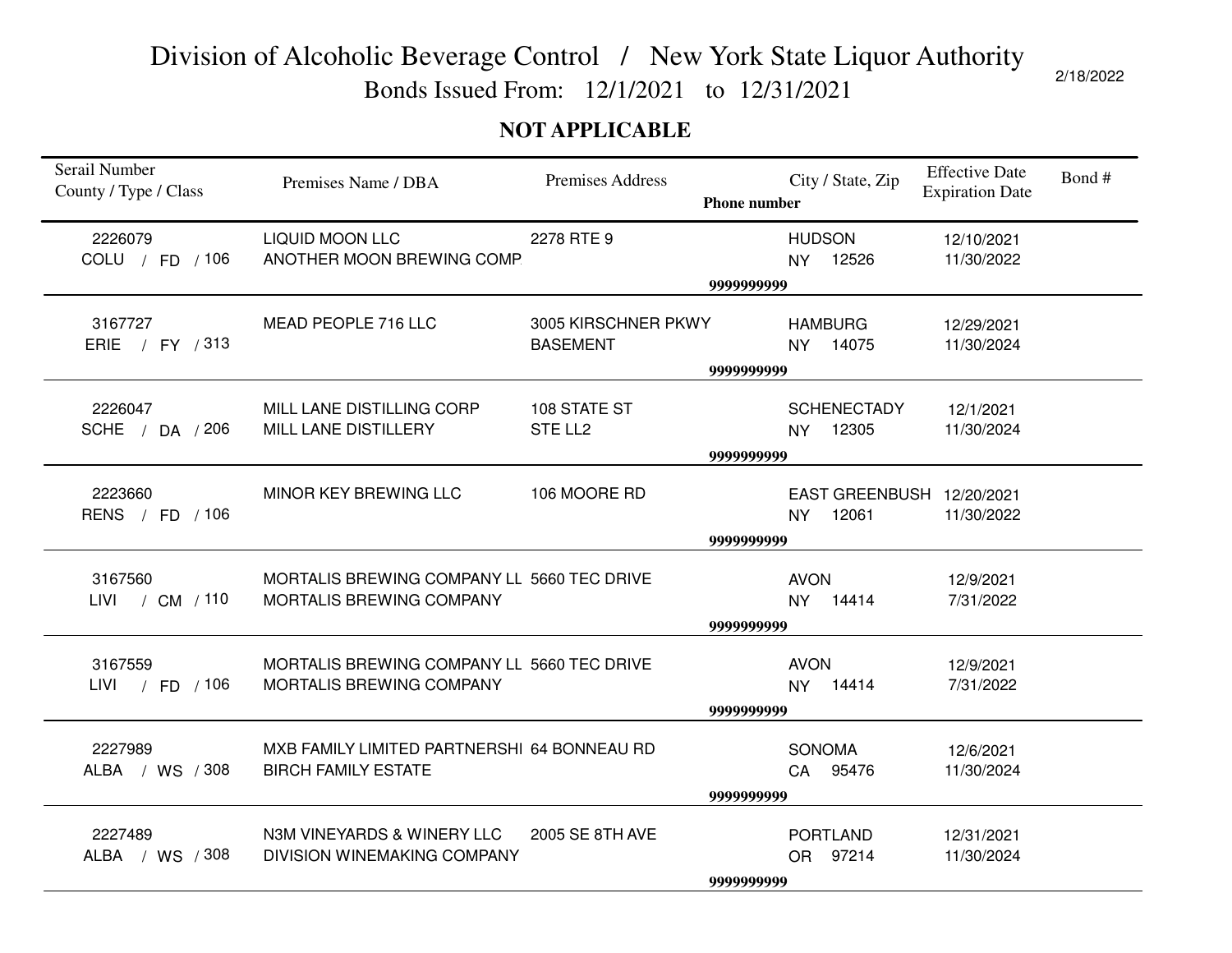Bonds Issued From: 12/1/2021 to 12/31/2021

#### **NOT APPLICABLE**

| Serail Number<br>County / Type / Class | Premises Name / DBA                                                   | <b>Premises Address</b>   | <b>Phone number</b> |                  | City / State, Zip  | <b>Effective Date</b><br><b>Expiration Date</b> | Bond# |
|----------------------------------------|-----------------------------------------------------------------------|---------------------------|---------------------|------------------|--------------------|-------------------------------------------------|-------|
| 1340582<br>BRON / BC / 104             | P & G PACKING ENTERPRISES INC 1351 EAST BAY AVE<br>P & G BEVERAGES    |                           |                     | <b>BRONX</b>     | NY 10474           | 12/7/2021<br>6/30/2022                          |       |
|                                        |                                                                       |                           | 9999999999          |                  |                    |                                                 |       |
| 1339442<br>BRON / CO / 105             | P & G PACKING ENTERPRISES INC 1351 EAST BAY AVENUE<br>P & G BEVERAGES |                           |                     | <b>BRONX</b>     | NY 10474           | 12/7/2021<br>6/30/2022                          |       |
|                                        |                                                                       |                           | 9999999999          |                  |                    |                                                 |       |
| 2224902<br>ORAN / FW / 302             | PAUL BRADY WINE LLC                                                   | 918 HILL AVE              | 9999999999          | <b>PINE BUSH</b> | NY 12566           | 12/8/2021<br>11/30/2024                         |       |
|                                        |                                                                       |                           |                     |                  |                    |                                                 |       |
| 3167451                                | POINT OF THE BLUFF VINEYARD L 10304 COUNTY RTE 76                     |                           |                     |                  | HAMMONDSPORT       | 12/22/2021                                      |       |
| STEU / FW / 302                        |                                                                       |                           |                     | <b>NY</b>        | 14840              | 11/30/2024                                      |       |
|                                        |                                                                       |                           | 9999999999          |                  |                    |                                                 |       |
| 1341211                                | SARENE CRAFT BEER DISTRIBUTI 4 WAREHOUSE LN                           |                           |                     |                  | <b>ELMSFORD</b>    | 12/16/2021                                      |       |
| WEST / BC / 104                        |                                                                       |                           |                     |                  | NY 10523           | 6/30/2022                                       |       |
|                                        |                                                                       |                           | 9999999999          |                  |                    |                                                 |       |
|                                        |                                                                       |                           |                     |                  |                    |                                                 |       |
| 2227986                                | SIGNAL 7 WINES LLC                                                    | <b>1425 PONTIAC TRAIL</b> |                     |                  | <b>ANN ARBOR</b>   | 12/6/2021                                       |       |
| ALBA / WS / 308                        | SIGNAL 7 WINES LLC                                                    |                           |                     | MI               | 48105              | 11/30/2024                                      |       |
|                                        |                                                                       |                           | 9999999999          |                  |                    |                                                 |       |
| 2228096                                | SILVER ROSE WINERY OPERATOR 400 SILVERADO TR                          |                           |                     |                  | <b>CALISTOGA</b>   | 12/3/2021                                       |       |
| ALBA / WS / 308                        | <b>ELUSA WINERY</b>                                                   |                           |                     |                  | CA 94515           | 11/30/2024                                      |       |
|                                        |                                                                       |                           | 9999999999          |                  |                    |                                                 |       |
|                                        |                                                                       |                           |                     |                  |                    |                                                 |       |
| 2226399                                | SKANEATELES DISTILLERIES LLC 4022 MILL RD                             |                           |                     |                  | <b>SKANEATELES</b> | 12/13/2021                                      |       |
| ONON / CM / 110                        | <b>LAST SHOT DISTILLERY</b>                                           |                           |                     |                  | NY 13152           | 9/30/2022                                       |       |
|                                        |                                                                       |                           | 9999999999          |                  |                    |                                                 |       |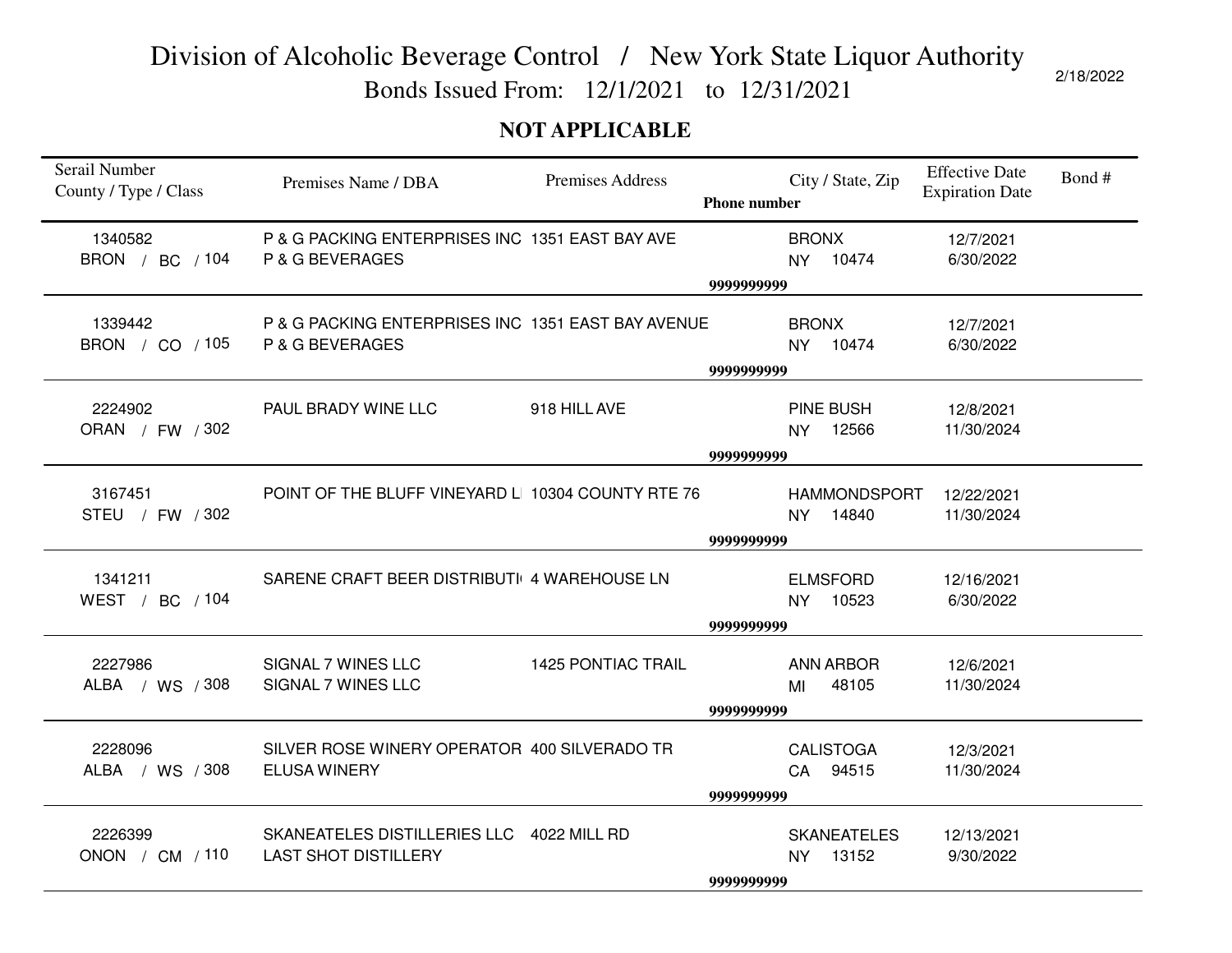Bonds Issued From: 12/1/2021 to 12/31/2021

#### **NOT APPLICABLE**

| Serail Number<br>County / Type / Class | Premises Name / DBA                                                        | Premises Address      | City / State, Zip<br><b>Phone number</b> | <b>Effective Date</b><br><b>Expiration Date</b> | Bond# |
|----------------------------------------|----------------------------------------------------------------------------|-----------------------|------------------------------------------|-------------------------------------------------|-------|
| 2226398<br>ONON / DA / 206             | SKANEATELES DISTILLERIES LLC<br><b>LAST SHOT DISTILLERY</b>                | 4022 MILL RD          | <b>SKANEATELES</b><br>13152<br>NY.       | 12/13/2021<br>9/30/2022                         |       |
|                                        |                                                                            |                       | 9999999999                               |                                                 |       |
| 3167371<br>ERIE / FY / 313             | THREE BEAR MEADERY LLC                                                     | 81 MAPLE AVE<br>LOWER | <b>HAMBURG</b><br>NY 14075               | 12/21/2021<br>11/30/2024                        |       |
|                                        |                                                                            |                       | 9999999999                               |                                                 |       |
| 2228306<br>ALBA / WS / 308             | WENTWORTH VINEYARD AND RAN 2859 DRY CREEK RD<br><b>WENTWORTH VINEYARDS</b> |                       | <b>HEALDSBURG</b><br>95448<br>CA         | 12/13/2021<br>11/30/2024                        |       |
|                                        |                                                                            |                       | 9999999999                               |                                                 |       |
| 2228556<br>ALBA / WS / 308             | <b>WILLIAM JAMES WILLIAMSON</b><br><b>WILLIAMSON WINES</b>                 | 499 MOORE LANE        | <b>HEALDSBURG</b><br>95448<br>CA         | 12/29/2021<br>11/30/2024                        |       |
|                                        |                                                                            |                       | 9999999999                               |                                                 |       |
| 2228354<br>ALBA / WS / 308             | <b>WINSIDE USA INC</b><br>THE DONUM ESTATE                                 | 24520 RAMAL RD        | <b>SONOMA</b><br>CA 95476                | 12/21/2021<br>11/30/2024                        |       |
|                                        |                                                                            |                       | 9999999999                               |                                                 |       |
| 3167571<br>$/$ DD $/$ 207<br>LIVI      | WOODLAWN DISTILLING LLC                                                    | 2007 YORK RD          | <b>LINWOOD</b><br>14486<br><b>NY</b>     | 12/8/2021<br>11/30/2024                         |       |
|                                        |                                                                            |                       | 9999999999                               |                                                 |       |
| 2228564<br>ALBA / WS / 308             | YELLOWHAWK RESORT WW LLC<br><b>BASEL CELLARS</b>                           | 2901 OLD MILTON HWY   | <b>WALLA WALLA</b><br>WA 99362           | 12/29/2021<br>11/30/2024                        |       |
|                                        |                                                                            |                       | 9999999999                               |                                                 |       |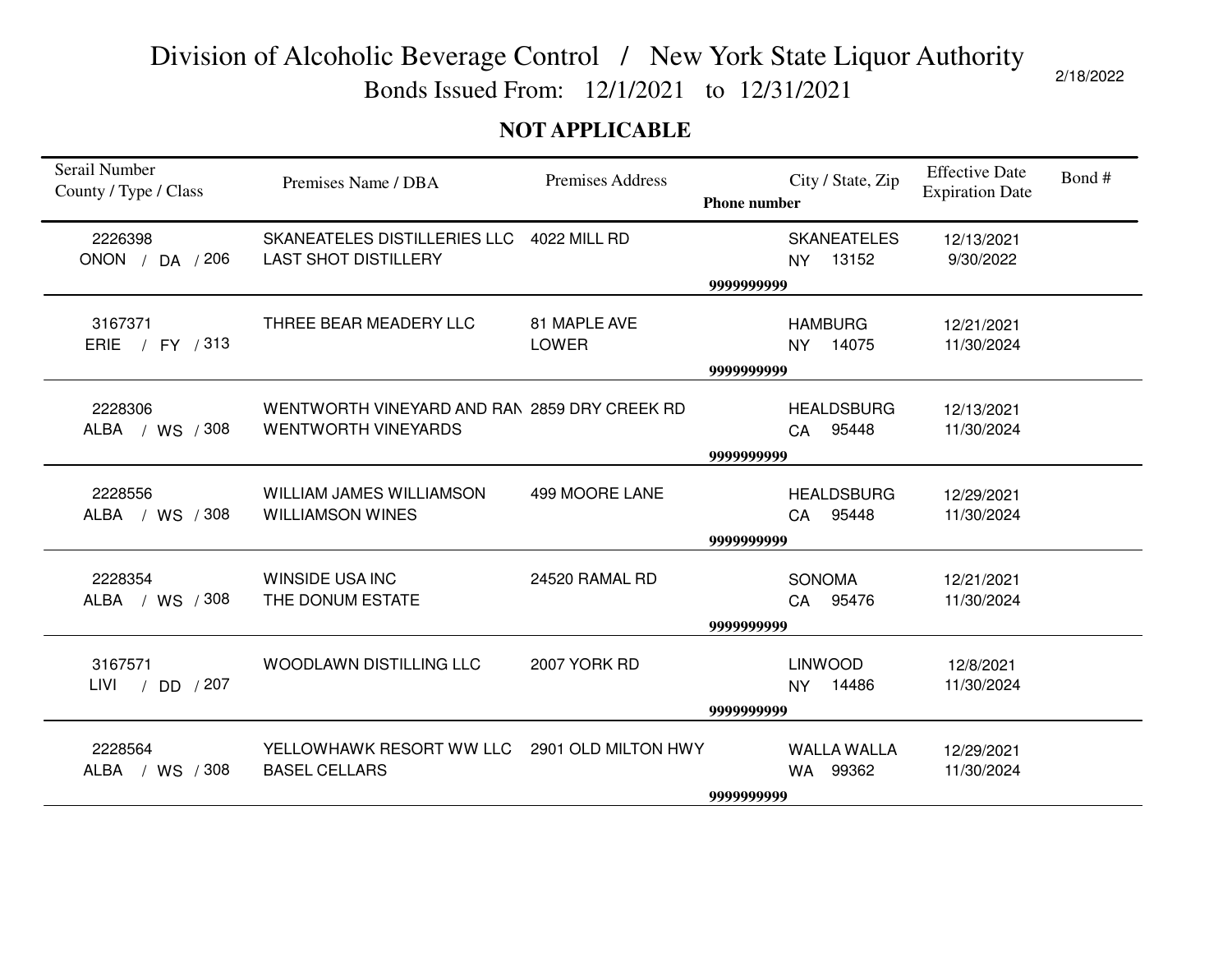Bonds Issued From: 12/1/2021 to 12/31/2021

### **NOT SELECTED**

| Serail Number<br>County / Type / Class       | Premises Name / DBA                       | Premises Address      | <b>Phone number</b> | City / State, Zip                         | <b>Effective Date</b><br><b>Expiration Date</b> | Bond # |
|----------------------------------------------|-------------------------------------------|-----------------------|---------------------|-------------------------------------------|-------------------------------------------------|--------|
| 2227930<br>/ 306<br>DELA / FP                | <b>CAMPEON HOLDINGS LLC</b>               | 2680 CARCASS BROOK RD |                     | <b>WALTON</b><br>13856<br>NY.             | 12/1/2021<br>6/1/2022                           |        |
| 2228459<br>/ 307<br><b>CHEN</b><br>$/$ FP    | MADRONA TASTING ROOM CORP 248 COUNTY RD 1 |                       |                     | CHENANGO FORKS 12/21/2021<br>13746<br>NY. | 3/21/2022                                       |        |
| 3168737<br>/ 306<br>WAYN $/$ FP              | NORTHCOAST NEW YORK WINE LI 7386 STATE ST |                       |                     | <b>SODUS</b><br>14551<br>NY               | 12/30/2021<br>6/30/2022                         |        |
| 2228218<br>/ 307<br><b>SCHO</b><br><b>FP</b> | ROCKLAND CIDER WORKS LLC                  | 193 STRYKER RD        |                     | <b>GILBOA</b><br>12076<br>NY.             | 12/15/2021<br>3/15/2022                         |        |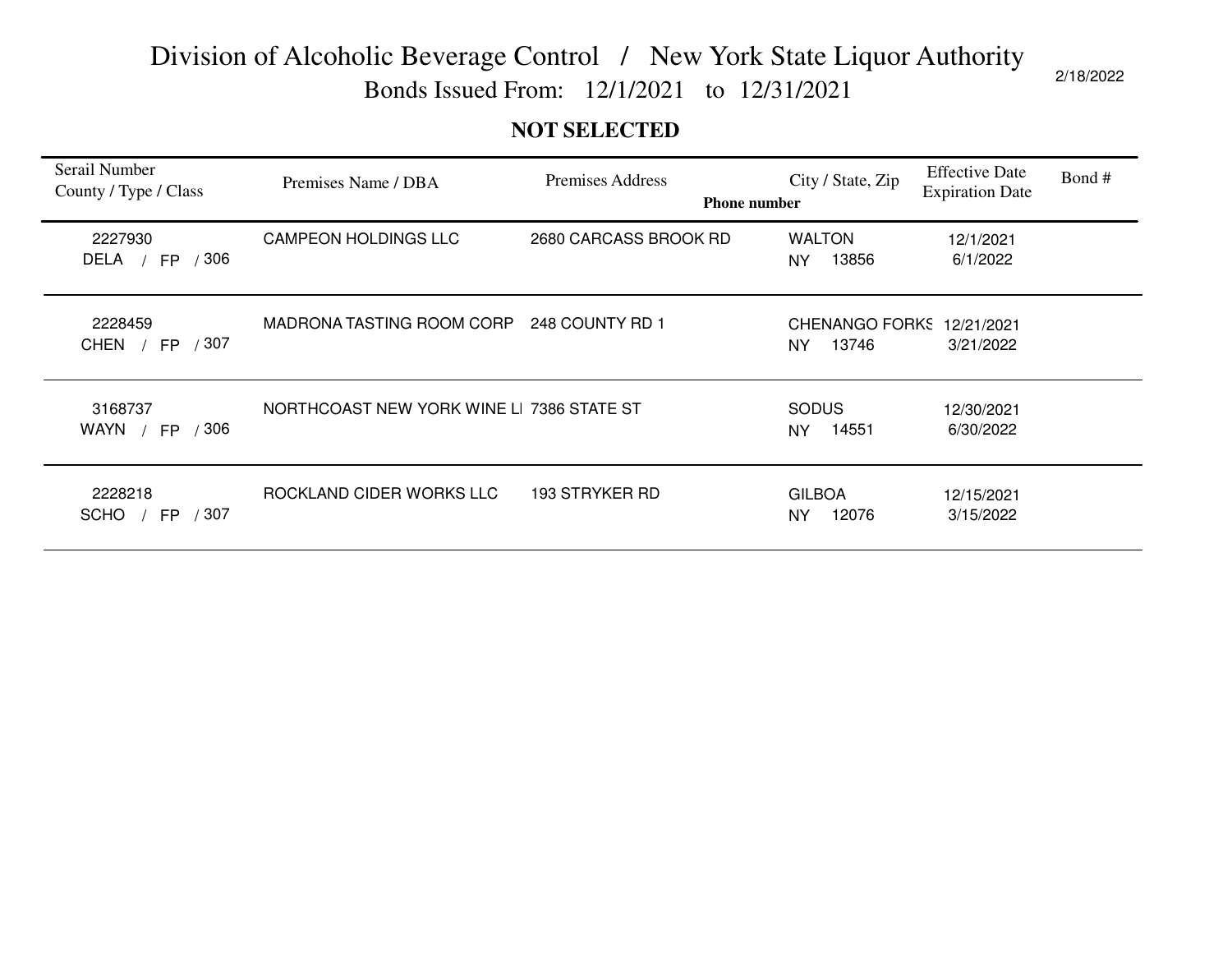Bonds Issued From: 12/1/2021 to 12/31/2021

### **OLD REPUBLIC INSURANCE COMPANY**

| Serail Number<br>County / Type / Class | Premises Name / DBA                          | Premises Address | City / State, Zip<br><b>Phone number</b>   | <b>Effective Date</b><br><b>Expiration Date</b> | Bond #     |
|----------------------------------------|----------------------------------------------|------------------|--------------------------------------------|-------------------------------------------------|------------|
| 1335537<br>222<br><b>NASS</b>          | ROCKAWAY AVE WINE & LIQUORS 396 ROCKAWAY AVE |                  | <b>VALLEY STREAM</b><br>11581<br><b>NY</b> | 12/9/2021<br>11/30/2024                         | W170036544 |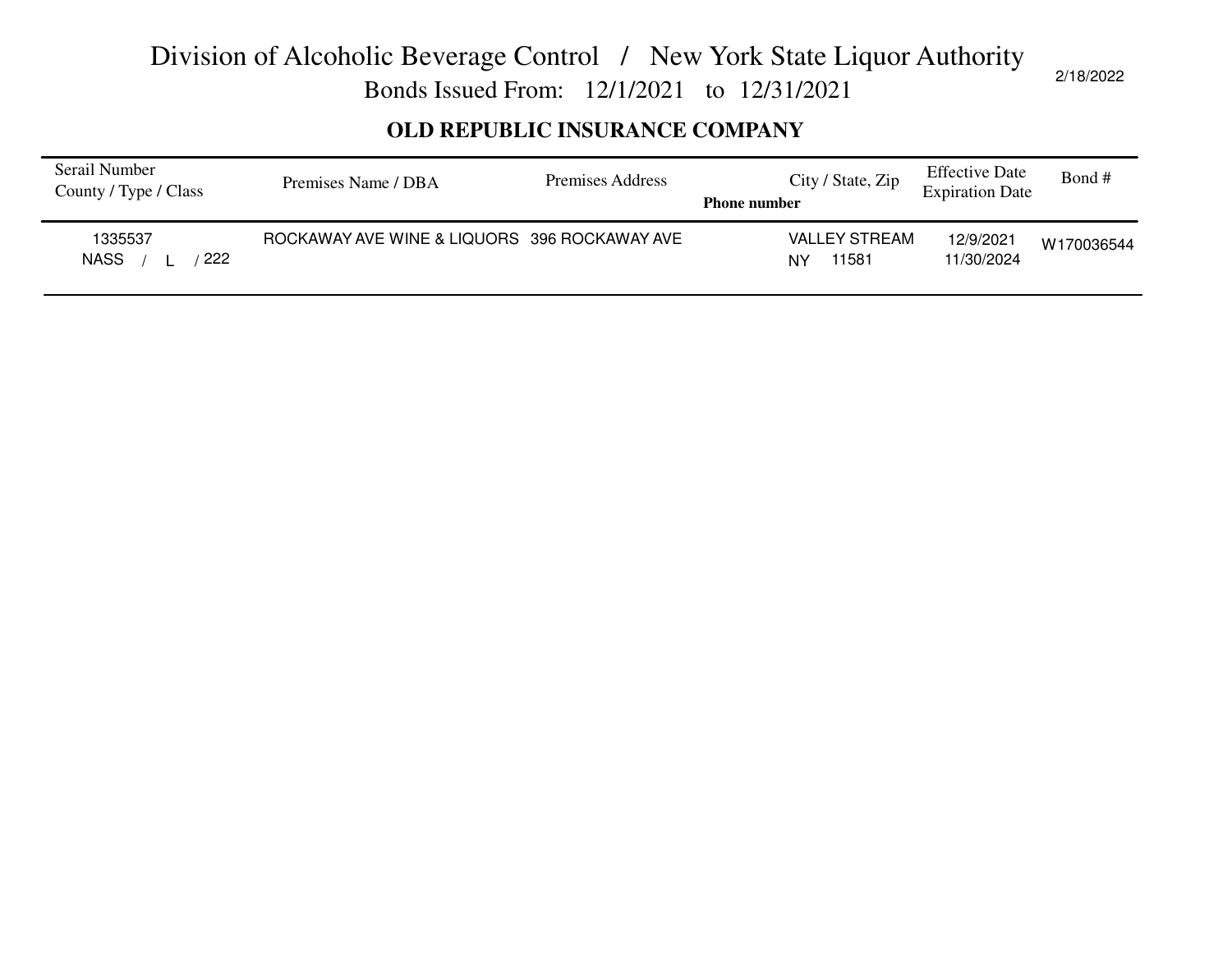Bonds Issued From: 12/1/2021 to 12/31/2021

2/18/2022

### **PHILADELPHIA INDEMNITY INS CO**

| Serail Number<br>County / Type / Class | Premises Name / DBA                      | Premises Address | City / State, Zip<br><b>Phone number</b> | <b>Effective Date</b><br><b>Expiration Date</b> | Bond#         |
|----------------------------------------|------------------------------------------|------------------|------------------------------------------|-------------------------------------------------|---------------|
| 3167545<br>252<br>$MONR$ /<br>OP       | RED WHITE AND BREW OF ROCHE 147 STATE ST |                  | <b>ROCHESTER</b><br>14614<br>NY          | 12/14/2021<br>11/30/2023                        | PA11985900002 |
|                                        |                                          |                  | 8775145146                               |                                                 |               |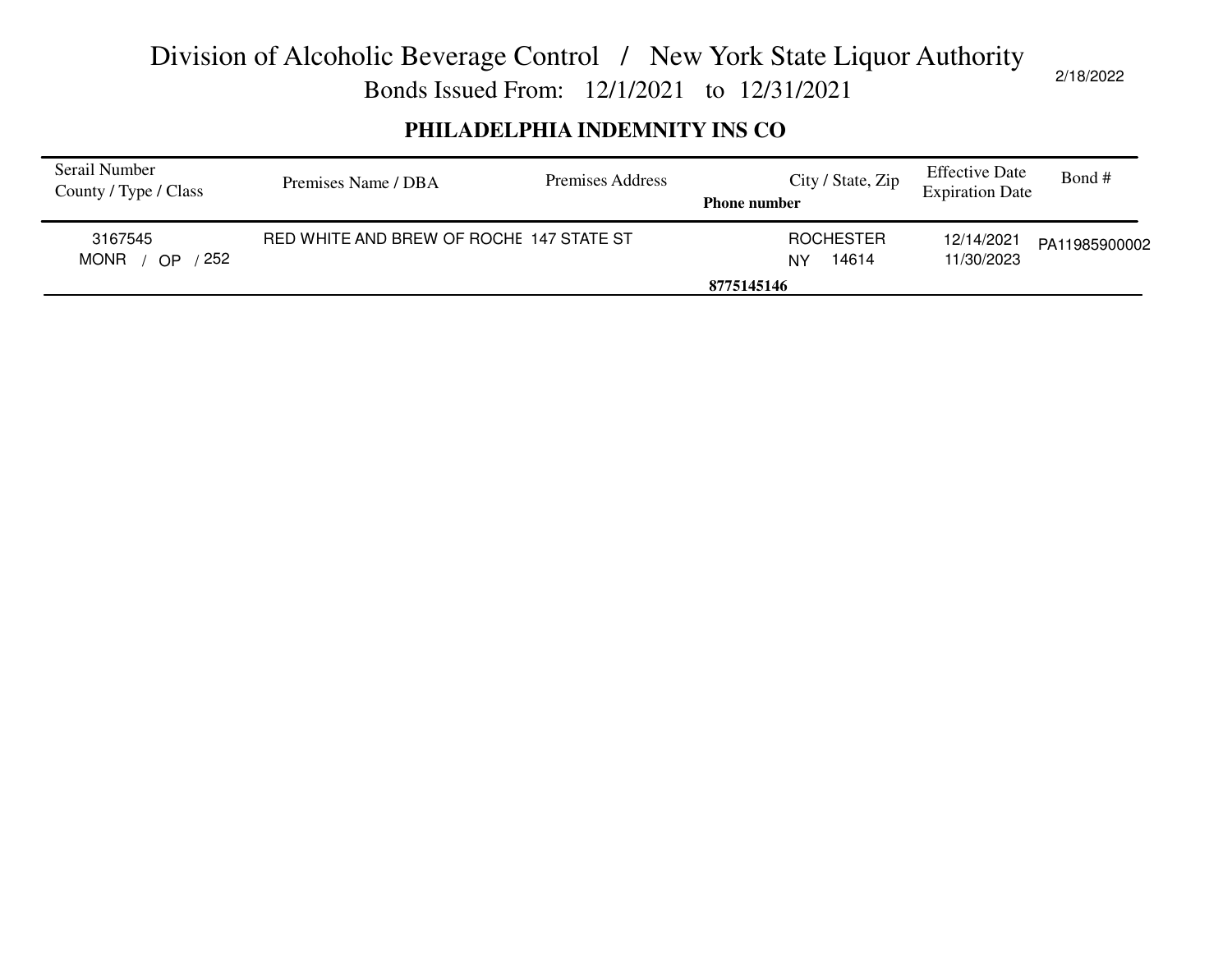Bonds Issued From: 12/1/2021 to 12/31/2021

### **RLI INSURANCE COMPANY**

| Serail Number<br>County / Type / Class | Premises Name / DBA                                                                            | Premises Address                   | <b>Phone number</b> | City / State, Zip                         | <b>Effective Date</b><br><b>Expiration Date</b> | Bond#      |
|----------------------------------------|------------------------------------------------------------------------------------------------|------------------------------------|---------------------|-------------------------------------------|-------------------------------------------------|------------|
| 1327849<br>SUFF / OP / 252             | 111 NORTH WELLWOOD AVENUE L 111 N WELLWOOD AVE<br><b>RUBY SOHO</b>                             |                                    |                     | <b>LINDENHURST</b><br>11757<br>NY.        | 12/2/2021<br>11/30/2023                         | 885015     |
| 1334586<br>NEW / RW / 341              | 2199 RESTAURANT CORP<br>NEW COTTAGE RESTAURANT                                                 | 2199 BROADWAY<br>AKA 250 W 78TH ST |                     | <b>NEW YORK</b><br>10025<br>NY I          | 12/7/2021<br>11/30/2023                         | LSM1434227 |
| 1332192<br>SUFF / OP / 252             | 52 EAST MAIN CHOP HOUSE CORF 52 E MAIN ST<br><b>KINGS CHOPHOUSE</b>                            |                                    |                     | <b>BAY SHORE</b><br>11706<br><b>NY</b>    | 12/31/2021<br>11/30/2023                        | 886504     |
| 1336644<br>KING / AX / 122             | 613 FRESH DELI AND GROCERY C(613 NOSTRAND AVE                                                  |                                    |                     | <b>BROOKLYN</b><br>NY 11216               | 12/9/2021<br>11/30/2024                         | 888134     |
| 2225678<br>GREE / OP / 252             | 958 WEST BEECH STREET LLC<br>LILLY'S STEAKS & COCKTAILS                                        | 5335 STATE RTE 23                  |                     | <b>WINDHAM</b><br>12496<br><b>NY</b>      | 12/6/2021<br>11/30/2023                         | LSM1480744 |
| 1337057<br>QUEE / OP / 252             | AKAL HOLDINGS LLC<br><b>WHITE RADISH</b>                                                       | 108-25 ASCAN AVE                   |                     | <b>FOREST HILLS</b><br>11375<br><b>NY</b> | 12/13/2021<br>11/30/2023                        | LSM1573509 |
| 1334564<br>NASS / RW / 341             | ALROCA CORP<br>ALLISON'S RESTAURENT & PIZZEF UNIT C&D                                          | 242 GLEN COVE AVE                  |                     | <b>GLEN COVE</b><br>11542<br>NY.          | 12/7/2021<br>11/30/2023                         | 887350     |
| 1332879<br>NASS / RW / 341             | ARTIE'S FISH MARKET 4257 LLC & 4257 AUSTIN BLVD<br>ARTIE'S SOUTH SHORE FISH MARI T/O HEMPSTEAD |                                    |                     | <b>ISLAND PARK</b><br>11558<br><b>NY</b>  | 12/13/2021<br>11/30/2023                        | Ism1419915 |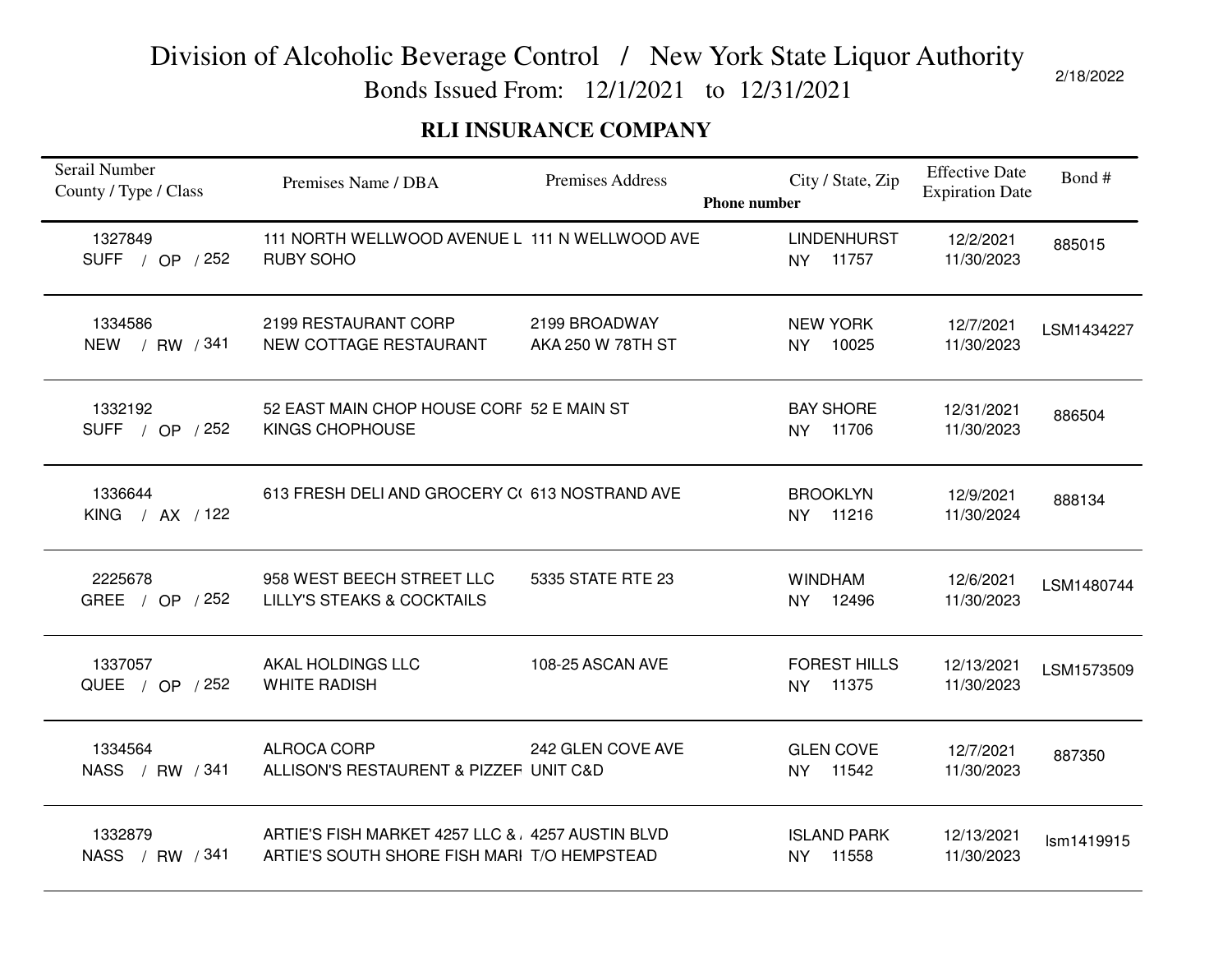Bonds Issued From: 12/1/2021 to 12/31/2021

### **RLI INSURANCE COMPANY**

| Serail Number<br>County / Type / Class | Premises Name / DBA                                                     | Premises Address  | <b>Phone number</b> | City / State, Zip                          | <b>Effective Date</b><br><b>Expiration Date</b> | Bond#      |
|----------------------------------------|-------------------------------------------------------------------------|-------------------|---------------------|--------------------------------------------|-------------------------------------------------|------------|
| 1337103<br>BRON / RW / 341             | BAYSIDE MARINA AT LOCUST POIN 140 REYNOLDS AVE<br><b>ICE HOUSE CAFE</b> |                   |                     | <b>BRONX</b><br>10465<br><b>NY</b>         | 12/16/2021<br>11/30/2023                        | Ism1490715 |
| 1338329<br>SUFF / L / 222              | BEST PRICE WINES & LIQUORS IN 1100 PORTION RD                           | STORE #6          |                     | <b>FARMINGVILLE</b><br>NY 11738            | 12/20/2021<br>3/31/2022                         |            |
| 1337475<br>KING / AX / 122             | <b>BONAO FRUITS CORP</b>                                                | 1110 LIBERTY AVE  |                     | <b>BROOKLYN</b><br>11208<br><b>NY</b>      | 12/29/2021<br>11/30/2024                        | 888330     |
| 1337417<br>RICH / AX / 122             | BRIGHTON EXPRESS MART CORP 102 WESTERVELT AVE                           |                   |                     | <b>STATEN ISLAND</b><br>10301<br><b>NY</b> | 12/13/2021<br>11/30/2024                        | 888305     |
| 1337235<br>NEW / OP / 252              | <b>BROOKLYN BEEF INC</b><br>EL TORO MEXICAN GRILL                       | 69 NEW ST         |                     | <b>NEW YORK</b><br>10004<br>NY             | 12/29/2021<br>11/30/2023                        | LSM1486264 |
| 1336752<br>BRON / AX / 122             | <b>C&amp;L DELI GROCERY CORP</b>                                        | 190 W TREMONT AVE |                     | <b>BRONX</b><br>10453<br><b>NY</b>         | 12/7/2021<br>11/30/2024                         | LSM1482683 |
| 1336959<br>KING / RW $/341$            | C&L NEW YORK TRADING INC                                                | 5418 7TH AVE      |                     | <b>BROOKLYN</b><br>NY 11220                | 12/7/2021<br>11/30/2023                         | LSM1488217 |
| 1337229<br>QUEE / AX / 122             | CATALPA CONVENIENCE DELI COF 68-47 FRESH POND RD                        |                   |                     | <b>RIDGEWOOD</b><br>11385<br><b>NY</b>     | 12/14/2021<br>11/30/2024                        | 888165     |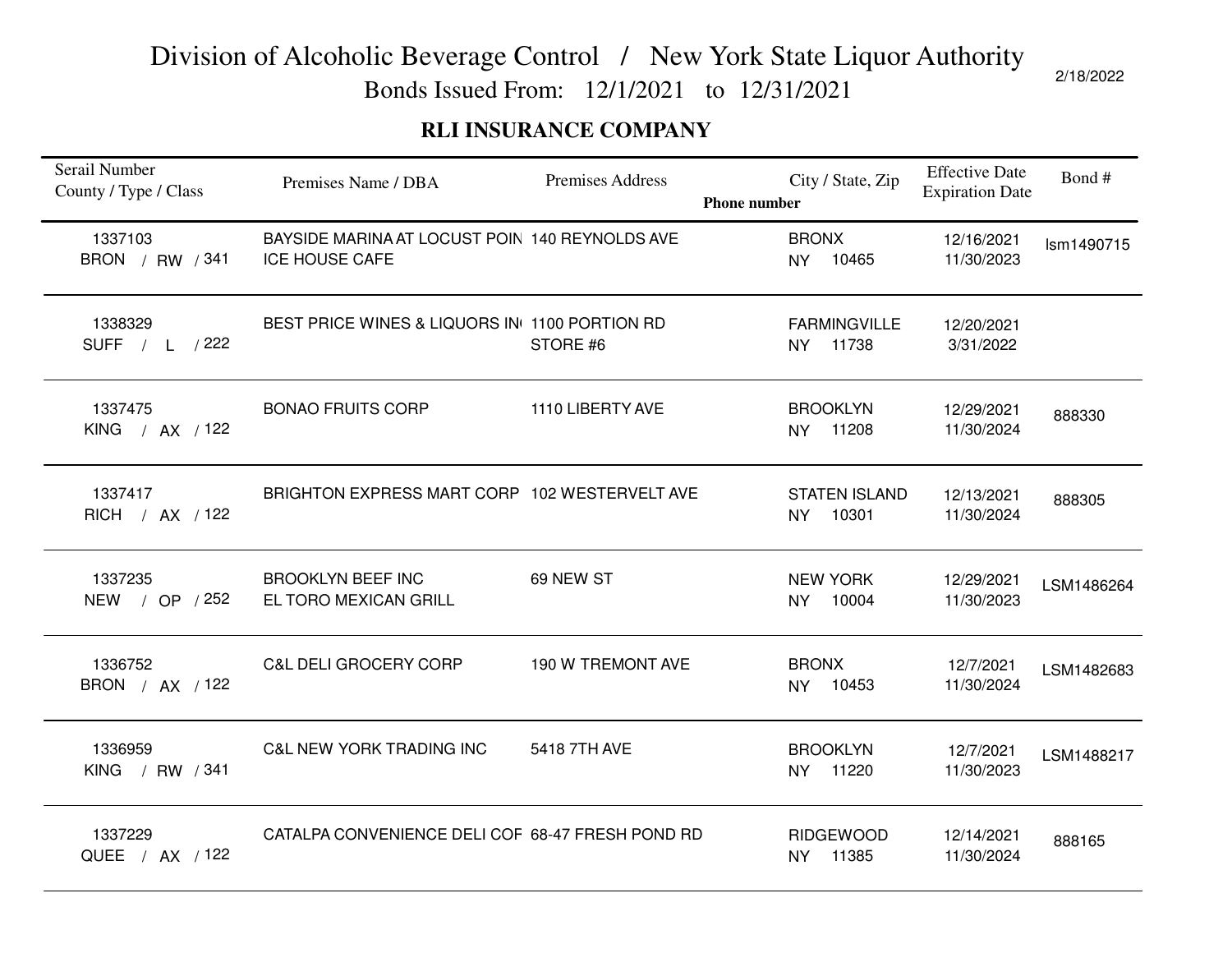Bonds Issued From: 12/1/2021 to 12/31/2021

### **RLI INSURANCE COMPANY**

| Serail Number<br>County / Type / Class | Premises Name / DBA                                                               | Premises Address    | City / State, Zip<br><b>Phone number</b>  | <b>Effective Date</b><br><b>Expiration Date</b> | Bond#      |
|----------------------------------------|-----------------------------------------------------------------------------------|---------------------|-------------------------------------------|-------------------------------------------------|------------|
| 1335920<br>WEST / OP / 252             | CEM CONCESSIONS INC<br><b>COMPANY CHOPHOUSE &amp; GRILL</b>                       | 7 MADISON AVENUE    | <b>LARCHMONT</b><br>10538<br>NY           | 12/7/2021<br>11/30/2023                         | 887944     |
| 1334999<br>QUEE / AX / 122             | <b>CHAFA'S DELI CORP</b>                                                          | 144-12 LAKEWOOD AVE | <b>JAMAICA</b><br>NY 11435                | 12/20/2021<br>11/30/2024                        | LSM1426540 |
| 1326336<br>WEST / RW / 341             | CHIPOTLE MEXICAN GRILL OF COI 3144 E MAIN ST<br>CHIPOTLE MEXICAN GRILL #3467      |                     | <b>MOHEGAN LAKE</b><br>10547<br>NY.       | 12/7/2021<br>11/30/2023                         | LSM1319736 |
| 1337826<br><b>NEW</b><br>/ OP $/252$   | COLUMBUS CEAFOOD LLC                                                              | 903 COLUMBUS AVE    | <b>NEW YORK</b><br>10025<br><b>NY</b>     | 12/6/2021<br>11/30/2023                         | Ism1550298 |
| 1336430<br>WEST / RW / 341             | CRAVIN JAMAICAN CUISINE WP IN 74 MAMARONECK AVE<br><b>CRAVIN JAMAICAN CUISINE</b> |                     | <b>WHITE PLAINS</b><br>10601<br><b>NY</b> | 12/31/2021<br>11/30/2023                        | LSM1479797 |
| 1334757<br>QUEE / TW / 344             | <b>CYPRESS CAFE LLC</b>                                                           | 1702 STANHOPE ST    | <b>RIDGEWOOD</b><br>11385<br><b>NY</b>    | 12/2/2021<br>11/30/2023                         | 887332     |
| 1337130<br>QUEE / RW / 341             | <b>DAORI CHICKEN INC</b><br><b>DAORI BBQ</b>                                      | 40-03 149TH PL      | <b>FLUSHING</b><br>11354<br><b>NY</b>     | 12/22/2021<br>11/30/2023                        | Ism1490714 |
| 1325931<br><b>KING</b><br>/ OP / 252   | DAVE & BUSTERS OF NEW YORK II 395 GATEWAY DR<br><b>DAVE &amp; BUSTERS</b>         |                     | <b>BROOKLYN</b><br>11289<br><b>NY</b>     | 12/13/2021<br>11/30/2023                        | cms0326200 |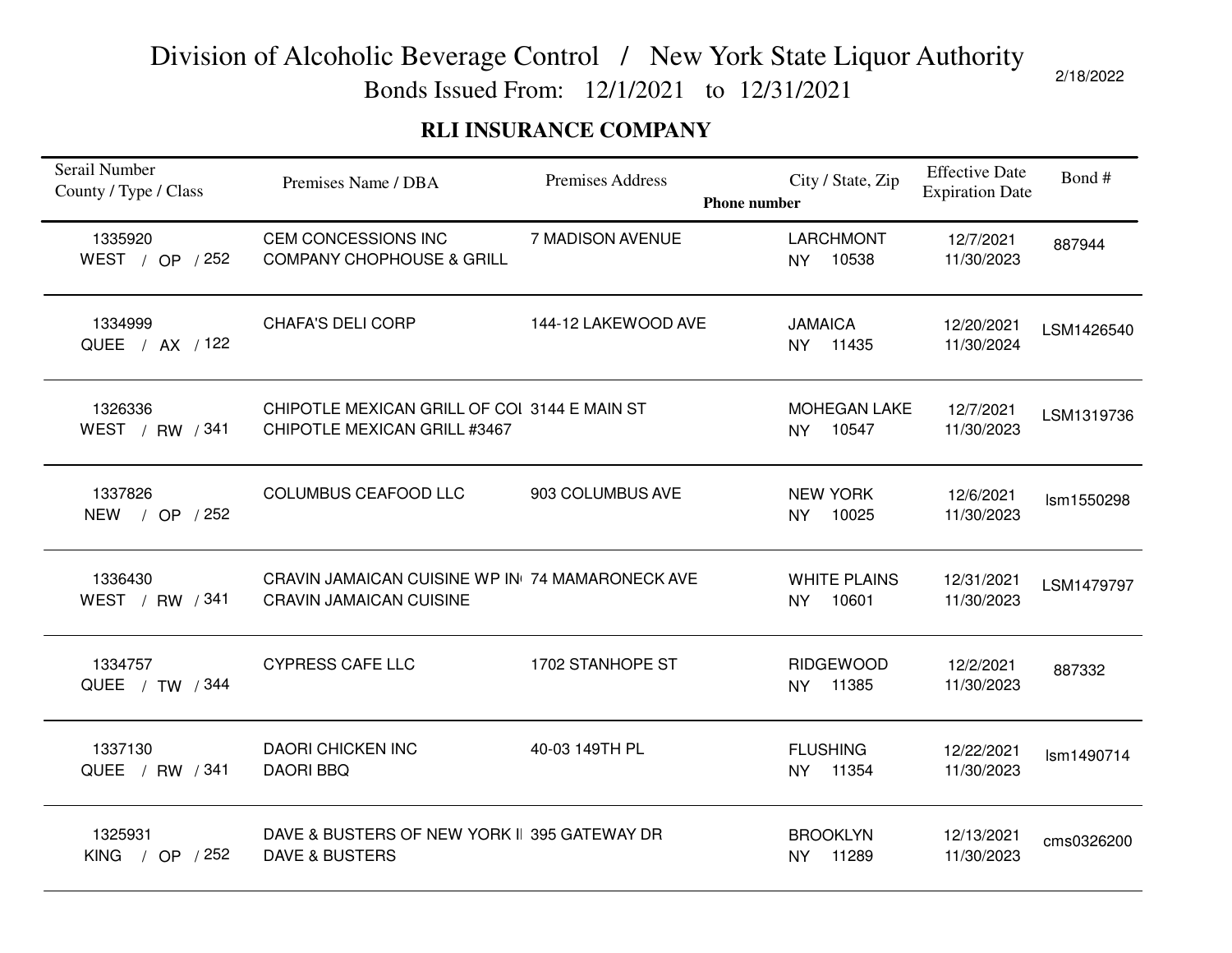Bonds Issued From: 12/1/2021 to 12/31/2021

### **RLI INSURANCE COMPANY**

| Serail Number<br>County / Type / Class | Premises Name / DBA                                            | Premises Address<br><b>Phone number</b> | City / State, Zip                         | <b>Effective Date</b><br><b>Expiration Date</b> | Bond#      |
|----------------------------------------|----------------------------------------------------------------|-----------------------------------------|-------------------------------------------|-------------------------------------------------|------------|
| 1337002<br>KING / AX / 122             | DEKALKB CONVENIENCE INC                                        | 836 DEKALB AVE                          | <b>BROOKLYN</b><br>11221<br><b>NY</b>     | 12/17/2021<br>11/30/2024                        | 888175     |
| 1319428<br>WEST / OP / 252             | <b>DVR 166 INC</b><br><b>ARCHIE GRAND</b>                      | 166B MAMARONECK AVE                     | <b>WHITE PLAINS</b><br>10601<br><b>NY</b> | 12/30/2021<br>11/30/2023                        | LSM1252123 |
| 3166678<br>MONR / OP / 252             | EAST COAST ENTERTAINMENT LL(384 EAST AVE<br><b>CITY GRILL</b>  |                                         | <b>ROCHESTER</b><br>14607<br><b>NY</b>    | 12/10/2021<br>11/30/2023                        | 887071     |
| 1337008<br>SUFF / AX / 122             | <b>EAST END AUTO CORP</b><br><b>EXXON</b>                      | 2 MONTAUK HWY                           | <b>E HAMPTON</b><br>11937<br><b>NY</b>    | 12/14/2021<br>11/30/2024                        | 888183     |
| 1336998<br>BRON / RW / 341             | <b>EJM RESTAURANT CORP</b><br><b>GREEK EXPRESS</b>             | 3733 RIVERDALE AVE                      | <b>BRONX</b><br>10463<br><b>NY</b>        | 12/23/2021<br>11/30/2023                        | Ism1487648 |
| 1336945<br>QUEE / RW / 341             | <b>EXQUISITO RESTAURANT INC</b><br><b>EXQUISITO RESTAURANT</b> | 21-12A 36TH AVE                         | LONG ISLAND CITY 12/9/2021<br>11106<br>NY | 11/30/2023                                      | 888169     |
| 1327966<br><b>KING</b><br>/ OP $/252$  | <b>EYVAL NYC LLC</b><br><b>EYVAL</b>                           | 25 BOGART ST                            | <b>BROOKLYN</b><br>11206<br><b>NY</b>     | 12/1/2021<br>11/30/2023                         | LSM1329084 |
| 1338315<br>SUFF / L /222               | FADIS WINE AND LIQUOR INC<br><b>FADI'S LIQUOR</b>              | 876 CHURCH ST<br>UNITS I - J            | <b>BOHEMIA</b><br>11716<br>NY             | 12/7/2021<br>11/30/2024                         | 888550     |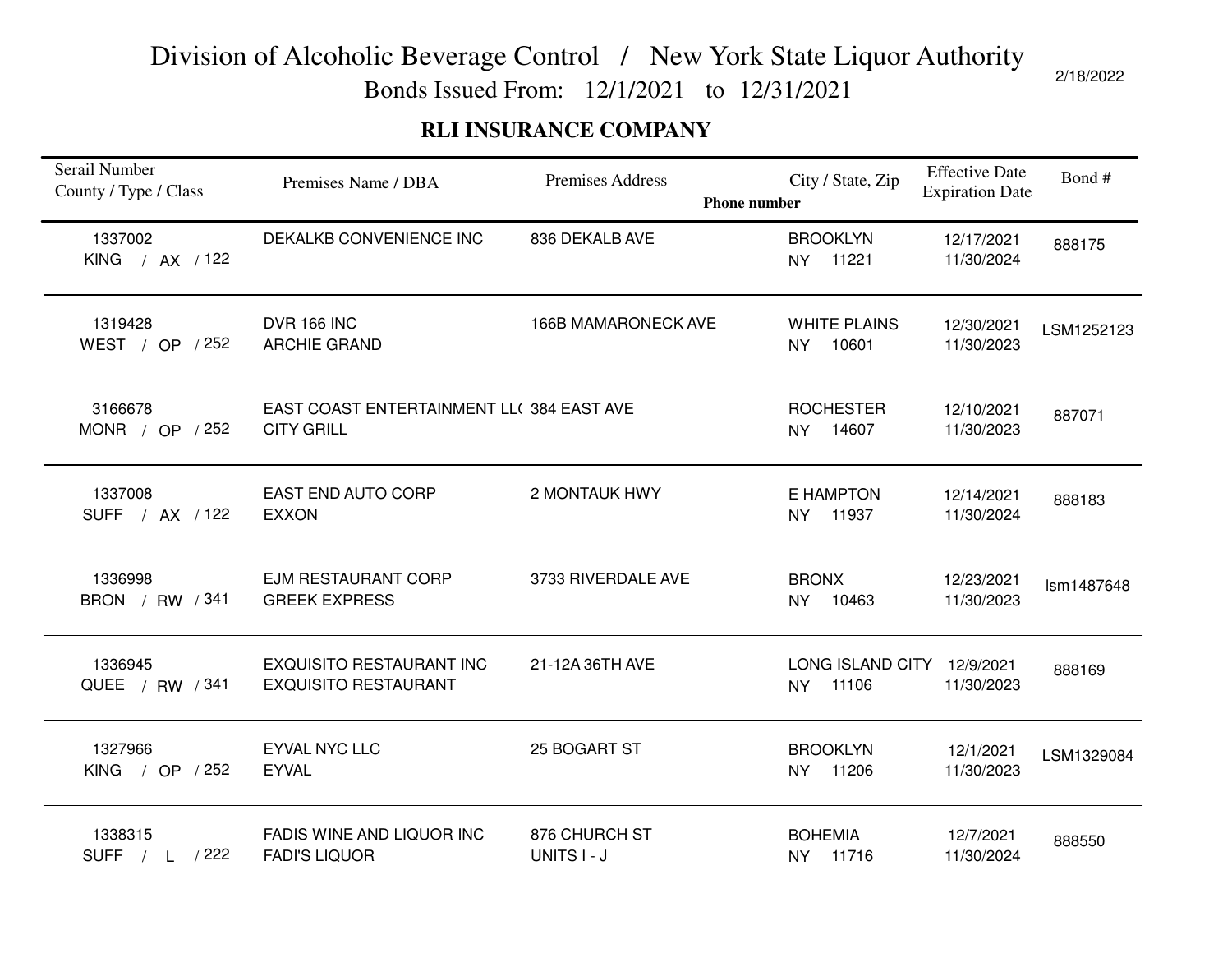Bonds Issued From: 12/1/2021 to 12/31/2021

### **RLI INSURANCE COMPANY**

| Serail Number<br>County / Type / Class | Premises Name / DBA                                        | Premises Address                            | <b>Phone number</b> | City / State, Zip                     | <b>Effective Date</b><br><b>Expiration Date</b> | Bond#      |
|----------------------------------------|------------------------------------------------------------|---------------------------------------------|---------------------|---------------------------------------|-------------------------------------------------|------------|
| 1334480<br>SUFF / OP / 252             | FANCY LEE 101 INC<br>FANCY LEE ASIAN BISTRO 'N' SUSI       | 101 W MAIN ST                               |                     | <b>BABYLON</b><br>NY 11702            | 12/8/2021<br>11/30/2023                         | 887119     |
| 2225729<br>SULL / RW / 341             | FORAGE AND GATHER LLC<br>FORAGE AND GATHER MARKET          | 81 MAIN ST                                  |                     | <b>MOUNTAIN DALE</b><br>NY 12763      | 12/23/2021<br>11/30/2023                        | 887942     |
| 1337112<br>BRON / L / 222              | FORTUNE 149 LIQUOR INC<br><b>WINE &amp; LIQUOR TIGER</b>   | 843A E 149TH ST                             |                     | <b>BRONX</b><br>10455<br><b>NY</b>    | 12/21/2021<br>11/30/2024                        | LSM1490025 |
| 1335918<br>NASS / OP / 252             | <b>GETFAZED LLC</b><br><b>RS BEANERY</b>                   | 153 MERRICK AVE                             |                     | <b>MERRICK</b><br>NY 11566            | 12/20/2021<br>11/30/2023                        | LSM1478663 |
| 1336750<br><b>NEW</b><br>/ OP / 252    | <b>GIGI'S OF MULBERRY INC</b><br><b>GIGI'S OF MULBERRY</b> | 149 MULBERRY ST                             |                     | <b>NEW YORK</b><br>10013<br><b>NY</b> | 12/13/2021<br>11/30/2023                        | Ism1429289 |
| 1336873<br>NEW / AX / 122              | GREEN LAND GOURMET DELI INC 158 AVENUE C                   |                                             |                     | <b>NEW YORK</b><br>10009<br><b>NY</b> | 12/9/2021<br>11/30/2024                         | LSM1489927 |
| 1337004<br>SUFF / AX / 122             | <b>HILLCREST SERVICES INC</b><br><b>US FUEL</b>            | 1146 MIDDLE COUNTRY RD                      |                     | <b>MIDDLE ISLAND</b><br>11953<br>NY   | 12/14/2021<br>11/30/2024                        | 888167     |
| 1335916<br>NASS / OP / 252             | JAR CIRCLE INC THE<br><b>FRIDA'S MEXICAN GRILL</b>         | 3545 MERRICK RD<br>UNIT 4 & ; T/O HEMPSTEAD |                     | <b>SEAFORD</b><br>NY 11783            | 12/2/2021<br>11/30/2023                         | 887925     |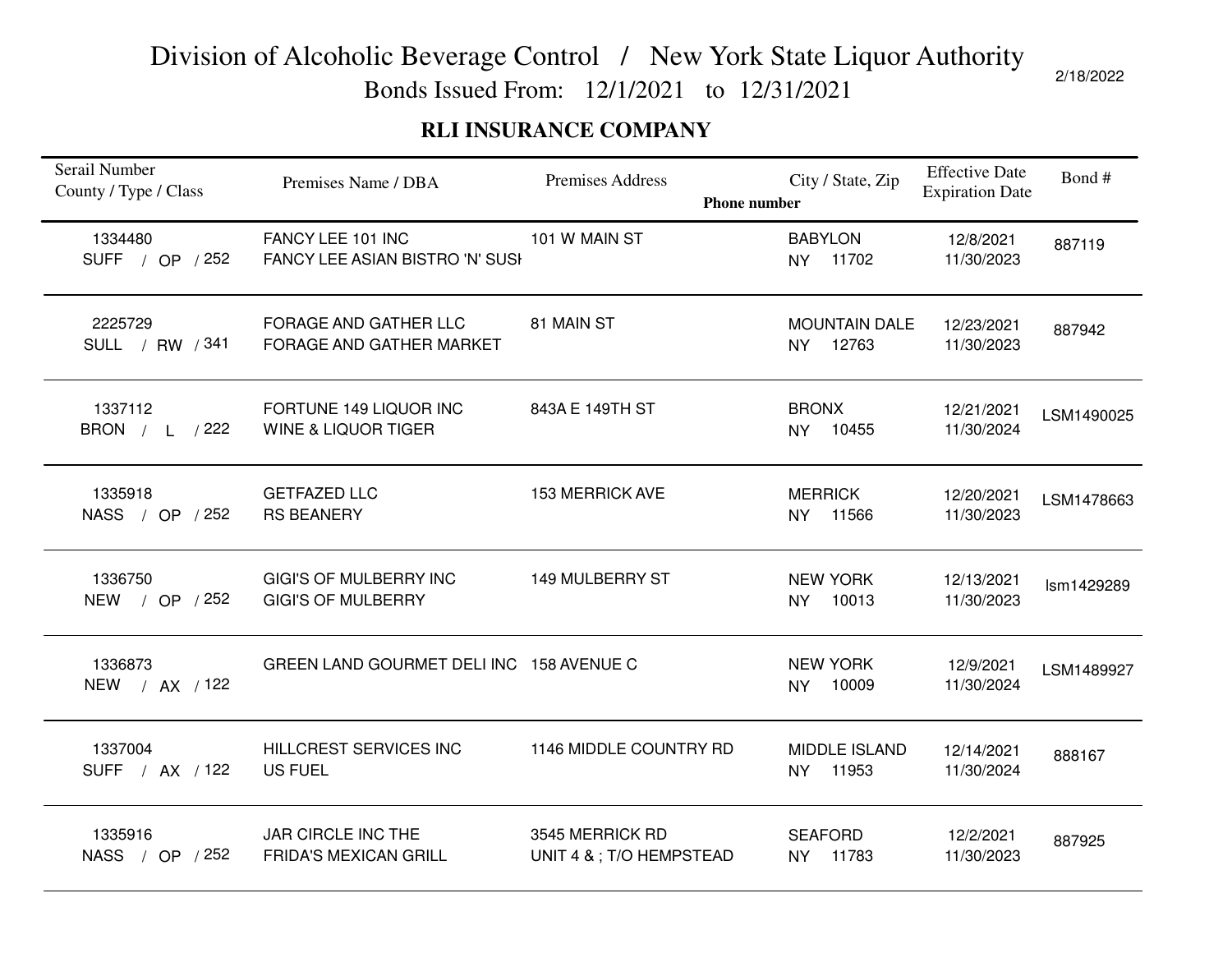Bonds Issued From: 12/1/2021 to 12/31/2021

### **RLI INSURANCE COMPANY**

| Serail Number<br>County / Type / Class | Premises Name / DBA                                      | Premises Address<br><b>Phone number</b> | City / State, Zip                          | <b>Effective Date</b><br><b>Expiration Date</b> | Bond#      |
|----------------------------------------|----------------------------------------------------------|-----------------------------------------|--------------------------------------------|-------------------------------------------------|------------|
| 1337036<br>RICH / OP / 252             | JCT NORTH SHORE LLC<br>THE POINT TAVERN                  | 879 FOREST AVE                          | <b>STATEN ISLAND</b><br>10310<br><b>NY</b> | 12/17/2021<br>11/30/2023                        | LSM1488209 |
| 1337414<br>/ RW / 341<br><b>NEW</b>    | KOHOKU-KU LLC<br>KOHOKU-KU RAMEN                         | 709 9TH AVE                             | <b>NEW YORK</b><br>10019<br><b>NY</b>      | 12/22/2021<br>11/30/2023                        | Ism1546302 |
| 1338393<br><b>NEW</b><br>$/$ L $/$ 222 | <b>L&amp;S WINE &amp; LIQUORS INC</b>                    | 566 W 125TH ST                          | <b>NEW YORK</b><br>10027<br><b>NY</b>      | 12/13/2021<br>11/30/2024                        | Ism1554598 |
| 1337118<br>WEST / OP $/252$            | LA CREM OPERATING LLC<br>LA CREMAILLERE RESTAURANT       | <b>46 BEDFORD BANKSVILLE RD</b>         | <b>BEDFORD</b><br>10506<br><b>NY</b>       | 12/8/2021<br>11/30/2023                         | LSM1490732 |
| 1335741<br>QUEE / OP / 252             | LETICIAS RESTAURANT INC                                  | 40-32 NATIONAL ST                       | <b>CORONA</b><br>11368<br><b>NY</b>        | 12/3/2021<br>11/30/2023                         | LSM1477184 |
| 1337085<br>QUEE / AX / 122             | <b>LINDEN GROCERY CORP</b><br><b>LINDEN DELI GROCERY</b> | 196-19B LINDEN BLVD                     | <b>JAMAICA</b><br>NY 11412                 | 12/9/2021<br>11/30/2024                         | Ism1490731 |
| 1337096<br>KING / A $/122$             | LION DELI GROCERY CORP                                   | 1004 JAMAICA AVE                        | <b>BROOKLYN</b><br>11208<br><b>NY</b>      | 12/29/2021<br>11/30/2024                        | Ism1490730 |
| 1336825<br><b>NEW</b><br>/ RW / 341    | LUMP SUM ENTERPRISE LLC<br><b>PLUM</b>                   | 210 W 94TH ST                           | <b>NEW YORK</b><br>10025<br><b>NY</b>      | 12/9/2021<br>11/30/2023                         | LSM1485863 |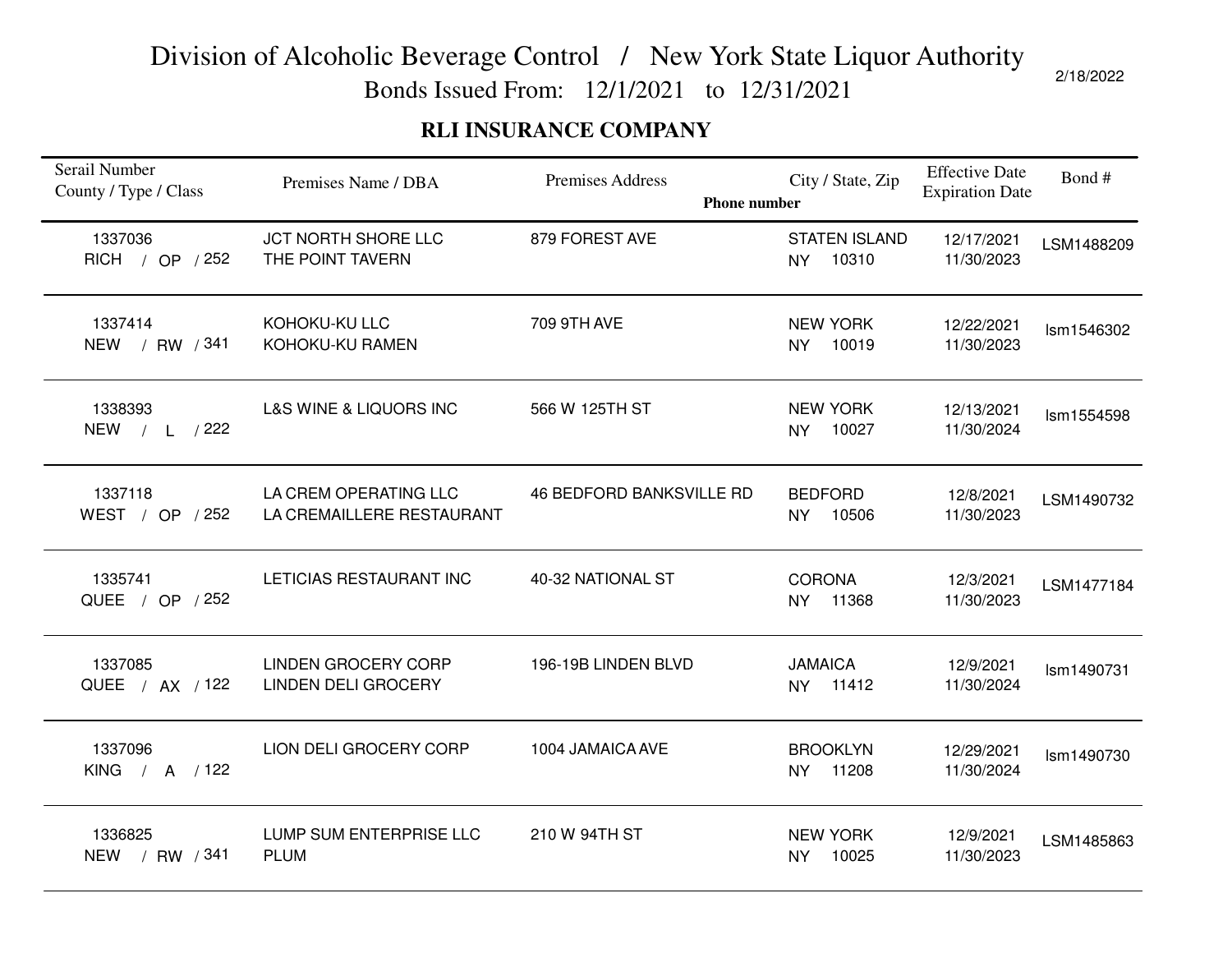Bonds Issued From: 12/1/2021 to 12/31/2021

### **RLI INSURANCE COMPANY**

| Serail Number<br>County / Type / Class  | Premises Name / DBA                                                                   | Premises Address   | <b>Phone number</b> |                              | City / State, Zip              | <b>Effective Date</b><br><b>Expiration Date</b> | Bond#      |
|-----------------------------------------|---------------------------------------------------------------------------------------|--------------------|---------------------|------------------------------|--------------------------------|-------------------------------------------------|------------|
| 1337210<br>NEW / OP / 252               | M&P WESTSIDE LLC<br>THE DAWSON                                                        | 23 W 45TH ST       |                     | <b>NEW YORK</b><br><b>NY</b> | 10036                          | 12/17/2021<br>11/30/2023                        | 888077     |
| 1335350<br>WEST / OP / 252              | <b>MANSION ESTATES INC</b><br><b>MANSION OF BROADWAY</b>                              | 139 N BROADWAY     |                     | <b>NY</b>                    | <b>WHITE PLAINS</b><br>10603   | 12/6/2021<br>11/30/2023                         | LSM1474870 |
| 1336981<br>$/$ AX $/$ 122<br><b>NEW</b> | MARCOS GROCERY & DELI INC<br>MARCOS GROCERY & DELI INC                                | 900 RIVERSIDE DR   |                     | <b>NEW YORK</b><br><b>NY</b> | 10032                          | 12/20/2021<br>11/30/2024                        | LSM1485642 |
| 1337120<br>QUEE / AX / 122              | <b>MASKON CORPORATION</b><br>7 ELEVEN STORE #32346D                                   | 72-01 ELIOT AVE    |                     | <b>NY</b>                    | <b>MIDDLE VILLAGE</b><br>11379 | 12/13/2021<br>11/30/2024                        | LSM1485910 |
| 1336432<br><b>KING</b><br>$/$ L $/$ 222 | MASTER ONE WINE & LIQUOR LLC 431 MOTHER GASTON BLVD<br>KING DEVIL DISCOUNT WINE & LIC |                    |                     | <b>BROOKLYN</b><br><b>NY</b> | 11212                          | 12/7/2021<br>11/30/2024                         | Ism1484173 |
| 1337448<br>WEST / AX / 122              | MINI MART 786 DELI GROCERY INC 30 MT VERNON AVE<br>MINI MART 786 DELI GROCERY INC     |                    |                     | NY                           | <b>MT VERNON</b><br>10550      | 12/29/2021<br>11/30/2024                        | LSM1549119 |
| 1336302<br>NASS / RW / 341              | MISTRETTA PIZZA CORP<br><b>FRANTONI'S PIZZERIA RISTORANT</b>                          | 8025 JERICHO TPKE  |                     | <b>NY</b>                    | <b>WOODBURY</b><br>11797       | 12/6/2021<br>11/30/2023                         | 887921     |
| 1335894<br>NASS / OP / 252              | MK 40 BUCKS CORP<br>THE ROYALE                                                        | 369 OLD COUNTRY RD |                     | <b>NY</b>                    | <b>CARLE PLACE</b><br>11514    | 12/20/2021<br>11/30/2023                        | Ism1419847 |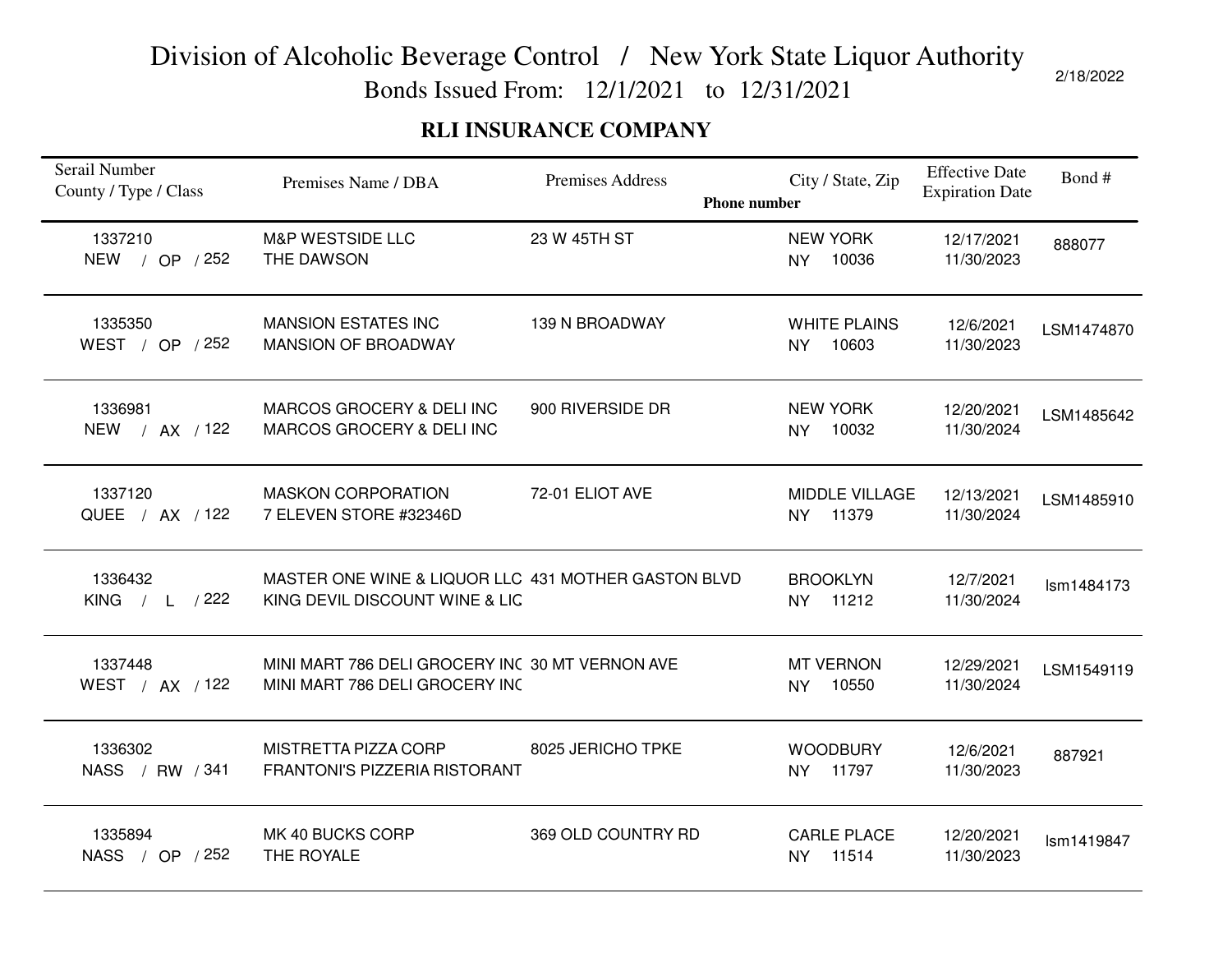Bonds Issued From: 12/1/2021 to 12/31/2021

### **RLI INSURANCE COMPANY**

| Serail Number<br>County / Type / Class             | Premises Name / DBA                         | <b>Premises Address</b><br><b>Phone number</b> | City / State, Zip                               | <b>Effective Date</b><br><b>Expiration Date</b> | Bond#      |
|----------------------------------------------------|---------------------------------------------|------------------------------------------------|-------------------------------------------------|-------------------------------------------------|------------|
| 1337106<br>NASS / AX / 122                         | NARAYAN 206 INC<br>7 ELEVEN STORE #29779D   | 206 GLEN COVE AVE                              | <b>GLEN COVE</b><br>11545<br><b>NY</b>          | 12/1/2021<br>11/30/2024                         | LSM1487204 |
| 1336948<br>NEW / AX / 122                          | <b>NEW LOUISIANA DELI CORP</b>              | 1734 AMSTERDAM AVE                             | <b>NEW YORK</b><br>10031<br>NY                  | 12/9/2021<br>11/30/2024                         | LSM1482059 |
| 1332739<br><b>NEW</b><br>OP / 252<br>$\frac{1}{2}$ | <b>NODA SUSHI LLC</b><br><b>NODA</b>        | 37 W 20TH ST<br><b>STORE C</b>                 | <b>NEW YORK</b><br>10011<br><b>NY</b>           | 12/15/2021<br>11/30/2023                        | Ism1416675 |
| 2225787<br>HERK / EB / 141                         | NORTH COUNTRY MARKET LLC                    | 2794 STATE RTE 28                              | <b>THENDARA</b><br>NY 13472                     | 12/10/2021<br>11/30/2024                        | 887941     |
| 2225911<br>ROCK / OP / 252                         | NY GRO 2 INC<br>EL CUNAO RESTAURANT         | 40-44 RTE 303<br><b>T/O CLARKSTOWN</b>         | <b>VALLEY COTTAGE</b><br>10989<br><b>NY</b>     | 12/23/2021<br>11/30/2023                        | LSM1479928 |
| 1336999<br>WEST / L / 222                          | PALIGAN CORP<br>PEEKSKILL WINE & LIQUOR     | 2141 CROMPOND RD<br>UNIT <sub>#8</sub>         | CORTLANDT MANO 12/10/2021<br>10567<br><b>NY</b> | 11/30/2024                                      | 1060218    |
| 2226269<br>PUTN / OP / 252                         | PANCHOS & GRINGOS CORP<br>PANCHOS & GRINGOS | 1 OSCAWANA LAKE RD                             | PUTNAM VALLEY<br>10579<br><b>NY</b>             | 12/7/2021<br>11/30/2023                         | 888222     |
| 1336956<br>NASS / AX / 122                         | <b>PANKS CORP</b><br>7 ELEVEN STORE #11153D | 294 GUY LOMBARDO AVE                           | <b>FREEPORT</b><br>11520<br><b>NY</b>           | 12/17/2021<br>11/30/2024                        | LSM1486811 |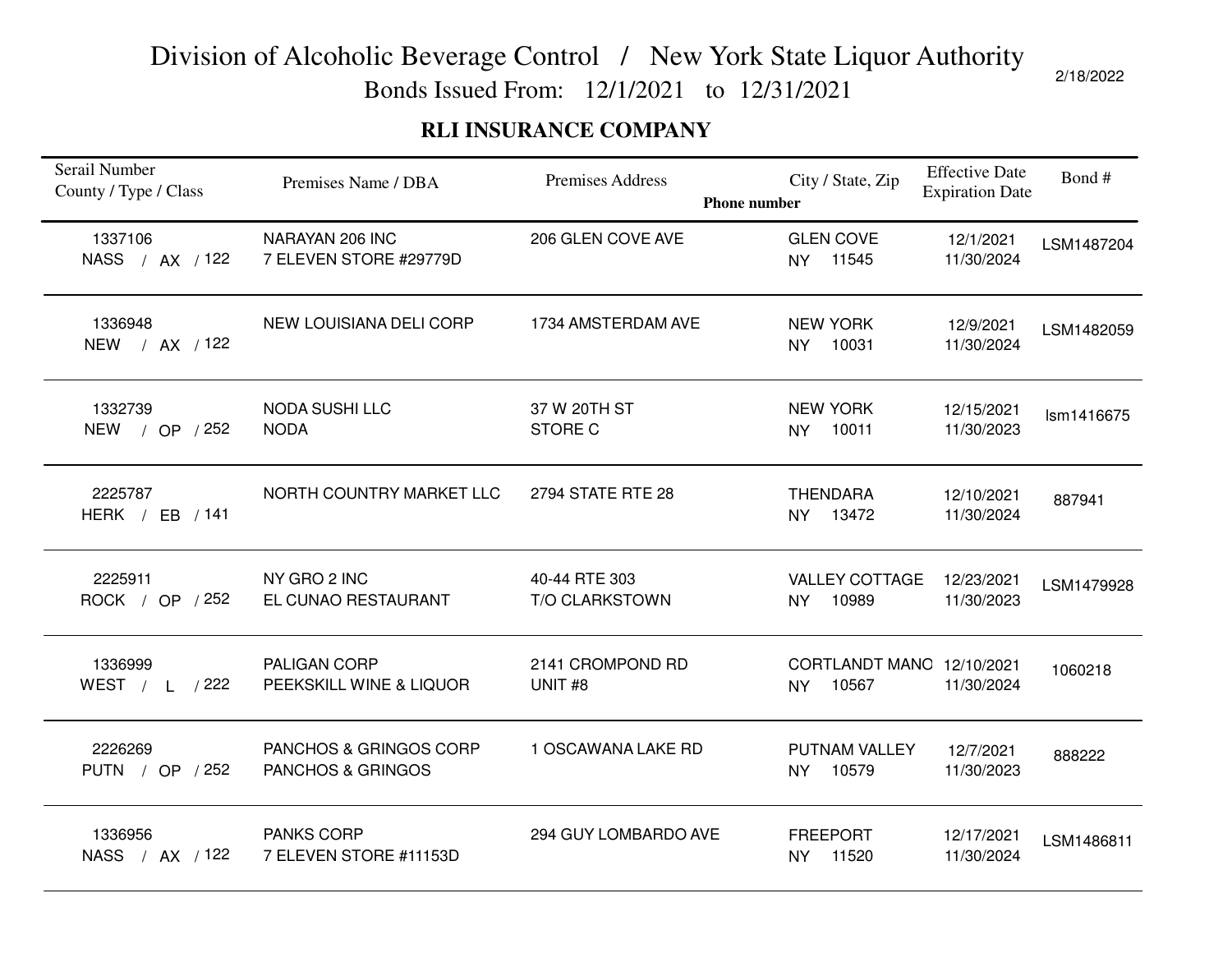Bonds Issued From: 12/1/2021 to 12/31/2021

### **RLI INSURANCE COMPANY**

| Serail Number<br>County / Type / Class  | Premises Name / DBA                                                             | Premises Address<br><b>Phone number</b> | City / State, Zip                         | <b>Effective Date</b><br><b>Expiration Date</b> | Bond#      |
|-----------------------------------------|---------------------------------------------------------------------------------|-----------------------------------------|-------------------------------------------|-------------------------------------------------|------------|
| 1336924<br><b>KING</b><br>/ OP / 252    | PICCOLI804 LLC<br><b>CROSTA</b>                                                 | 486 6TH AVE                             | <b>BROOKLYN</b><br>NY 11215               | 12/23/2021<br>11/30/2023                        | LSM1487646 |
| 2226170<br>FULT / OP / 252              | PINES RESTAURANT AND EVENTS 301 N KINGSBORO AVE<br>THE PINES RESTAURANT AND EVE |                                         | <b>GLOVERSVILLE</b><br>12078<br><b>NY</b> | 12/9/2021<br>11/30/2023                         | 888174     |
| 1337552<br><b>NEW</b><br>$/$ AX $/$ 122 | PINSU FOODS INC<br>NOHO FOOD MART                                               | 352 BOWERY                              | <b>NEW YORK</b><br>10011<br><b>NY</b>     | 12/6/2021<br>11/30/2024                         | 888260     |
| 2224878<br>CAYU / L / 222               | PLIS & SCOLLAN LTD<br>SENNETT STILL AND BARREL                                  | 354 GRANT AVE                           | <b>AUBURN</b><br>NY 13021                 | 1/19/2022<br>11/30/2024                         | LSM1431000 |
| 1337092<br>QUEE / AX / 122              | PRIZE PARAGON 2 INC<br>7 ELEVEN STORE #32406B                                   | 162-01 46TH AVE                         | <b>FLUSHING</b><br>11358<br><b>NY</b>     | 12/21/2021<br>11/30/2024                        | LSM1485902 |
| 1337177<br>KING / A / 122               | PUEBLAS DELI GROCERY CORP                                                       | 1712 AVENUE M                           | <b>BROOKLYN</b><br>NY 11230               | 12/1/2021<br>11/30/2024                         | Ism1490712 |
| 2226302<br>PUTN / OP / 252              | RC PIZZA RESTAURANT LLC<br><b>EUROPE PIZZA</b>                                  | 178 ROUTE 52                            | <b>CARMEL</b><br>10512<br><b>NY</b>       | 12/7/2021<br>11/30/2023                         | 888247     |
| 1336031<br>/ OP / 252<br><b>KING</b>    | RHYMIN & THIEVIN LLC<br><b>THIEF</b>                                            | 595 UNION AVE                           | <b>BROOKLYN</b><br>NY 11211               | 12/15/2021<br>11/30/2023                        | LSM1476084 |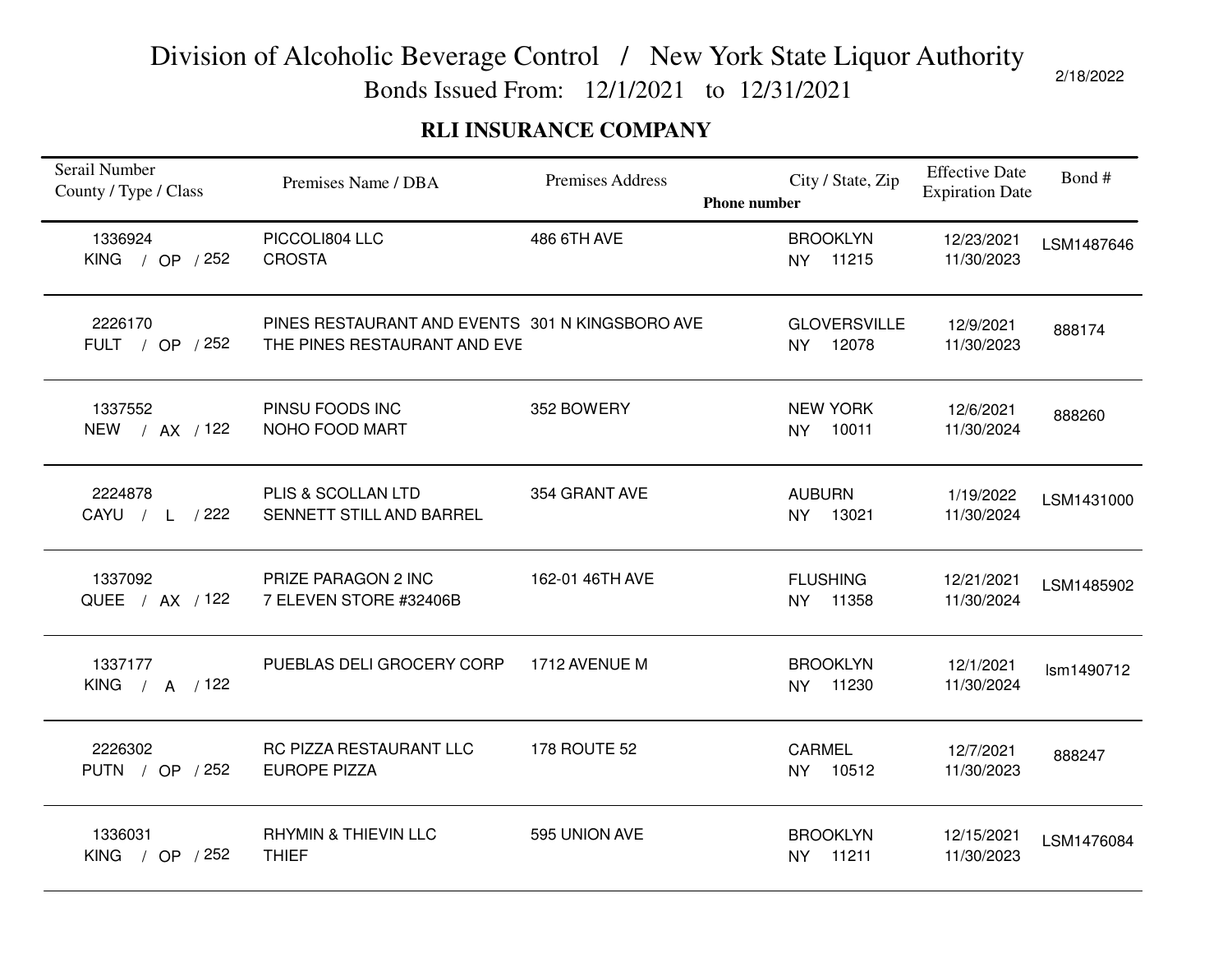Bonds Issued From: 12/1/2021 to 12/31/2021

### **RLI INSURANCE COMPANY**

| Serail Number<br>County / Type / Class | Premises Name / DBA                                    | Premises Address<br><b>Phone number</b> | City / State, Zip                        | <b>Effective Date</b><br><b>Expiration Date</b> | Bond#      |
|----------------------------------------|--------------------------------------------------------|-----------------------------------------|------------------------------------------|-------------------------------------------------|------------|
| 1336942<br>QUEE / AX / 122             | ROCKAWAY BLVD GROCERY INC                              | 158-02 ROCKAWAY BLVD                    | <b>JAMAICA</b><br>11434<br>NY.           | 12/13/2021<br>11/30/2024                        | LSM1489369 |
| 1337098<br>KING / AX / 122             | SABOR LATINO GROCERY CORP                              | 600 RIDGEWOOD AVE                       | <b>BROOKLYN</b><br>NY 11208              | 12/14/2021<br>11/30/2024                        | 888203     |
| 1336889<br>QUEE / OP / 252             | THAI MISSION INC                                       | 70-11 GRAND AVE                         | <b>MASPETH</b><br>11378<br>NY.           | 12/21/2021<br>11/30/2023                        | Ism1489325 |
| 1337473<br>WEST / OP / 252             | <b>WAGA LLC</b><br><b>MONARCA RESTAURANT &amp; BAR</b> | 37 S MOGER AVE<br>UNIT <sub>#2</sub>    | <b>MOUNT KISCO</b><br>10549<br><b>NY</b> | 12/20/2021<br>11/30/2023                        | 888269     |
| 3166097<br>MONR $/$ L $/222$           | WEST RIDGE WINE & SPIRITS LLC 5435 W RIDGE RD          | STE <sub>1</sub>                        | <b>SPENCERPORT</b><br>14559<br>NY        | 12/14/2021<br>11/30/2024                        | 886235     |
| 1338365<br>NEW / OP / 252              | WOK 999 NYC LLC<br>WOK IN THE CLOUDS                   | 127 E 28TH ST                           | <b>NEW YORK</b><br>10016<br><b>NY</b>    | 12/14/2021<br>11/30/2023                        | LSM1550898 |
| 1337404<br>QUEE / AX / 122             | YANA FOODS INC<br><b>J &amp; M CORONA DELI</b>         | 91-14 CORONA AVE                        | <b>ELMHURST</b><br>11373<br><b>NY</b>    | 12/14/2021<br>11/30/2024                        | Ism1547317 |
| 1337402<br>SUFF / RW / 341             | YOU OKENO INC<br>OKENO SUSHI                           | 451 GLEN DR UNIT 10                     | <b>SHIRLEY</b><br>11967<br><b>NY</b>     | 12/8/2021<br>11/30/2023                         | Ism1547315 |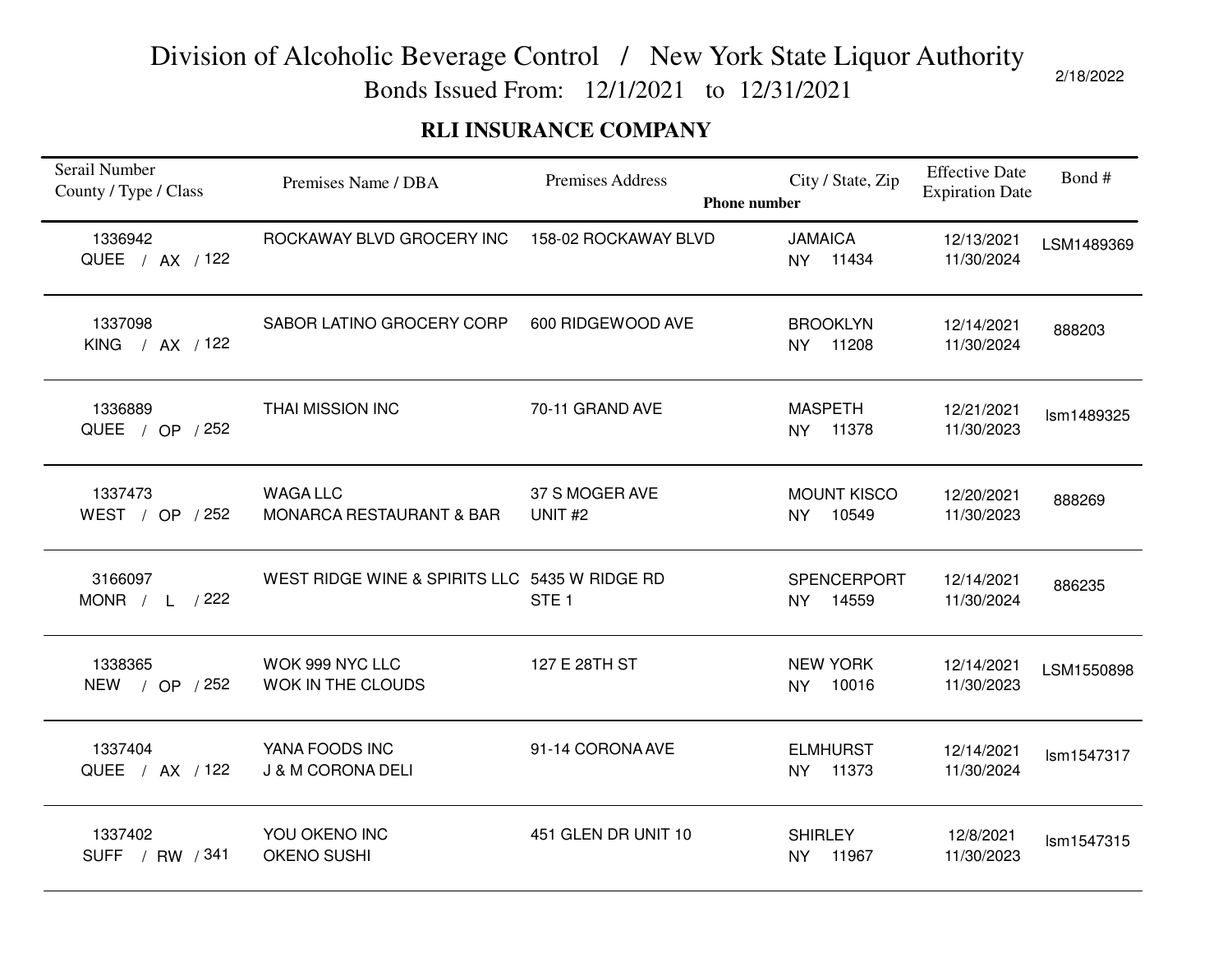Bonds Issued From: 12/1/2021 to 12/31/2021

### **SELECTIVE INS CO OF AMERICA**

| Serail Number<br>County / Type / Class | Premises Name / DBA                               | Premises Address  | City / State, Zip<br><b>Phone number</b> | <b>Effective Date</b><br><b>Expiration Date</b> | Bond#     |
|----------------------------------------|---------------------------------------------------|-------------------|------------------------------------------|-------------------------------------------------|-----------|
| 2226074<br>222<br><b>ORAN</b>          | 9W WINE & LIQUOR INC                              | 5251 RTE 9W       | <b>NEWBURGH</b><br>12550<br>NY           | 12/1/2021<br>11/30/2024                         | b124565   |
| 3167429<br>/ 252<br><b>MONR</b><br>OP  | <b>BRICK &amp; IVY LLC</b>                        | 819 S CLINTON AVE | <b>ROCHESTER</b><br>14620<br><b>NY</b>   | 12/7/2021<br>11/30/2023                         | B1247074  |
| 3167170<br>222<br>LIVI                 | MK BUSINESS GROUP LLC<br>CALEDONIA WINE & SPIRITS | 3180 STATE ST     | <b>CALEDONIA</b><br>14423<br>NY          | 12/1/2021<br>11/30/2024                         | B 1243251 |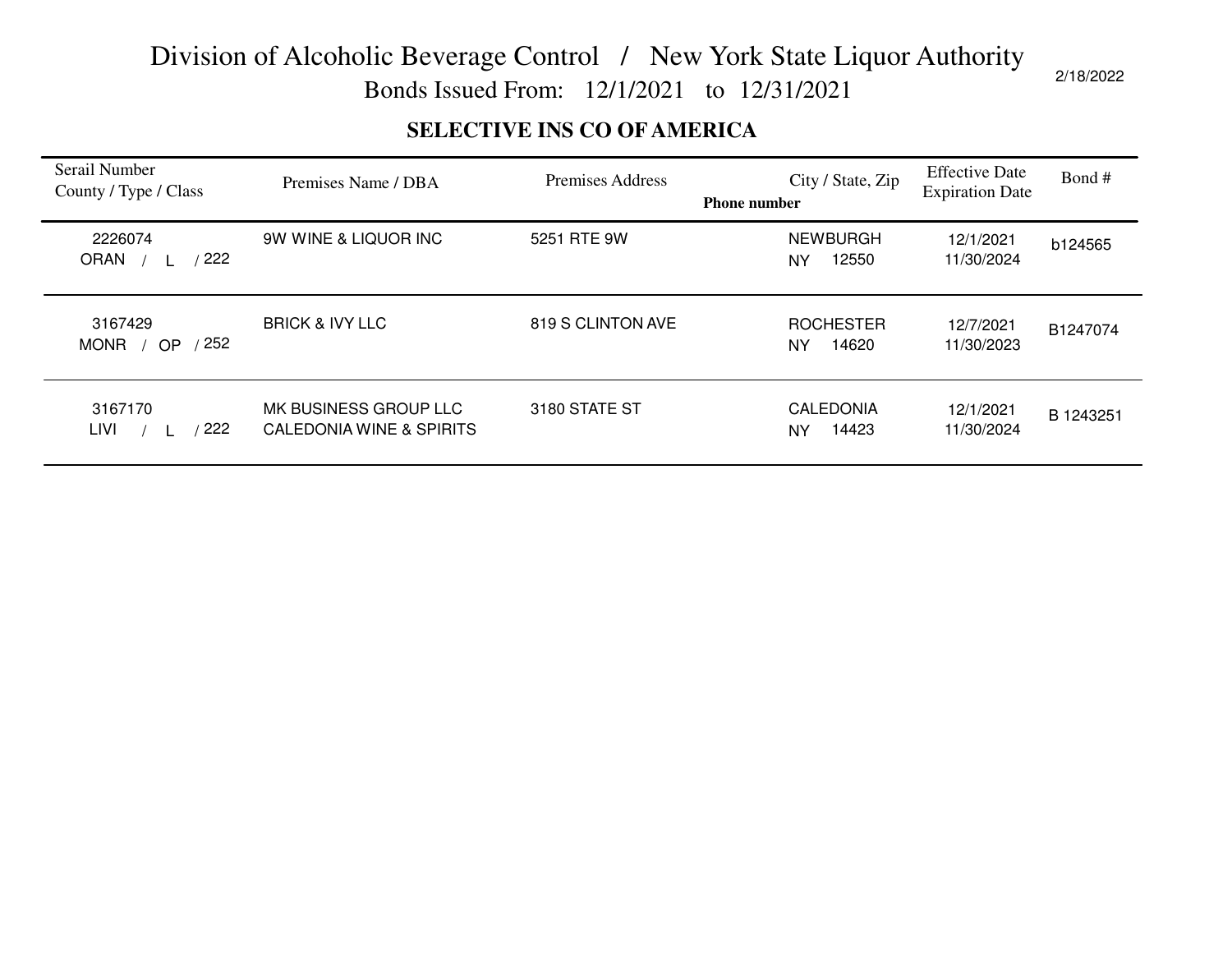Bonds Issued From: 12/1/2021 to 12/31/2021

### **STATE FARM FIRE & CASUALTY CO**

| Serail Number<br>County / Type / Class | Premises Name / DBA                     | Premises Address         | City / State, Zip<br><b>Phone number</b> | <b>Effective Date</b><br><b>Expiration Date</b> | Bond #       |
|----------------------------------------|-----------------------------------------|--------------------------|------------------------------------------|-------------------------------------------------|--------------|
| 2225904<br>344<br>ROCK<br>TW           | SALONNIERE LLC<br>SALONNIERE COFFEE BAR | 79 S BROADWAY<br>STORE A | <b>NYACK</b><br>10960<br>NΥ              | 12/21/2021<br>11/30/2023                        | 98 ep 9562 0 |
|                                        |                                         |                          | 8002512663                               |                                                 |              |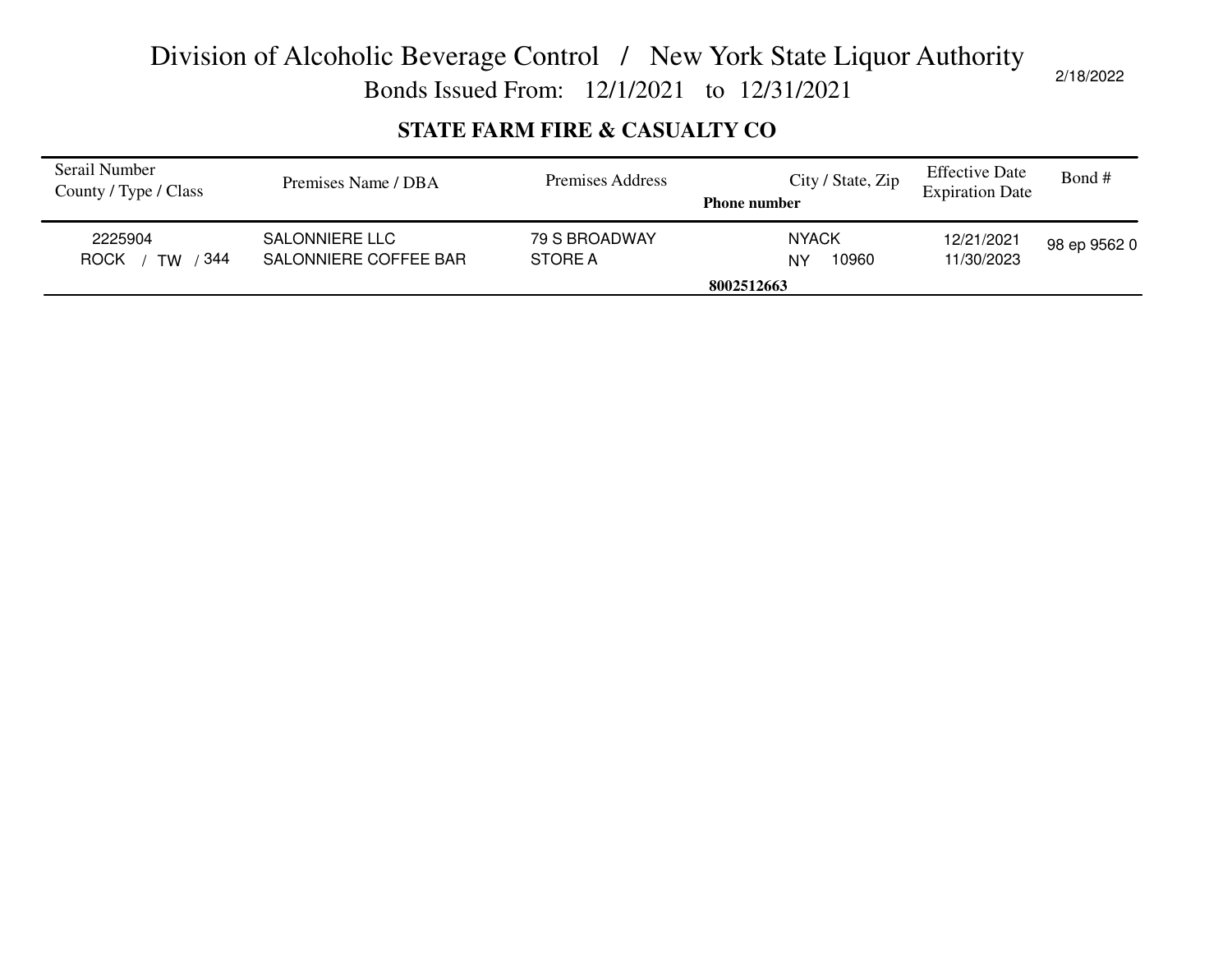Bonds Issued From: 12/1/2021 to 12/31/2021

### **SURETY BONDING CO OF AMERICA**

| Serail Number<br>County / Type / Class | Premises Name / DBA                              | Premises Address       | City / State, Zip<br><b>Phone number</b> | <b>Effective Date</b><br><b>Expiration Date</b> | Bond#    |
|----------------------------------------|--------------------------------------------------|------------------------|------------------------------------------|-------------------------------------------------|----------|
| 1336493<br>QUEE / AX / 122             | ASTORIA AUTO CENTER INC                          | 40-08 30TH AVE         | <b>ASTORIA</b><br>11103<br><b>NY</b>     | 12/3/2021<br>11/30/2024                         | 65490404 |
| 1335009<br>NEW / OP / 252              | BL 2 RIVER NY LLC<br><b>BLUESTONE LANE</b>       | <b>2 RIVER TERRACE</b> | <b>NEW YORK</b><br>NY 10282              | 12/13/2021<br>11/30/2023                        | 65394985 |
| 1335666<br><b>NEW</b><br>/ RW / 341    | EL NUEVO CAPRI RESTAURANT C(1340 ST NICHOLAS AVE | STORE <sub>3</sub>     | <b>NEW YORK</b><br>10033<br><b>NY</b>    | 12/16/2021<br>11/30/2023                        | 65419602 |
| 1335725<br>KING / OP $/252$            | <b>JANKYBOYZ LLC</b><br><b>JACK'S WIFE FREDA</b> | 258 WYTHE AVE          | <b>BROOKLYN</b><br>NY 11249              | 12/13/2021<br>11/30/2023                        | 65447799 |
| 1337399<br>NASS / AX / 122             | KHIZER 111 GAS CO INC                            | 740 HEMPSTEAD TPKE     | FRANKLIN SQUARE 12/1/2021<br>11010<br>NY | 11/30/2024                                      | 65512920 |
| 1337313<br>WEST / A / 122              | <b>MIDLAND RS 1 CORP</b>                         | 875 MIDLAND AVE        | <b>YONKERS</b><br>10704<br><b>NY</b>     | 12/6/2021<br>11/30/2024                         | 65538640 |
| 2225724<br>ORAN / OP / 252             | PRIMO HOSPITALITY GROUP LLC<br><b>PRIMO</b>      | 50 FRONT ST, SUITE 101 | <b>NEWBURGH</b><br>12250<br>NY.          | 12/10/2021<br>11/30/2023                        | 65397475 |
| 1322052<br>QUEE / TW / 344             | WOODWARD COWORKING LLC<br><b>ESTER</b>           | 467 WOODWARD AVE       | <b>RIDGEWOOD</b><br>11385<br><b>NY</b>   | 12/10/2021<br>11/30/2023                        | 64775986 |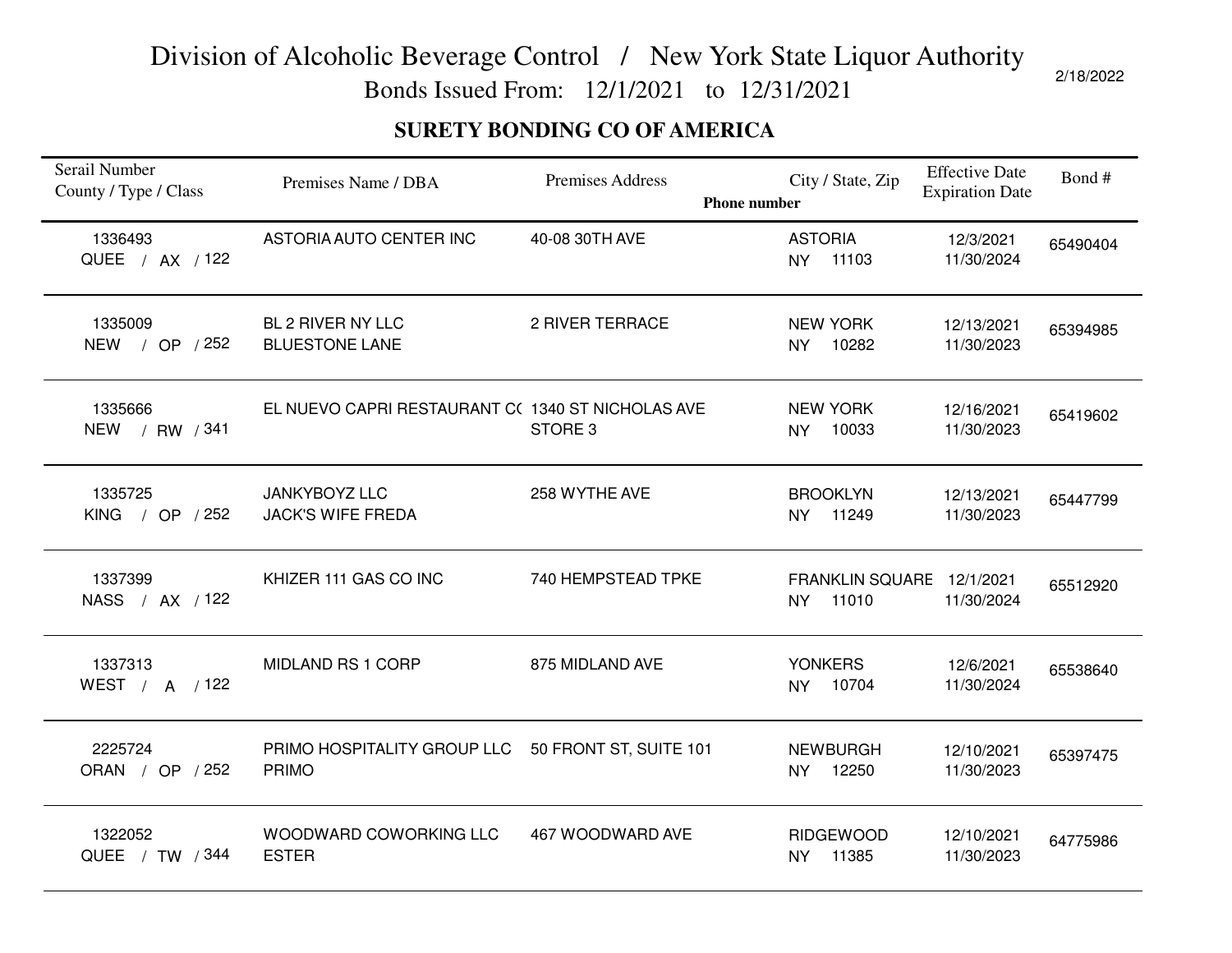Bonds Issued From: 12/1/2021 to 12/31/2021

### **SURETY BONDING CO OF AMERICA**

| Serail Number<br>County / Type / Class | Premises Name / DBA       | Premises Address | City / State, Zip<br><b>Phone number</b> | <b>Effective Date</b><br><b>Expiration Date</b> | Bond#    |
|----------------------------------------|---------------------------|------------------|------------------------------------------|-------------------------------------------------|----------|
| 1337201<br>122<br>WEST                 | YARDI DELI & GROCERY CORP | 37 E 3RD ST      | <b>MOUNT VERNON</b><br>10550<br>NY       | 12/3/2021<br>11/30/2024                         | 65529449 |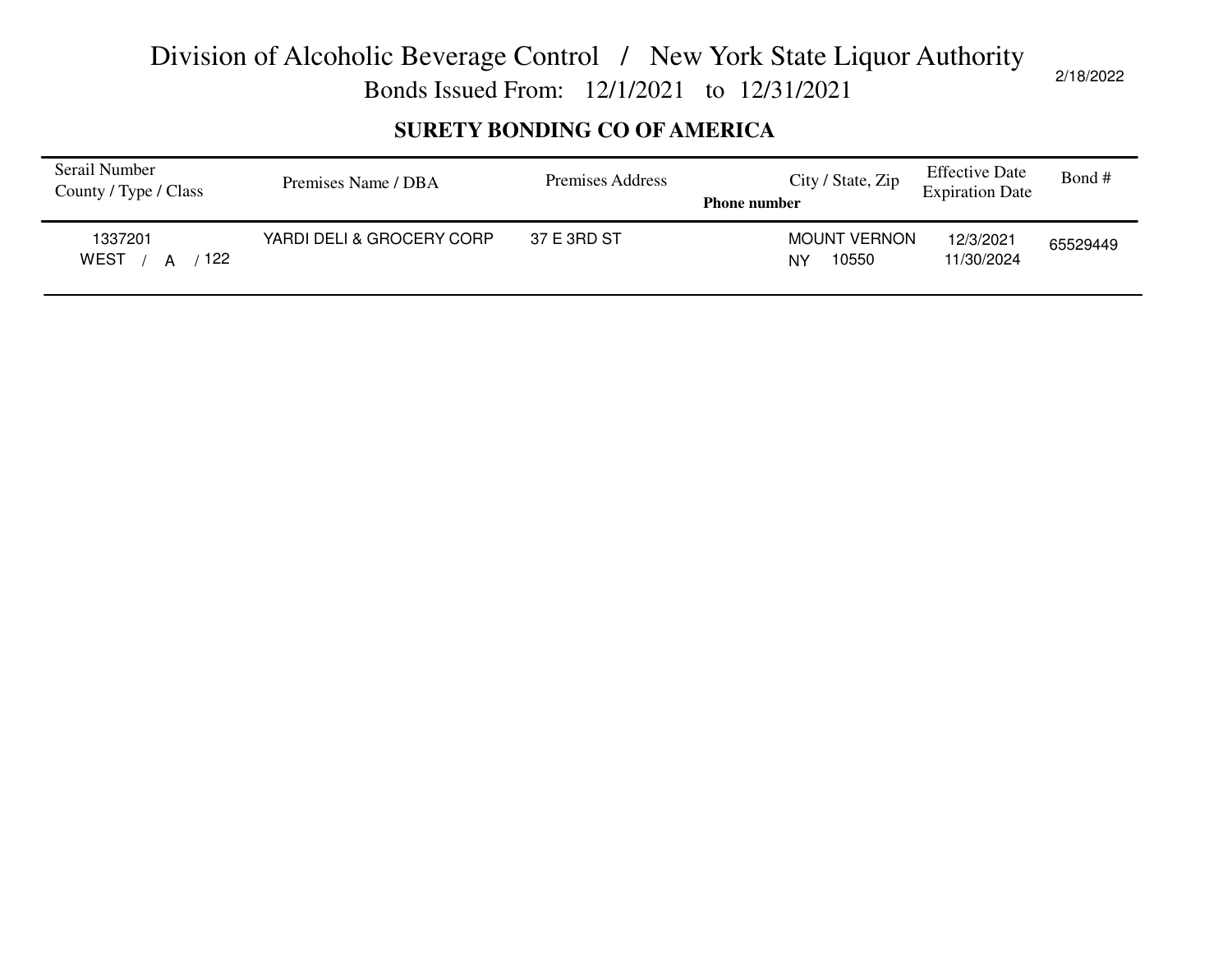Bonds Issued From: 12/1/2021 to 12/31/2021

### **TRAVELERS CASUALTY & SURETY**

| Serail Number<br>County / Type / Class     | Premises Name / DBA                                               | Premises Address<br><b>Phone number</b> | City / State, Zip                   | <b>Effective Date</b><br><b>Expiration Date</b> | Bond#     |
|--------------------------------------------|-------------------------------------------------------------------|-----------------------------------------|-------------------------------------|-------------------------------------------------|-----------|
| 3164100<br>252<br><b>MONR</b><br><b>OP</b> | STRANGE BIRD BEER AND BARREL 62 MARSHALL ST<br><b>STRANGEBIRD</b> |                                         | <b>ROCHESTER</b><br>14607<br>NY     | 12/1/2021<br>11/30/2023                         | 107257009 |
| 2225605<br>/ 252<br><b>ONON</b><br>OP.     | TIMBERBANKS CC INC                                                | 3536 TIMBER BANKS PARKWAY               | <b>BALDWINSVILLE</b><br>13027<br>NY | 12/6/2021<br>11/30/2023                         | 107387716 |
| 1335980<br>WW / 303<br><b>NEW</b>          | VINEYARD DISTRIBUTORS INC                                         | 118 E 28TH ST<br><b>STE 601</b>         | <b>NEW YORK</b><br>10016<br>NY      | 12/15/2021<br>11/30/2022                        | 104018758 |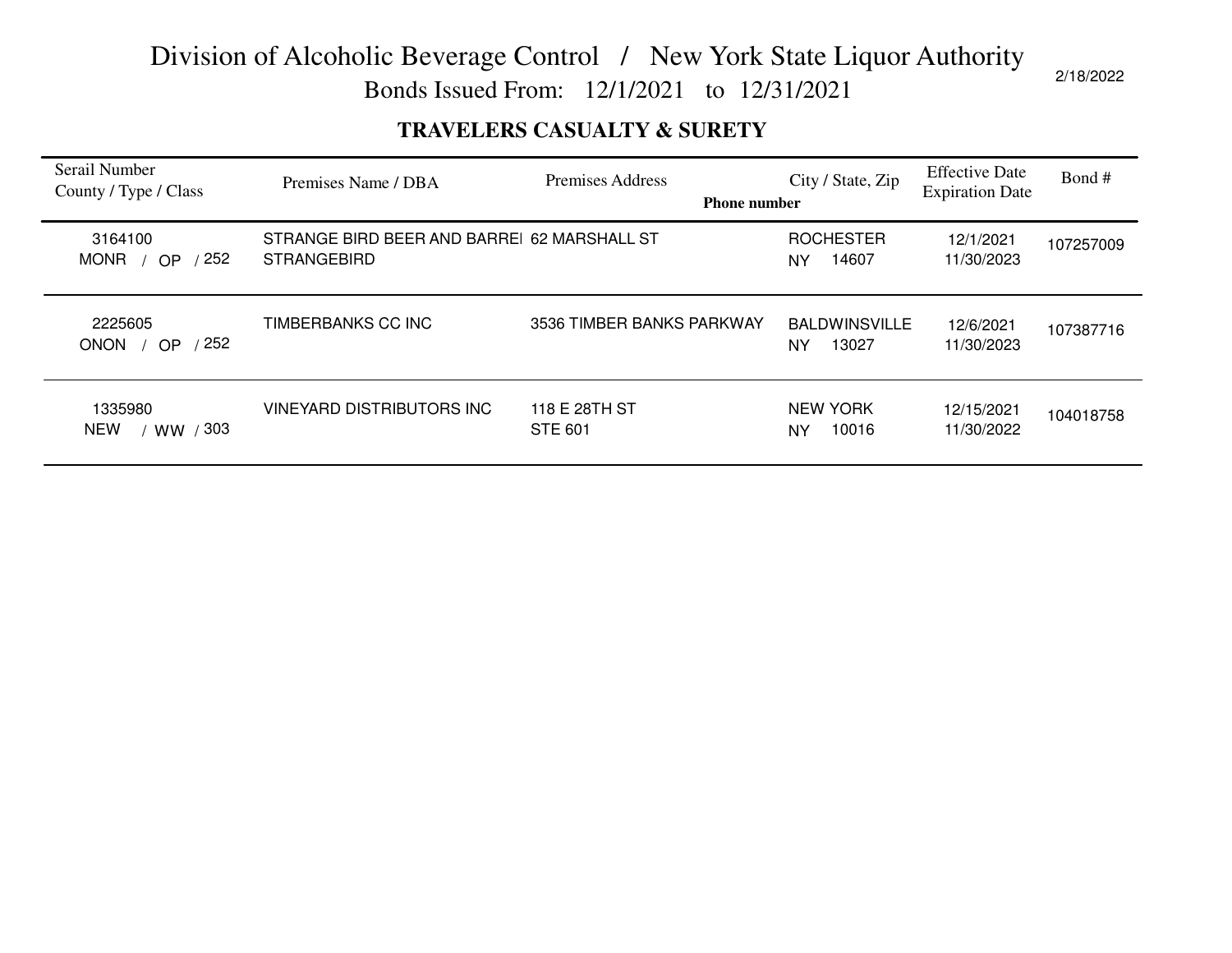Bonds Issued From: 12/1/2021 to 12/31/2021

### **UTICA MUTUAL INSURANCE CO**

| Serail Number<br>County / Type / Class     | Premises Name / DBA    | Premises Address | City / State, Zip<br><b>Phone number</b> | <b>Effective Date</b><br><b>Expiration Date</b> | Bond #    |
|--------------------------------------------|------------------------|------------------|------------------------------------------|-------------------------------------------------|-----------|
| 1337184<br>252<br><b>KING</b><br><b>OP</b> | <b>SELAMAT PAGILLC</b> | 152 DRIGGS AVE   | <b>BROOKLYN</b><br>11222<br>NY           | 12/13/2021<br>11/30/2023                        | SU5484554 |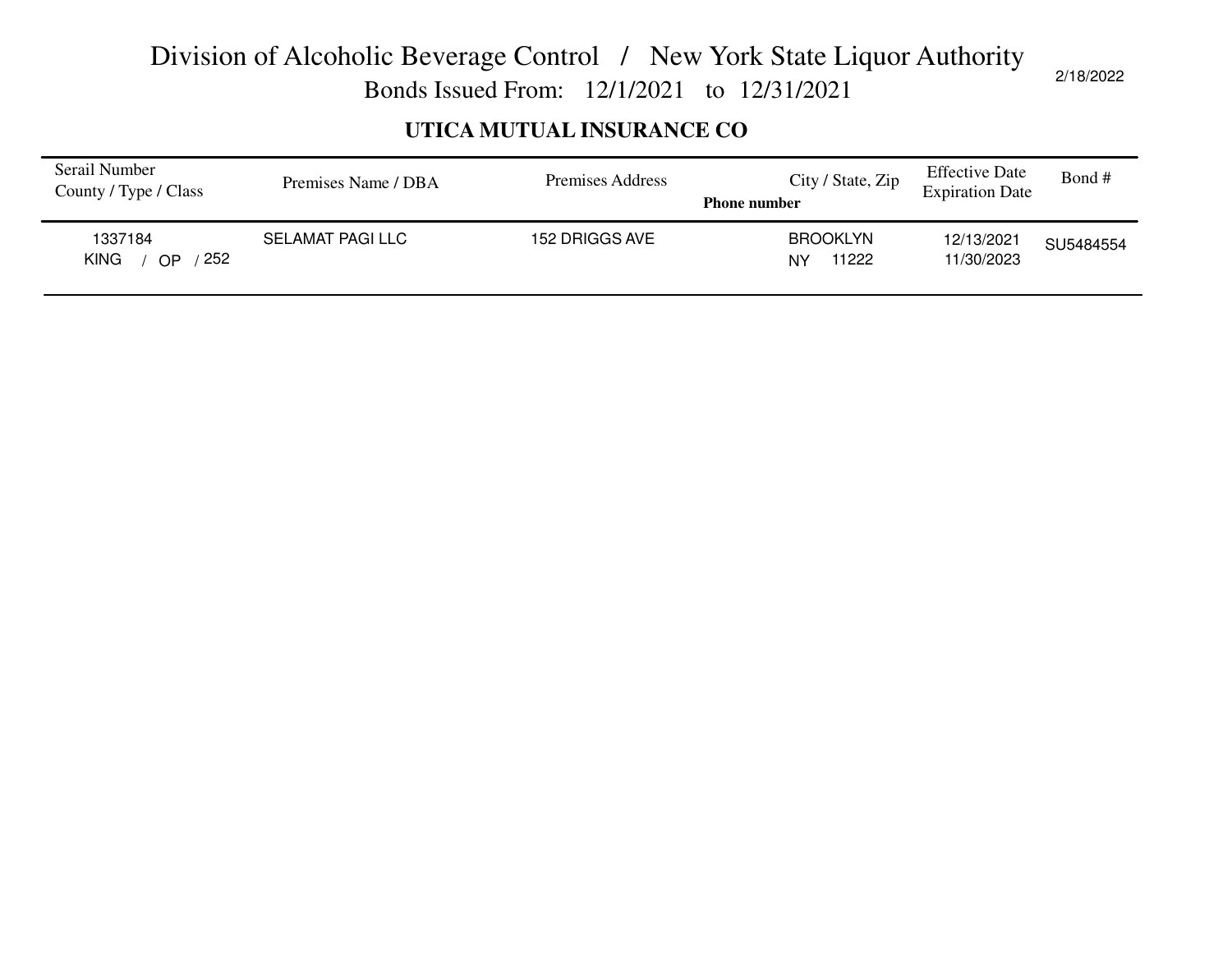Bonds Issued From: 12/1/2021 to 12/31/2021

#### **WESTERN SURETY COMPANY**

| Serail Number<br>County / Type / Class | Premises Name / DBA                                | Premises Address   | <b>Phone number</b> | City / State, Zip                     | <b>Effective Date</b><br><b>Expiration Date</b> | Bond#    |
|----------------------------------------|----------------------------------------------------|--------------------|---------------------|---------------------------------------|-------------------------------------------------|----------|
| 1337149<br>BRON / AX / 122             | 1434 FOOD CO LLC<br><b>SUPERFRESH</b>              | 1434 JEROME AVE    | 8003316053          | <b>BRONX</b><br>10452<br><b>NY</b>    | 12/16/2021<br>11/30/2024                        | 65526896 |
| 1337194<br>BRON / AX / 122             | 1679 MONROE DELI GROCERY INC 1679 MONROE AVE       |                    | 8003316053          | <b>BRONX</b><br>10457<br><b>NY</b>    | 12/17/2021<br>11/30/2024                        | 72375897 |
| 1336590<br>BRON / AX / 122             | 2741 BROTHERS DELI GROCERY II 2741 WHITE PLAINS RD |                    | 8003316053          | <b>BRONX</b><br>10467<br><b>NY</b>    | 12/6/2021<br>11/30/2024                         | 65372620 |
| 1325031<br>KING / OP $/252$            | 570 VAN LLC<br>PATTI ANN'S/EVI'S BACKEREI          | 570 VANDERBILT AVE | 8003316053          | <b>BROOKLYN</b><br>11238<br>NY        | 12/29/2021<br>11/30/2023                        | 64904494 |
| 1337020<br>KING / AX / 122             | 66 MINI MARKET CORP                                | 66 WYCKOFF AVE     | 8003316053          | <b>BROOKLYN</b><br>NY 11237           | 12/7/2021<br>11/30/2024                         | 65523249 |
| 1337033<br>WEST / AX / 122             | A&M SMOKE SHOP & DELI LLC                          | 27 COYLE PL        | 8003316053          | <b>YONKERS</b><br>10705<br><b>NY</b>  | 12/3/2021<br>11/30/2024                         | 65526206 |
| 2226148<br>ULST / A / 122              | <b>ACCORD MARKET LLC</b>                           | 21 MAIN ST         | 8003316053          | <b>ACCORD</b><br>12404<br>NY          | 12/6/2021<br>11/30/2024                         | 65688915 |
| 1337898<br>NEW / RW / 341              | ACROSS THE PARK INC<br><b>CASA SUPREME</b>         | 857 NINTH AVE      | 8003316053          | <b>NEW YORK</b><br>10019<br><b>NY</b> | 12/29/2021<br>11/30/2023                        | 65558975 |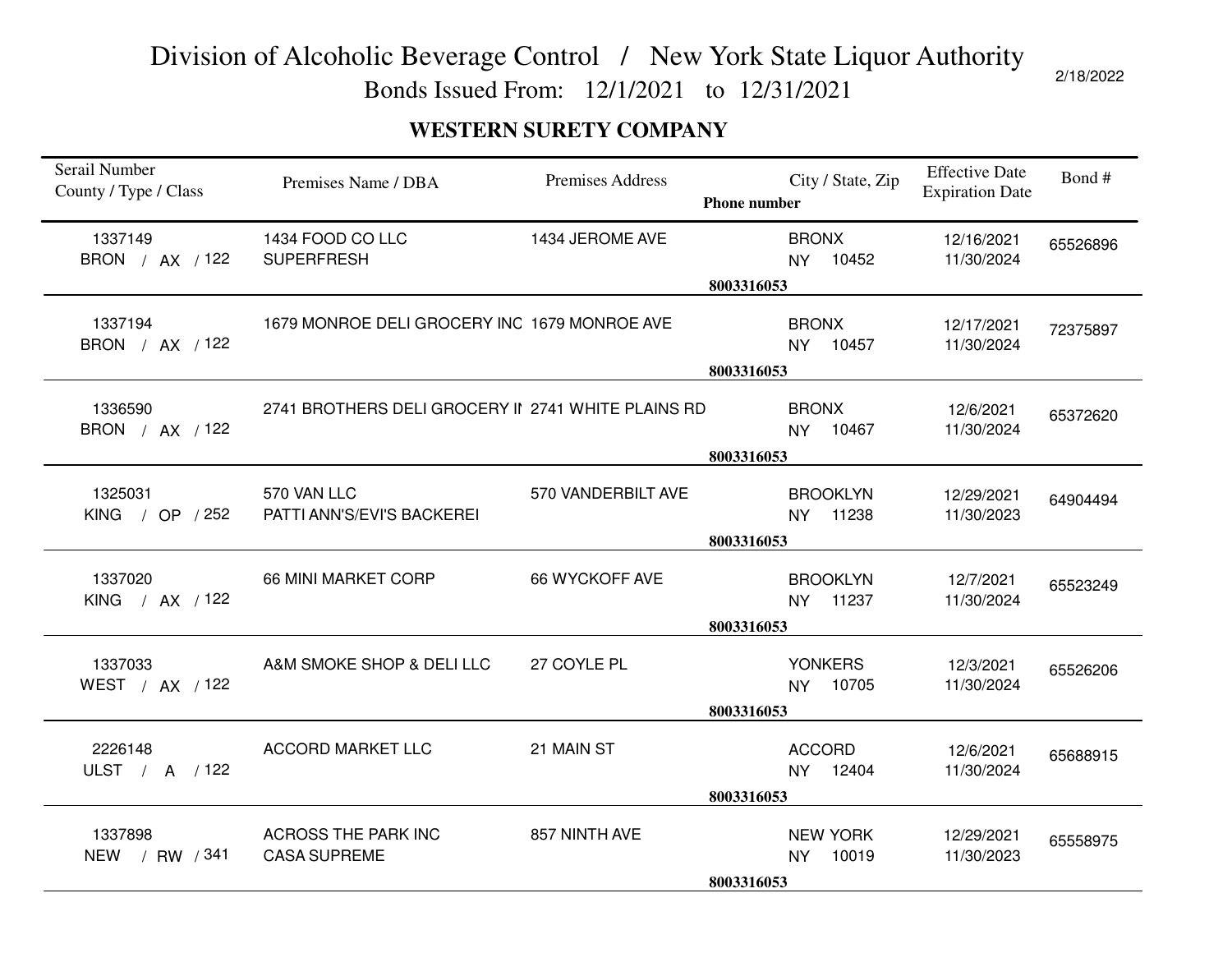Bonds Issued From: 12/1/2021 to 12/31/2021

#### **WESTERN SURETY COMPANY**

| Serail Number<br>County / Type / Class | Premises Name / DBA                                                              | <b>Premises Address</b>          | <b>Phone number</b> | City / State, Zip                       | <b>Effective Date</b><br><b>Expiration Date</b> | Bond#    |
|----------------------------------------|----------------------------------------------------------------------------------|----------------------------------|---------------------|-----------------------------------------|-------------------------------------------------|----------|
| 1334648<br>QUEE / HL / 242             | ASAP DITMARS LLC; REMINGTON I 102-05 DITMARS BLVD<br>DBA:LAGUARDIA MARRIOTT HOTE |                                  | 8003316053          | <b>E ELMHURST</b><br>11369<br>NY.       | 12/3/2021<br>11/30/2023                         | 65362646 |
| 2227259<br>SARA / OP / 252             | BALLSTON LAKE RESTAURANT MA 175 LAKE RD<br>FINNIGAN'S TAVERN & GRILL ON TI       |                                  | 8003316053          | <b>BALLSTON LAKE</b><br>NY 12019        | 1/1/2022<br>12/31/2023                          | 65727876 |
| 2226403<br>RENS / AX / 122             | BARTON FAMILY ENTERPRISES LL 181 SPEIGLETOWN RD<br><b>LAPOSTA BROS MARKET</b>    |                                  | 8003316053          | <b>TROY</b><br><b>NY</b><br>12182       | 12/29/2021<br>11/30/2024                        | 65513441 |
| 1334859<br>KING / OP $/252$            | <b>BBP CAFE INC</b><br><b>IRIS CAFE</b>                                          | 121 BRIDGE PARK DR               | 8003316053          | <b>BROOKLYN</b><br>11201<br><b>NY</b>   | 12/16/2021<br>11/30/2023                        | 65407762 |
| 2226300<br>ULST / RW / 341             | <b>BENTEN FOODS CORP</b><br><b>TANMA! RAMEN &amp; BAR</b>                        | 579 BROADWAY<br>UNIT C           | 8003316053          | <b>KINGSTON</b><br>NY 12401             | 12/21/2021<br>11/30/2023                        | 65533454 |
| 1337088<br>KING / EB / 141             | CHEBI COFFEE SHOP INC                                                            | 1739A W 7TH ST<br><b>STORE A</b> | 8003316053          | <b>BROOKLYN</b><br>11223<br>NY ·        | 12/30/2021<br>11/30/2024                        | 26510160 |
| 1333641<br>NEW / HL / 242              | CHELSEA 24TH ST MGR LLC; CHEL 113 117 W 24TH ST<br>CHELSEA 24TH ST OPERATING LL( |                                  | 8003316053          | <b>NEW YORK</b><br>10011<br>NY          | 12/21/2021<br>11/30/2023                        | 72322763 |
| 2226379<br>ORAN / AX / 122             | <b>CHRISTIES VARIETIES LLC</b>                                                   | 2904 RTE 6<br><b>STE #3</b>      | 8003316053          | <b>SLATE HILL</b><br>10973<br><b>NY</b> | 12/29/2021<br>11/30/2024                        | 72286398 |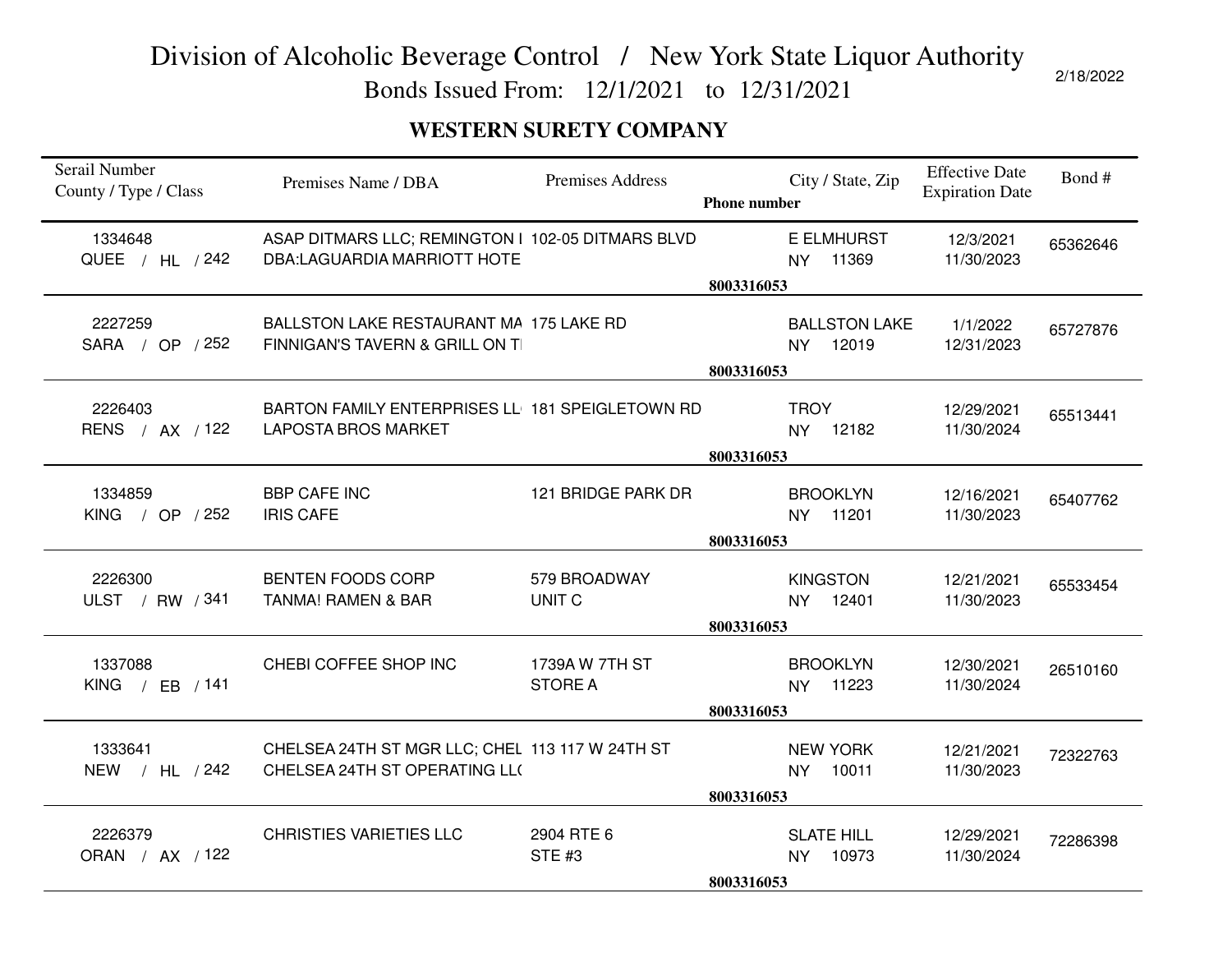Bonds Issued From: 12/1/2021 to 12/31/2021

#### **WESTERN SURETY COMPANY**

| Serail Number<br>County / Type / Class | Premises Name / DBA                                           | <b>Premises Address</b>               | <b>Phone number</b> | City / State, Zip                                | <b>Effective Date</b><br><b>Expiration Date</b> | Bond#    |
|----------------------------------------|---------------------------------------------------------------|---------------------------------------|---------------------|--------------------------------------------------|-------------------------------------------------|----------|
| 1322360<br>NEW / OP / 252              | CITY STAR RESTAURANT LLC<br><b>BRASSERIE 46</b>               | 729 8TH AVE                           |                     | <b>NEW YORK</b><br>10036<br>NY                   | 12/2/2021<br>11/30/2023                         | 64737924 |
|                                        |                                                               |                                       | 8003316053          |                                                  |                                                 |          |
| 3167998<br>MONR / OP / 252             | CLUTCH ON THE CANAL LLC<br><b>CLUTCH ON THE CANAL</b>         | 92-94 S UNION ST                      |                     | <b>SPENCERPORT</b><br>14559<br>NY                | 12/14/2021<br>11/30/2023                        | 65563243 |
|                                        |                                                               |                                       | 8003316053          |                                                  |                                                 |          |
| 1337030<br>KING / AX / 122             | <b>DELI POINT CORP</b>                                        | <b>145 FRANKLIN ST</b>                |                     | <b>BROOKLYN</b><br>NY 11222                      | 12/17/2021<br>11/30/2024                        | 65520992 |
|                                        |                                                               |                                       | 8003316053          |                                                  |                                                 |          |
| 1340936<br>NEW / WW / 303              | DUCLOT LA VINICOLE LLC                                        | 401 BROADWAY<br><b>UNIT #1802</b>     |                     | <b>NEW YORK</b><br>10013<br>NY                   | 12/29/2021<br>4/30/2023                         | 61930021 |
|                                        |                                                               |                                       | 8003316053          |                                                  |                                                 |          |
| 2227560<br>ONEI / OP / 252             | DWYER DEVELOPMENT LLC<br>DOUBLE D SALOON                      | 30 TYLER RD<br><b>T/O SANGERFIELD</b> | 8003316053          | <b>WATERVILLE</b><br>13480<br><b>NY</b>          | 2/1/2022<br>1/31/2024                           | 65652348 |
|                                        |                                                               |                                       |                     |                                                  |                                                 |          |
| 1336823<br>QUEE / OP / 252             | EL BUDARE CAFE CORP                                           | 87-21 ROOSEVELT AVE                   |                     | JACKSON HEIGHTS 12/28/2021<br>11372<br><b>NY</b> | 11/30/2023                                      | 65511150 |
|                                        |                                                               |                                       | 8003316053          |                                                  |                                                 |          |
| 1337323<br>KING / AX / 122             | EL CASTILLO TIENDA MEXICANA Y 136 AVENUE U FLR 1              |                                       |                     | <b>BROOKLYN</b><br>11223<br>NY I                 | 12/27/2021<br>11/30/2024                        | 26510186 |
|                                        |                                                               |                                       | 8003316053          |                                                  |                                                 |          |
| 1337562<br>BRON / OP / 252             | <b>ESB KITCHEN AND BAR CORP</b><br><b>EMERGENCY SNACK BAR</b> | 1372 JESUP AVE                        |                     | <b>BRONX</b><br>10452<br><b>NY</b>               | 12/15/2021<br>11/30/2023                        | 65457146 |
|                                        |                                                               |                                       | 8003316053          |                                                  |                                                 |          |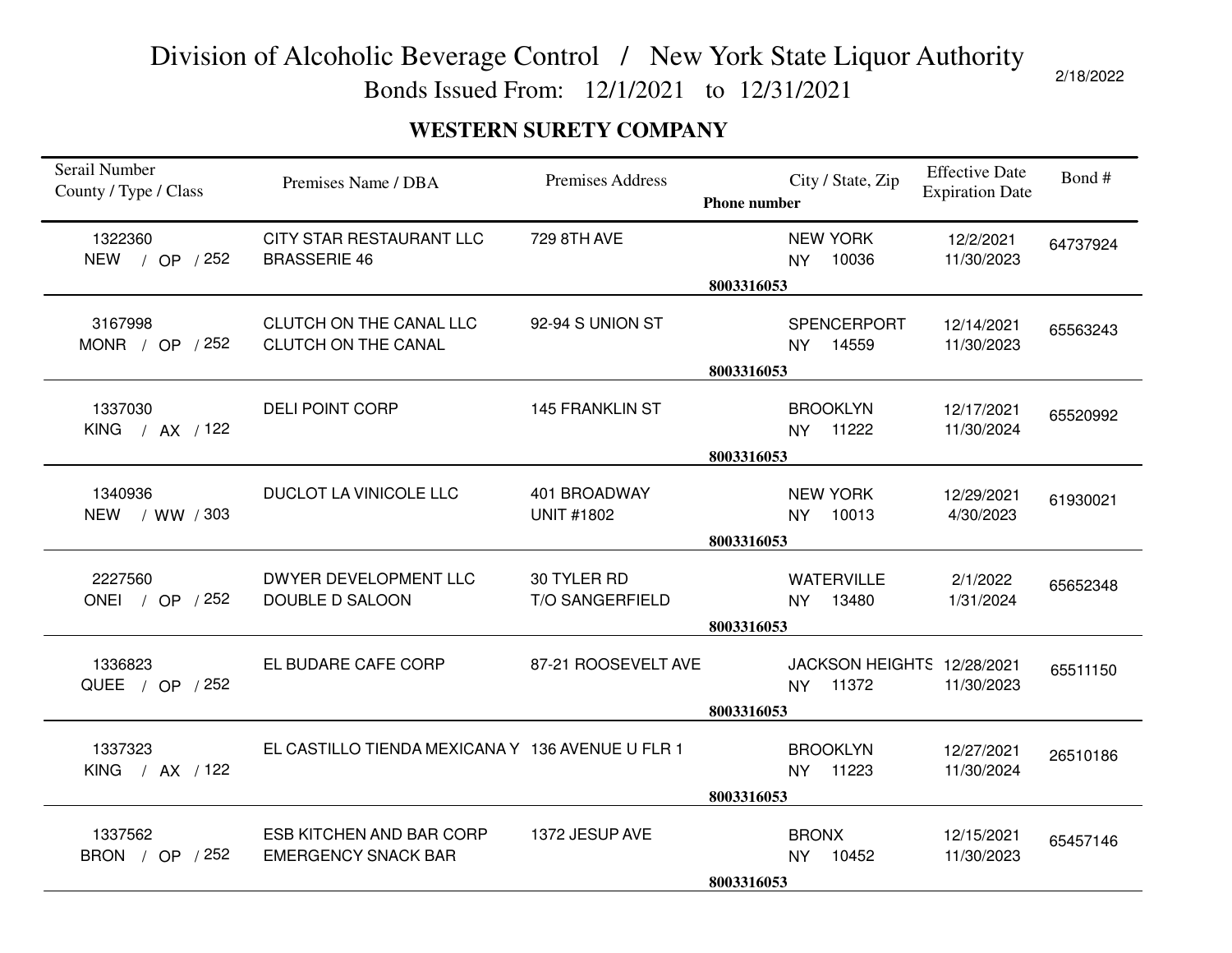Bonds Issued From: 12/1/2021 to 12/31/2021

### **WESTERN SURETY COMPANY**

| Serail Number<br>County / Type / Class | Premises Name / DBA                                                  | <b>Premises Address</b>                 | <b>Phone number</b> | City / State, Zip                          | <b>Effective Date</b><br><b>Expiration Date</b> | Bond#    |
|----------------------------------------|----------------------------------------------------------------------|-----------------------------------------|---------------------|--------------------------------------------|-------------------------------------------------|----------|
| 2225496<br>SULL / CT / 246             | FARMHOUSE CATSKILLS LLC & TAI 1630 GULF RD<br><b>CALLICOON HILLS</b> |                                         | 8003316053          | CALLICOON CENTE 12/10/2021<br>12724<br>NY. | 11/30/2023                                      | 65040814 |
| 3167579<br>MONR / RW / 341             | <b>FIRE CRUST CORP</b>                                               | 1998 EMPIRE BLVD<br>STE A; T/O PENFIELD | 8003316053          | <b>WEBSTER</b><br>14580<br><b>NY</b>       | 12/10/2021<br>11/30/2023                        | 65527974 |
| 2226838<br>DUTC / OP / 252             | HUDSON VALLEY BREWERY LLC<br>HUDSON VALLEY BREWERY                   | 7 E MAIN ST                             | 8003316053          | <b>BEACON</b><br><b>NY</b><br>12508        | 12/6/2021<br>11/30/2023                         | 62552750 |
| 2226158<br>SCHE / AX / 122             | K AND K UNION INC                                                    | 1747 UNION ST                           | 8003316053          | <b>SCHENECTADY</b><br>12309<br><b>NY</b>   | 12/24/2021<br>11/30/2024                        | 65449583 |
| 1337291<br>QUEE / OP / 252             | <b>KATSTAR LLC</b>                                                   | 171-57 46TH AVE                         | 8003316053          | <b>FLUSHING</b><br>11358<br><b>NY</b>      | 12/21/2021<br>11/30/2023                        | 65531763 |
| 3163750<br>MONR / AX / 122             | KIRKLAND MINI MART INC<br><b>KIRKLAND MINI MART</b>                  | 191 GENESEE ST                          | 8003316053          | <b>ROCHESTER</b><br>14611<br><b>NY</b>     | 12/21/2021<br>11/30/2024                        | 64698728 |
| 1331962<br>QUEE / L / 222              | KSD WINE & SPIRIT LLC                                                | 114-59 FARMERS BLVD                     | 8003316053          | <b>ST ALBANS</b><br>11412<br>NY            | 12/13/2021<br>11/30/2024                        | 65210618 |
| 3167448<br>MONR / OP $/252$            | <b>KTMA ENTERPRISE LLC</b><br><b>BROTHERS CHICKEN &amp; WAFFLES</b>  | 4768 LAKE AVE                           | 8003316053          | <b>ROCHESTER</b><br>14612<br>NY            | 12/8/2021<br>11/30/2023                         | 65460934 |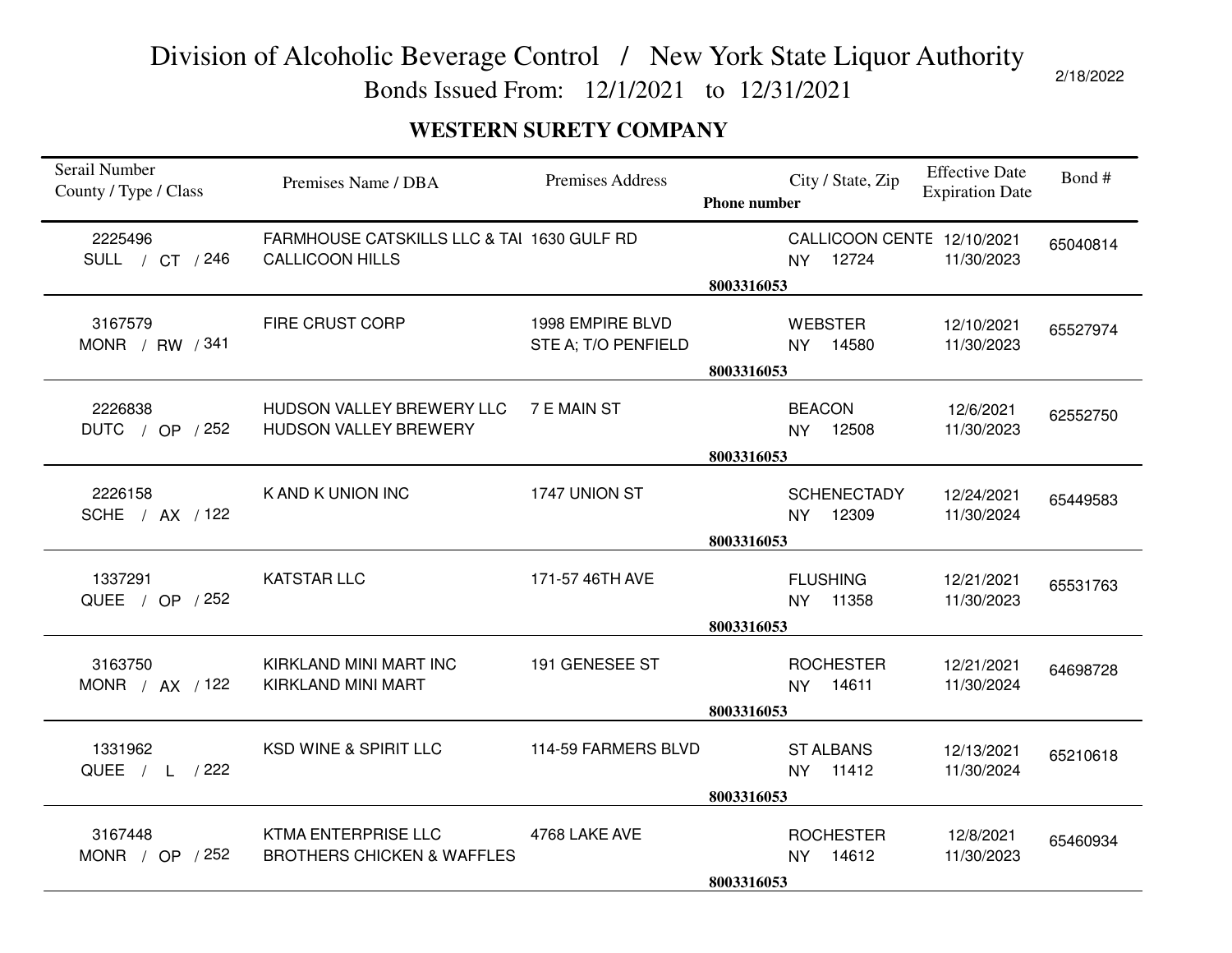Bonds Issued From: 12/1/2021 to 12/31/2021

### **WESTERN SURETY COMPANY**

| Serail Number<br>County / Type / Class | Premises Name / DBA                                                  | <b>Premises Address</b> | <b>Phone number</b> | City / State, Zip                        | <b>Effective Date</b><br><b>Expiration Date</b> | Bond#    |
|----------------------------------------|----------------------------------------------------------------------|-------------------------|---------------------|------------------------------------------|-------------------------------------------------|----------|
| 2227223<br>CLIN / C / 103              | LAKE CITY BEVERAGE INC                                               | 306 CORNELIA ST         | 8003316053          | <b>PLATTSBURGH</b><br>12901<br><b>NY</b> | 12/6/2021<br>11/30/2022                         | 65612802 |
| 2225599<br>WARR / L / 222              | LAKE GEORGE WINE OUTLET LLC 1476 STATE RTE 9                         | UNIT <sub>4</sub>       | 8003316053          | <b>LAKE GEORGE</b><br>12845<br><b>NY</b> | 12/28/2021<br>11/30/2024                        | 65431784 |
| 2225348<br>ROCK / SB / 441             | LEO LADERS POST 130<br><b>LEO LADERS OUTPOST</b>                     | <b>19 CLUBHOUSE LN</b>  | 8003316053          | <b>STONY POINT</b><br>10980<br><b>NY</b> | 4/1/2022<br>10/31/2022                          | 65490260 |
| 1336341<br>KING / TW / 344             | LIVING TRADITIONS, INC<br><b>JALOPY THEATRE</b>                      | 315 COLUMBIA ST         | 8003316053          | <b>BROOKLYN</b><br>11231<br>NY           | 12/14/2021<br>11/30/2023                        | 64715940 |
| 1336016<br>KING / TW / 344             | LOCAL ROOTS NYC LLC<br><b>LOCAL ROOTS NYC</b>                        | 398 COURT ST            | 8003316053          | <b>BROOKLYN</b><br>11231<br>NY.          | 12/15/2021<br>11/30/2023                        | 65651132 |
| 3167574<br>MONR / RW / 341             | <b>MAMASANS INC</b>                                                  | 1400 MT HOPE AVE        | 8003316053          | <b>ROCHESTER</b><br>14620<br><b>NY</b>   | 12/7/2021<br>11/30/2023                         | 65519232 |
| 1338372<br>BRON / OP / 252             | MPI RESTAURANT CORP<br><b>MORRIS PARK INN</b>                        | 1024 MORRIS PARK AVE    | 8003316053          | <b>BRONX</b><br>10461<br><b>NY</b>       | 12/28/2021<br>11/30/2023                        | 65520981 |
| 1334915<br>NEW / HW / 342              | NADICO HOTEL LLC & REAL HOSPI 163 ORCHARD ST<br>ORCHARD STREET HOTEL |                         | 8003316053          | <b>NEW YORK</b><br>10002<br><b>NY</b>    | 12/10/2021<br>11/30/2023                        | 65666394 |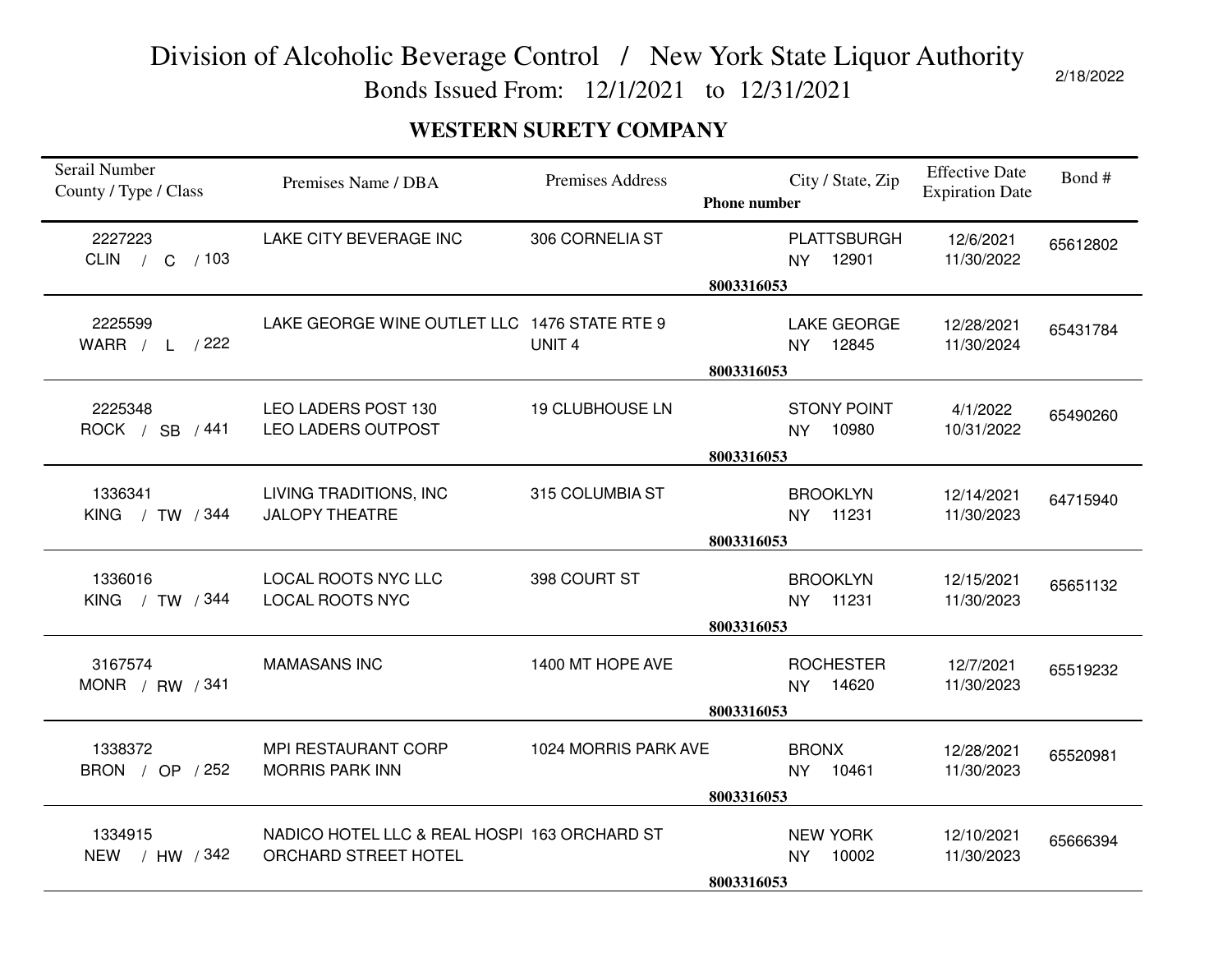Bonds Issued From: 12/1/2021 to 12/31/2021

#### **WESTERN SURETY COMPANY**

| Serail Number<br>County / Type / Class | Premises Name / DBA                                                                | <b>Premises Address</b> | <b>Phone number</b> | City / State, Zip                     | <b>Effective Date</b><br><b>Expiration Date</b> | Bond#    |
|----------------------------------------|------------------------------------------------------------------------------------|-------------------------|---------------------|---------------------------------------|-------------------------------------------------|----------|
| 1332196<br>NEW / HL / 252              | NY 24TH ST MNGR VI LLC, NY 24TH 142 W 24TH ST<br>& NY 24TH ST VI LLC; DBA: HYATT I |                         | 8003316053          | <b>NEW YORK</b><br>10011<br>NY        | 12/9/2021<br>11/30/2023                         | 65214436 |
|                                        |                                                                                    |                         |                     |                                       |                                                 |          |
| 1334766<br>NEW / HL / 242              | NY 33RD LEASEHOLD LLC, FIVE PO 325 W 33RD ST<br>& FIVE POINTS MNGR LLC / DBA: FA   |                         |                     | <b>NEW YORK</b><br>10001<br><b>NY</b> | 12/8/2021<br>11/30/2023                         | 72327270 |
|                                        |                                                                                    |                         | 8003316053          |                                       |                                                 |          |
|                                        |                                                                                    |                         |                     |                                       |                                                 |          |
| 2226332                                | ONE STOP DELI MARKET INC                                                           | 1574 RTE 9G             |                     | <b>HYDE PARK</b>                      | 12/15/2021                                      | 65537711 |
| DUTC / AX / 122                        |                                                                                    |                         |                     | NY 12538                              | 11/30/2024                                      |          |
|                                        |                                                                                    |                         | 8003316053          |                                       |                                                 |          |
| 2225819                                | OSCEOLA OUTPOST LLC                                                                | 2107 N OSCEOLA RD       |                     | <b>CAMDEN</b>                         | 12/1/2021                                       |          |
| LEWI / OP $/252$                       | OSCEOLA OUTPOST                                                                    |                         |                     | NY 13316                              | 11/30/2023                                      | 65455860 |
|                                        |                                                                                    |                         | 8003316053          |                                       |                                                 |          |
|                                        |                                                                                    |                         |                     |                                       |                                                 |          |
| 1335085                                | OTHER HALF BREWING COMPANY 600 5TH AVE STE 2A                                      |                         |                     | <b>NEW YORK</b>                       | 12/14/2021                                      | 65586611 |
| NEW / OP / 252                         |                                                                                    | STE A <sub>2</sub>      |                     | 10020<br><b>NY</b>                    | 11/30/2023                                      |          |
|                                        |                                                                                    |                         | 8003316053          |                                       |                                                 |          |
| 1336877                                | PECONIC COUNTY BREWING LLC 221 E MAIN ST                                           |                         |                     | <b>RIVERHEAD</b>                      | 12/14/2021                                      |          |
| SUFF / RW / 341                        |                                                                                    |                         |                     | NY 11901                              | 11/30/2023                                      | 26510125 |
|                                        |                                                                                    |                         | 8003316053          |                                       |                                                 |          |
|                                        |                                                                                    |                         |                     |                                       |                                                 |          |
| 1335951                                | PHENIX OP TNT LLC, PHENIX HOSI 140 W 28TH ST                                       |                         |                     | <b>NEW YORK</b>                       | 12/10/2021                                      | 65265968 |
| NEW / TW / 344                         | DUAL TOWNE PLACE SUITES / SPF                                                      |                         |                     | 10001<br><b>NY</b>                    | 11/30/2023                                      |          |
|                                        |                                                                                    |                         | 8003316053          |                                       |                                                 |          |
| 3167465                                | RANIC LLC & PARRILLA ITHACA LL( 189 PLEASANT GROVE RD                              |                         |                     | <b>ITHACA</b>                         | 12/23/2021                                      |          |
| TOMP / OP / 252                        | <b>ITHACA COUNTRY CLUB</b>                                                         |                         |                     | 14850<br><b>NY</b>                    | 11/30/2023                                      | 65476077 |
|                                        |                                                                                    |                         | 8003316053          |                                       |                                                 |          |
|                                        |                                                                                    |                         |                     |                                       |                                                 |          |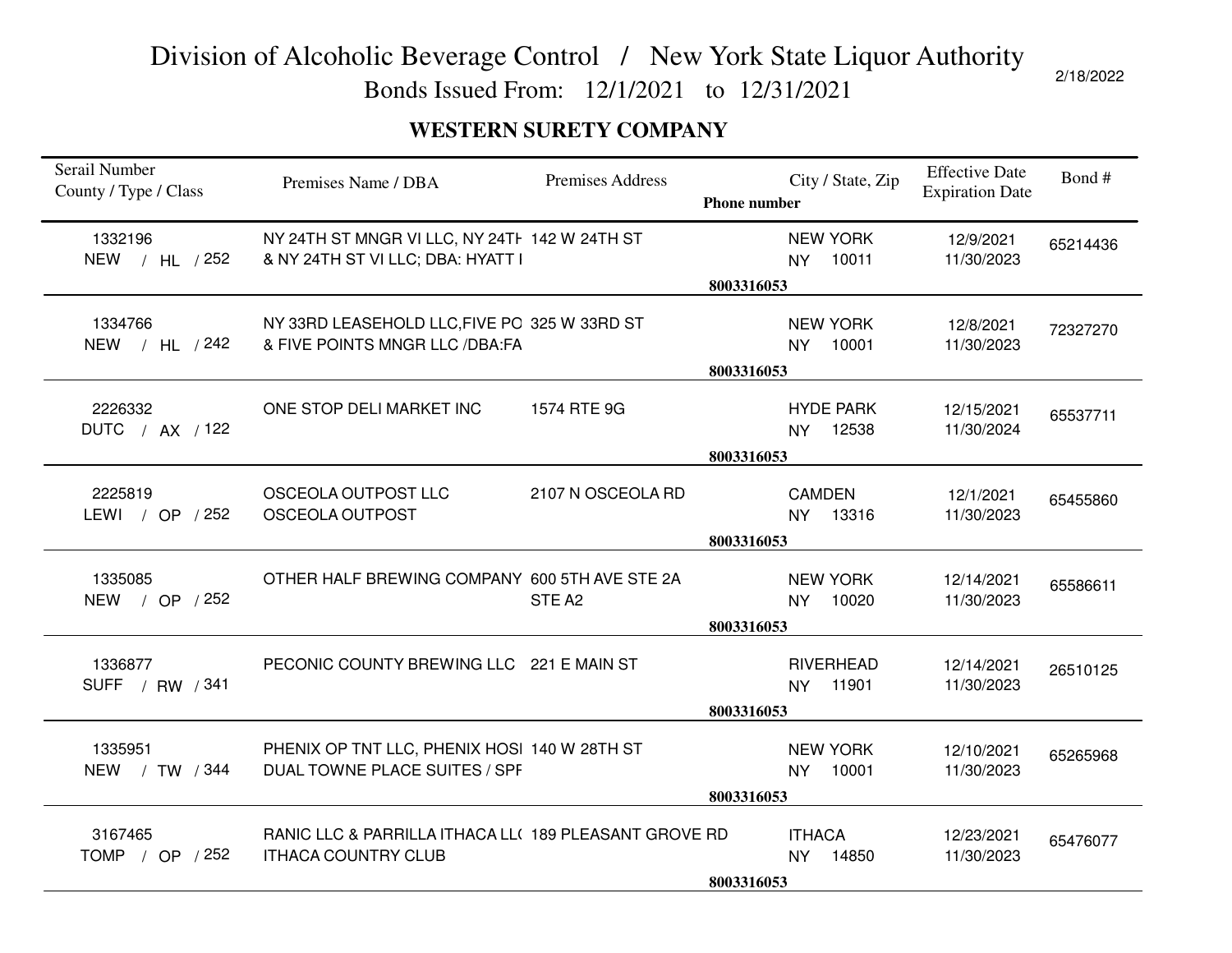Bonds Issued From: 12/1/2021 to 12/31/2021

#### **WESTERN SURETY COMPANY**

| Serail Number<br>County / Type / Class | Premises Name / DBA                                               | <b>Premises Address</b>            | <b>Phone number</b> | City / State, Zip                        | <b>Effective Date</b><br><b>Expiration Date</b> | Bond#    |
|----------------------------------------|-------------------------------------------------------------------|------------------------------------|---------------------|------------------------------------------|-------------------------------------------------|----------|
| 2224772<br>SCHE / OP / 252             | RUBY JEAN HOLDINGS LLC<br><b>DL'S LOUNGE</b>                      | 2432 BROADWAY                      |                     | <b>SCHENECTADY</b><br>12306<br><b>NY</b> | 12/7/2021<br>11/30/2023                         | 23266442 |
|                                        |                                                                   |                                    | 8003316053          |                                          |                                                 |          |
| 3167839<br>TOMP / OP / 252             | SHAMROCK OF ITHACA INC<br><b>ITHACA ALE HOUSE</b>                 | 301 E STATE ST<br>STE <sub>1</sub> |                     | <b>ITHACA</b><br>14850<br>NY             | 12/28/2021<br>11/30/2022                        | 65563046 |
|                                        |                                                                   |                                    | 8003316053          |                                          |                                                 |          |
| 1335247<br>KING / OP $/252$            | SHORELINE HOSPITALITY GROUP 159 GREENPOINT AVE<br><b>STOWAWAY</b> |                                    |                     | <b>BROOKLYN</b><br><b>NY</b><br>11222    | 12/1/2021<br>11/30/2023                         | 65597692 |
|                                        |                                                                   |                                    | 8003316053          |                                          |                                                 |          |
| 1337028<br>KING / AX / 122             | <b>SKY DELI CORP</b>                                              | 2112 NOSTRAND AVE                  |                     | <b>BROOKLYN</b><br>11210<br><b>NY</b>    | 12/10/2021<br>11/30/2024                        | 65528791 |
|                                        |                                                                   |                                    | 8003316053          |                                          |                                                 |          |
| 2226274<br>JEFF / AX / 128             | SLIDERS FOOD MART INC                                             | 634 JAMES ST                       | 8003316053          | <b>CLAYTON</b><br>13624<br><b>NY</b>     | 12/28/2021<br>11/30/2024                        | 65531043 |
| 2223553<br>OTSE / OP / 252             | SOUTHSIDE DINING INC<br><b>SOUTHSIDE DINER &amp; GRILL</b>        | 748 STATE HWY 28                   |                     | <b>ONEONTA</b><br>13820<br><b>NY</b>     | 12/20/2021<br>11/30/2023                        | 65238248 |
|                                        |                                                                   |                                    | 8003316053          |                                          |                                                 |          |
| 1337067<br>QUEE / AX / 122             | THE LOCAL MRKT INC                                                | 66-75 SELFRIDGE ST                 |                     | <b>FOREST HILLS</b><br>11375<br>NY       | 12/23/2021<br>11/30/2024                        | 65499667 |
|                                        |                                                                   |                                    | 8003316053          |                                          |                                                 |          |
| 1333807<br>KING / RW / 341             | <b>THONGNGOEN INC</b><br>AM THAI BISTRO                           | 1003 CHURCH AVE                    | 8003316053          | <b>BROOKLYN</b><br>11218<br>NY.          | 12/6/2021<br>11/30/2023                         | 72311544 |
|                                        |                                                                   |                                    |                     |                                          |                                                 |          |